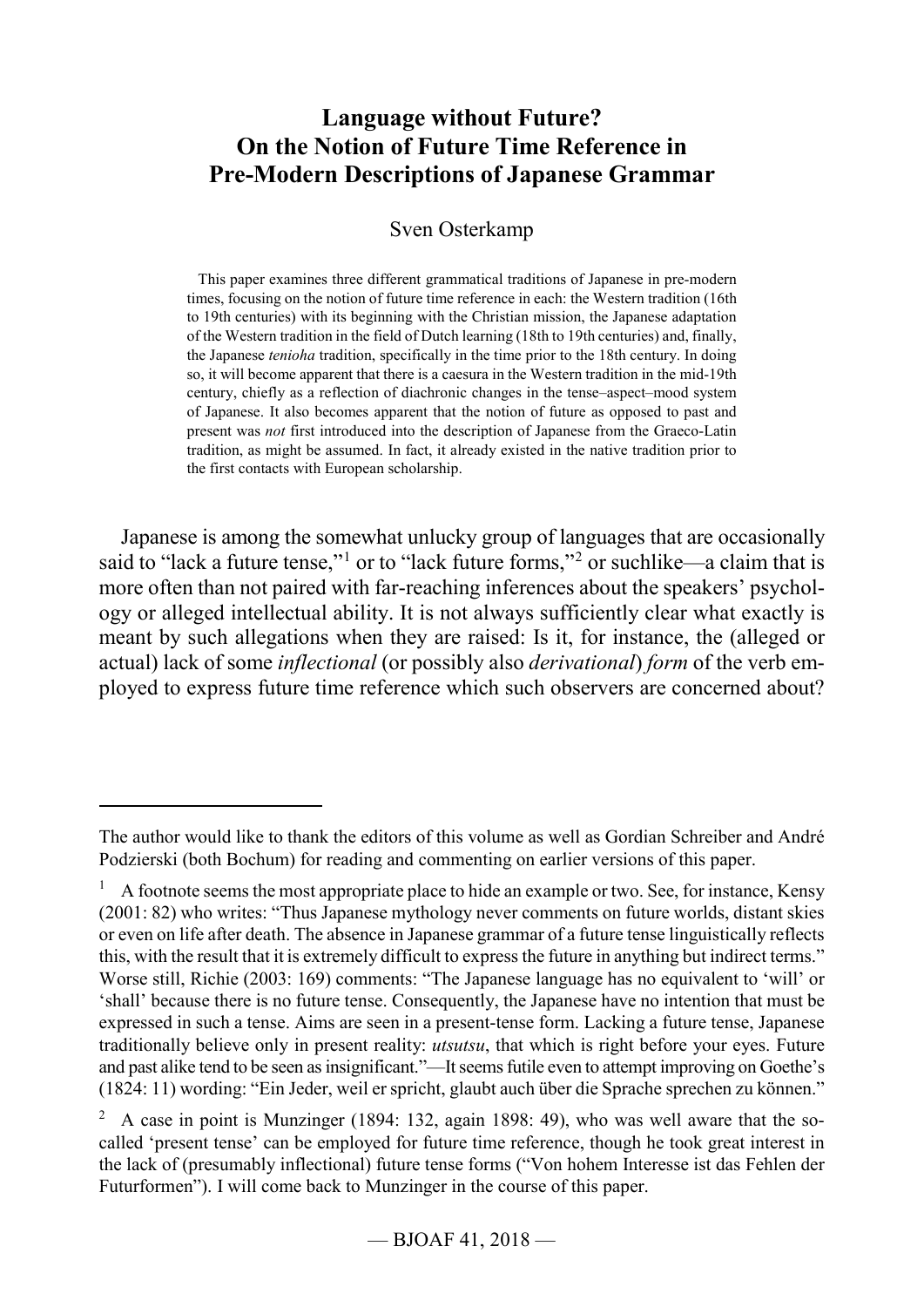If so, Modern Standard Japanese (MSJ) is in good company, for example, with English and German, among a multitude of other languages.<sup>3</sup>—Are those who put forward such allegations possibly concerned about the (alleged or actual) lack of linguistic means *used exclusively* to express something along the lines of future time reference? If so, Japanese is again in good company—to quote Lyons (1977, 2: 816):

"What is conventionally regarded as the future tense (in languages that are said to have a future tense) is rarely, if ever, used solely for making statements or predictions, or posing and asking factual questions, about the future. It is also used in a wider or narrower range of non-factive utterances, involving supposition, inference, wish, intention and desire."

In fact, if we claim that MSJ lacks a 'future tense,' we might as well hold that it lacks a 'present tense'—and the same reasoning applies to any number of other languages. Having a shared means (namely V+*Ru*) for both present and future time reference, the interpretation chiefly depending on the subclass of the verb or context, does not render Japanese unusual or exotic. On the contrary, it is still in very good company. Again, a random look at the linguistic literature can be of help here, be it Lyons (1977, 2: 677f.) again or, for instance, Comrie (1985: 44):

"[M]any languages, including most European languages, have a clear grammatical distinction between past and non-past (the latter subsuming present and future time reference), but either no grammatical distinction or a much less clear grammatical distinction between future and non-future, in particular between future and present. In many European languages, the so-called present tense is in fact the normal verb form used to indicate future time reference […]."

Or is it even the alleged lack of *any linguistic means at all* to express something with future time reference? That this is not the case for MSJ, just as it is not the case for any textually attested stage in the history of the language, should be self-evident to anybody with at least a rudimentary command of Japanese.

A quite different question to ask is whether the current state of Japanese—with linguistic means for future time reference, but without any *exclusive* means to do so has always been the case throughout its history? Now, an awareness of diachronic developments in the tense, aspect and mood (TAM) system cannot be expected from the proponents of generalizing statements lamenting the "lack of a future tense" in Japanese, but even if authors disagree on a number of details it is a fact that Japanese has indeed undergone radical changes in its TAM system.

If any form of the verb in MSJ receives the label of future at all, it is certainly V+*Yoo*. [4](#page-1-1) It cannot be stressed enough, however, that this is nothing more than a label, not an exhaustive description of its grammatical function, not even necessarily an

<span id="page-1-0"></span><sup>3</sup> See the chapter "The Future Tense" in *The World Atlas of Language Structures* and the accompanying map 67A (viewable online at http://wals.info/chapter/67).

<span id="page-1-1"></span>The notation and analysis of Japanese in this paper follows Rickmeyer (2012, 2014 etc.).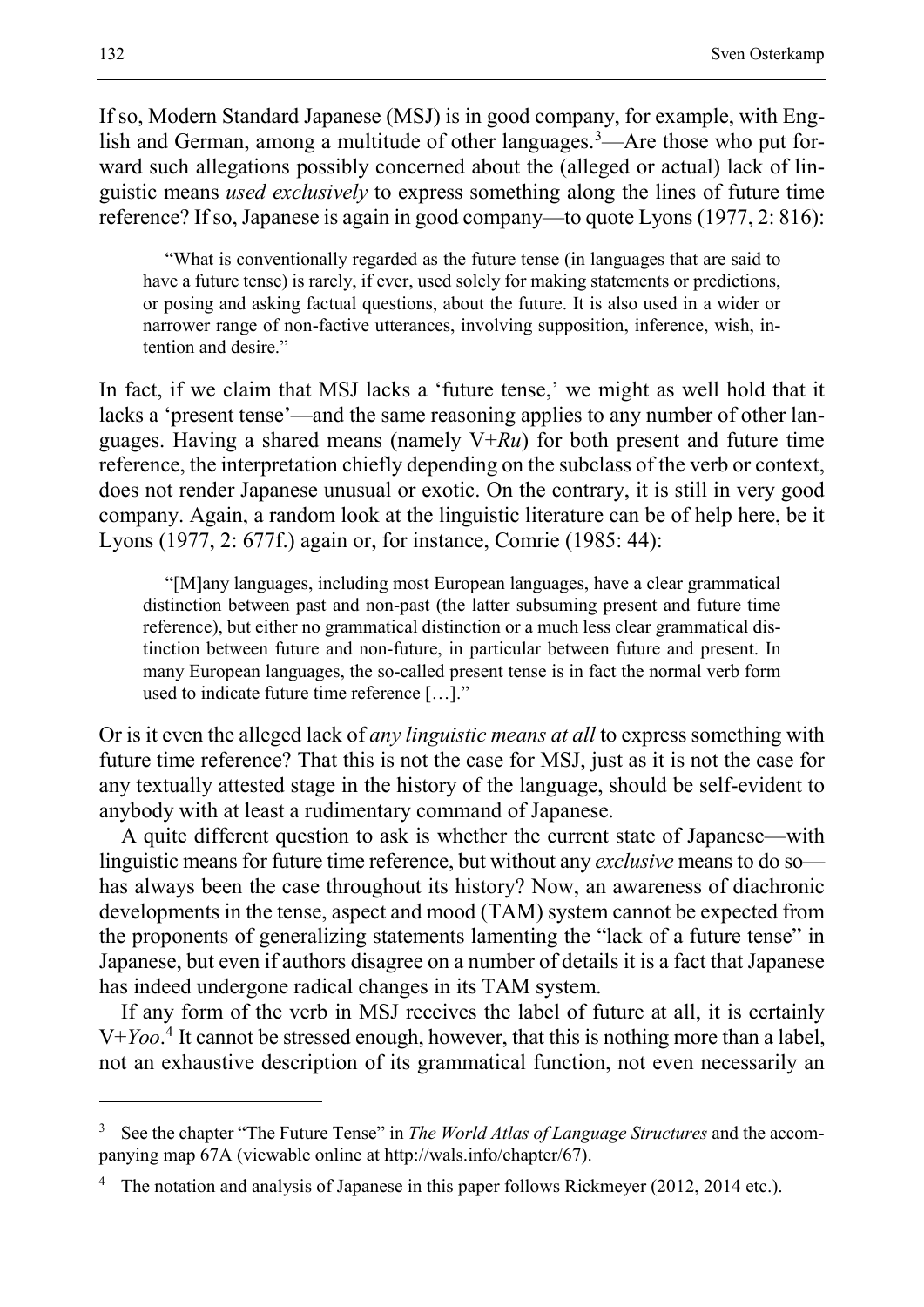indication of a tense-based interpretation. In fact, there is probably not a single serious account of MSJ grammar which claims that V+*Yoo* is the 'future tense' form of the Japanese verb, serving (either exclusively or primarily) to indicate (either in absolute or relative terms) future time reference—which is quite different from label-ing the same form 'future' for want of a satisfactory alternative,<sup>[5](#page-2-0)</sup> while still explaining its function without reference to the concept of tense as such.

Now the etymological precursor of modern V+*Yoo* is V+*Am.u* as found in Old (OJ) and Classical Japanese (CJ). The two, needless to say, show some overlap, but they are not identical either in terms of their respective functions or in terms of their syntactic distribution. Accordingly, if asking for the presence or absence of 'a future' in Japanese, language history has to be taken into account so that whatever may be said about modern V+*Yoo* does not necessarily apply to OJ or CJ V+*Am.u* as well. In fact, it is (and has been for centuries, as we will see repeatedly in the course of this paper) widely acknowledged that there is *a correlation of some sort* between V+*Am.u* and future time reference, even if this not necessarily taken to be its primary function. For instance, Tranter (2012: 231) explains V+*Am.u* as a form "used for a range of modal functions, including cohortative ('let's …') and expression of uncertainty ('shall I ...?,' 'maybe' etc.)," noting further that "[b]y itself, it largely involves future events." Here, future time reference is as it were an accidental (secondary) feature of a (primarily) modal V+*Am.u*.

Somewhat more explicit references to the future abound whenever V+*Am.u* is contrasted with other modal markers, especially within the tripartite division into CJ V+*kem.u* vs. V+*Ru=ram.u* vs. V+*Am.u* (or OJ V+*kyem.u* vs. V+*u=ram.u* vs. V+*Am.u*) as a means of expressing conjectures about the past, present and future respectively (see, for instance, Takayama 2010: 60; 2011: 57; or Fukuda 2012: 116–9 [for which cf. 125, n. 12]; cf. Oda 2007: 99–103). This entanglement of mood and tense seems quite typical of V+*Am.u* and its interpretation. Frellesvig (2010: 78) goes beyond this when he notes that "[l] ike modals in many languages, the conjectural  $(= V+Am.u;$ S.O.) can also be used to refer to future time with little or no modal meaning," taking the latter circumstance as the reason why the form in question is "sometimes termed a 'future tense'" in the literature.

Even if short-lived and nowadays largely forgotten, the mid-20th century even saw a controversy concerning the original function—tense or mood?—and thus the direction of the functional change of V+*Am.u* between Bruno Lewin and Günther Wenck. In Lewin's view (esp. 1959: 160 [§170]; 1960: 247—but cf. already 1955: 249, n. 33) V+*Am.u* was still primarily an expression of future time reference in OJ, with modal categories (dubitative, voluntative) gaining ground only subsequently in CJ. In his review of Lewin (1959), Wenck (1960: 316) dissented from this view; the exchange apparently ended with a response by Lewin (1960: 247f., n. 36) in defense of his earlier claims, providing further evidence drawn from the OJ *norito* 祝詞. Decades later and relying chiefly on Lewin (1959), Miller (1986: 173, also see 252,

<span id="page-2-0"></span> $5$  For some alternatives found in the literature, see the end of section 1.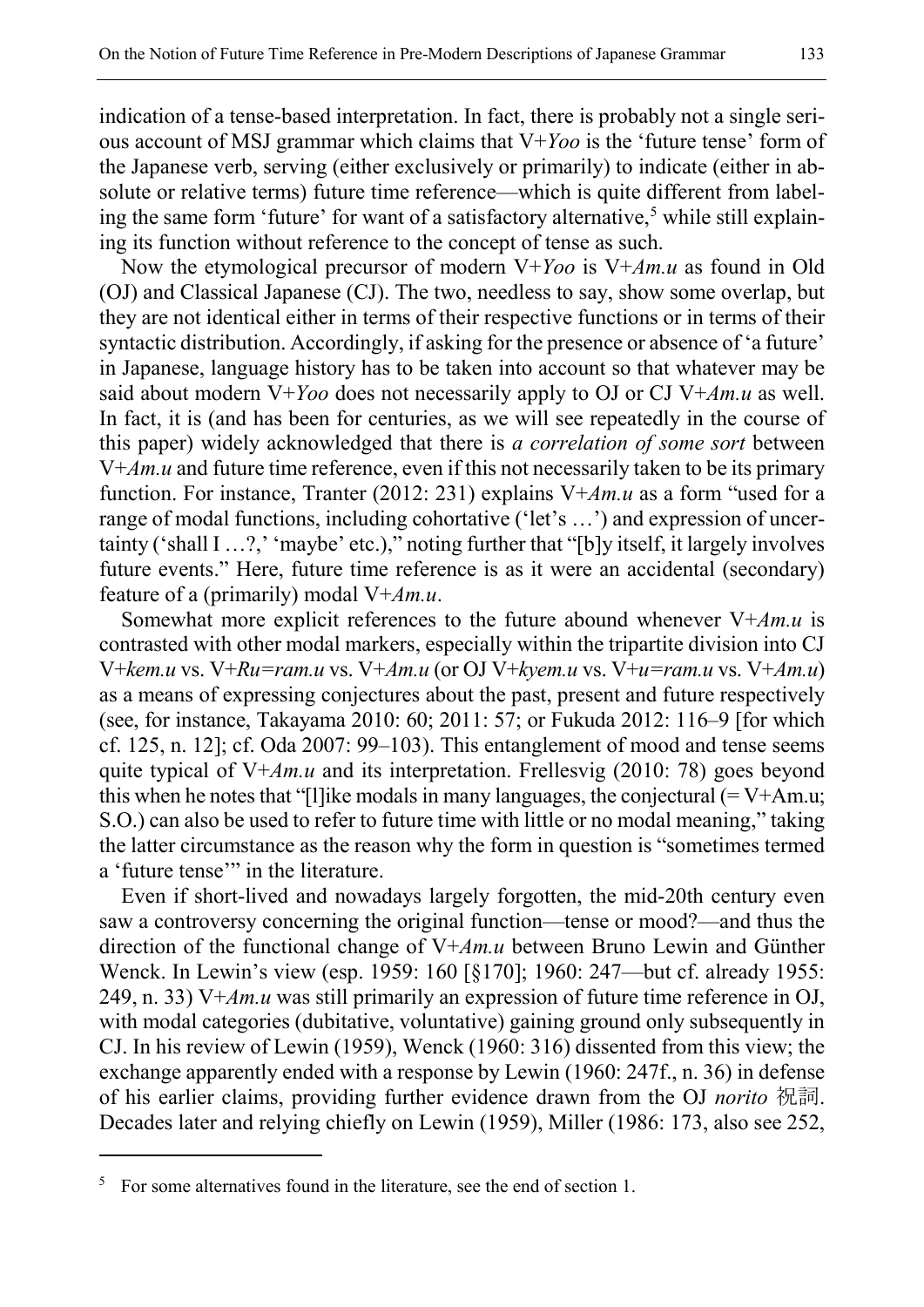n. 25) explains that "Old Japanese had a formal verb category whose semantic correlative implied a clear, unequivocal reference to future time." He speaks further of "future verb forms, which in the earliest Old Japanese texts are used for straightforward semantic reference to simple future time" before undergoing semantic changes. Unlike Lewin, he does not however provide any examples to illustrate this.

The chief difficulty here lies in the fact that even in many of the cases that lend themselves to a purely temporal interpretation a modal (usually dubitative) component may well have been present—in the end this seems impossible to decide. Without any native speakers to consult, the interpretation becomes quite arbitrary. See, for instance, *ki-mas.am.u* 'will (probably?) deign to come' and *kwopwi.m.u* 'will (probably?) long [for you]' in the following poems for likely, but still not rock-solid cases of V+*Am.u* expressing nothing but future time reference.

- (1) 豫 公来座武跡 知麻世婆 門尒屋戶尒毛 珠敷益乎 (*Man'yōshū* 万葉集  $6.1013)^6$  $6.1013)^6$ ARAKAZIME / "KIMI KI-MAS.Am.u #"=to / SIR.Ama.seba, / KADWO=ni YADWO=ni=mo / TAMA SIK.Ama.si=wo # "Had I known beforehand that my lord will deign to come I would have spread out pearls at the gate as well as at my abode."
- (2) 可久婆可里 古非牟等可祢弖 之良末世婆 伊毛乎婆美受曾 安流倍久安里 家留 (*Man'yōshū* 15.3739) "ka.ku=bakari / kwopwi.m.u #"=to kanete / sir.ama.seba, / imo=wo=ba mi.zu=so / ar.u=be.ku ari.kyer.u # "Had I known beforehand that I will long [for you] this much, I should have not made the acquaintance of [you,] my dear!"

These cases show V+*Am.u* in sentence-final position—even if these sentences are quotations embedded inside larger syntactic structures by means of the quotative complementizer *=to*—but it is at least just as easy if not easier to find cases of presumably non-modal V+*Am.u* in adnominal position or in combination with nominalizing V+*URaku* as V+*Am.aku*. [7](#page-3-1)

<span id="page-3-2"></span>(3) 故如此之状<sup>乎</sup>聞食悟而欵将仕奉人者其仕奉<sup>礼良牟</sup>状随品々讃賜上賜治将賜物<sup>曽</sup> (*Shoku Nihongi* 続日本紀, *senmyō* 宣命 no. 1 [697]) KARE KA.KU=NO SAMA=wo KIKI-TAMAPE SATORI.TE, ISWOSI.KU TUKAPE-MATUR.AM.U PITO=PA, SO=NO TUKAPE-MATUr.er.am.u SAMA=NO MANIMA=NI SINA-ZINA, POME-TAMAPI AGE-TAMAPI WOSAME-TAMAP.AM.U MONO=so #

<span id="page-3-0"></span><sup>&</sup>lt;sup>6</sup> The Old Japanese examples in this section are quoted from the following editions: NKBT vol. 3 and vols. 4–7 for the poems in the *Kojiki* 古事記 and *Man'yōshū* 万葉集 respectively, and Kitagawa (1982) for the *senmyō* 宣命 recorded in the *Shoku Nihongi* 続日本紀.

<span id="page-3-1"></span><sup>7</sup> V+*Am.aku* might turn out to be just another instance of V+*Am.u* in adnominal position, as a derivation of V+*Am.aku* from V+*URu* (i.e. V+*Am.u*) plus \**aku* suggests itself due to the entirely parallel distribution of allomorphs between attributive V+*URu* and nominalizing V+*URaku*.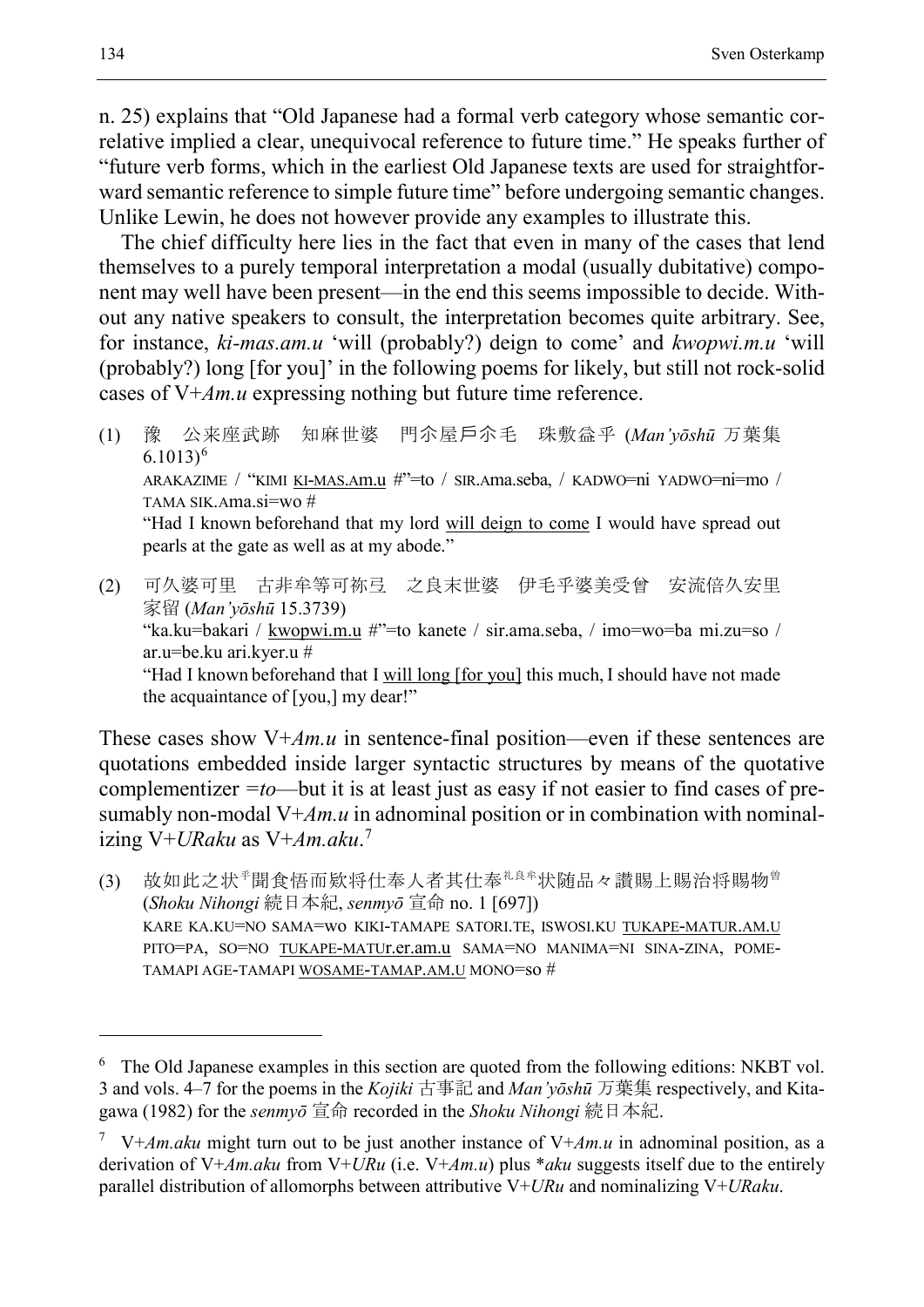"Thus, those who will serve Us diligently, having heard and understood this, are whom We will variously praise, promote and take care of in accordance with how they will have served Us."

- <span id="page-4-0"></span>(4) 前日毛 昨日毛今日毛 雖見 明日左倍見卷 欲寸君香聞 (*Man'yōshū* 6.1014) WOTOTUPI=mo / KINOPU=mo KYEPU=mo / MI.T.URE=DO=MO, / ASU=sape MI.m.aku / POSI.ki KIMI=ka=mo # "Oh, my lord, whom I wish I will see also tomorrow, despite having [already] seen you today, yesterday and the day before!"
- <span id="page-4-1"></span>(5) 吾里尒 大雪落有 大原乃 古尒之鄕尒 落卷者後 (*Man'yōshū* 2.103) WA=GA SATWO=ni / OPO-YUKI PUR.ERI # OPOPARA=no / PURI.ni.si SATWO=ni / PUR.Am.aku=PA NOTI # "In my village, heavy snow has [already] fallen. It is [only] later that it will fall in the village, grown old, of Ōhara."

The last of the three instances of V+*Am.u* in [\(3\)](#page-3-2) might well be taken as voluntative, though simple future time reference would also work, whereas this interpretation can be ruled out for the first two—which likewise do not seem to allow a dubitative reading either. As for [\(4\)](#page-4-0), one might be tempted to regard the allomorph *-m-* of *-Am-* in *mi.m.aku posi.ki* '[I] wish that I will see' as voluntative,  $8$  but a comparison with [\(5\)](#page-4-1) suggests that it is exclusively *posi-* 'want; wish (to have)' that contributes to the overall voluntative semantics here, whereas V+*Am.aku* in both examples is neither voluntative nor dubitative, but merely serves to mark future time reference. Or so it may seem.

The unlikeliness of a voluntative or dubitative reading is especially obvious in case of V+*Am.u* in adnominal position to a temporal noun such as *toki* 'time' as in the examples below, but also for instance *noti* 'afterwards,' *pi* 'day' or *yo* 'generation, age.' Here, a purely temporal interpretation again strongly suggests itself.

- (6) 阿麻登夫 / 登理母都加比曾 / 多豆賀泥能 / 岐許延牟登岐波 / 和賀那斗波佐泥 (*Kojiki* 古事記, no. 85) ama-tob.u / tori=mo tukapi=so # / tadu=ga ne=no / kik.oye.m.u toki=pa / wa=ga na twop.as.ane # "The birds flying in the sky, too, are [my] messengers. When the voice of the crane will be heard, please ask my name!"
- (7) 和我世故我 / 可反里吉麻佐武 / 等伎能多米 / 伊能知能己佐牟 / 和須礼多麻布奈 (*Man'yōshū* 15.3774) wa=ga se-kwo=ga / kapyeri-ki-mas.am.u / toki=no tame / inoti nokos.am.u # / wasuretamap.u=na # "For the time when my beloved will come back I will keep myself alive. Do not forget me!"

<span id="page-4-2"></span><sup>&</sup>lt;sup>8</sup> See for instance Vovin (2009: 798) who quotes a poem involving *mi.m.aku=no posi.ki kimi*  $\ddot{\equiv}$ 麻久能富之伎吉美 'my lord, whom I wish to see' from the *Man'yōshū* (20.4449) as an example of *-Am-* taken to express intention (out of the three categories of "intention," "suggestion" and "supposition" into which the examples are divided).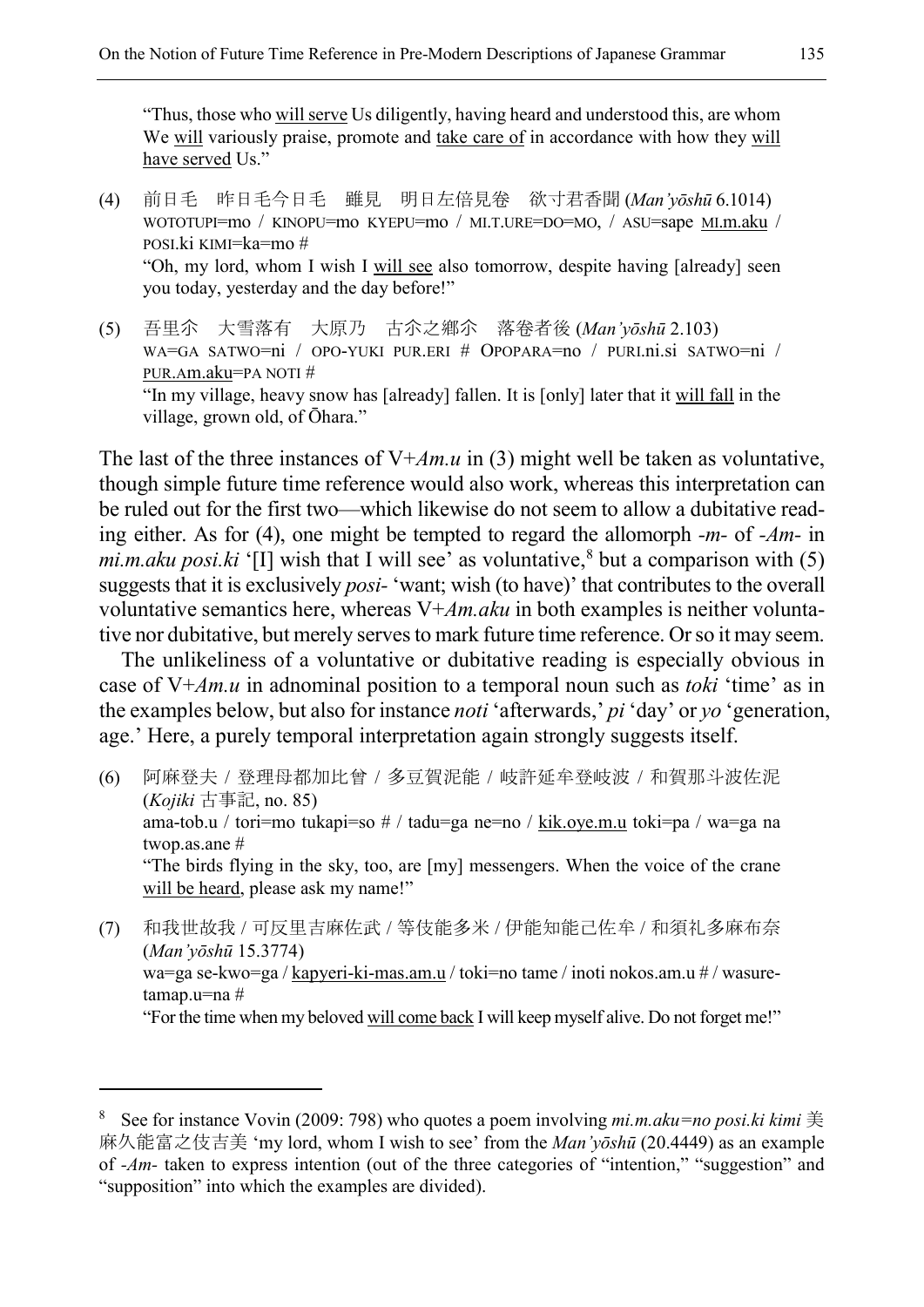At the same time a perusal of the available OJ and CJ texts shows that future time reference (with or without a modal component) *alone* cannot account for the entirety of uses of V+*Am.u*. This is especially obvious for cases of V+*Am.u* in adnominal position, many of which have traditionally been 'explained' as expressing *enkyoku* 婉曲 'euphemism, circumlocution,' sometimes paired with a claim of untranslatability into MSJ (on the inappropriateness of the latter claim see Oda 2007: 88). A more appropriate interpretation has been put forward by Takayama in his study of such cases. He concludes that it instead acts as "a marker indicating non-reality" (2005: 15). This is reminiscent of Rickmeyer (1986: 225), who terms it "suffix-verb of 'unreality,'" or also of various earlier characterizations of V+*Am.u* as pertaining to 'unreality' (*higenjitsu* 非現実); see for instance Yoshida (1973: 377) or even already Yamada (1908: 453), whose work is also the point of departure for recent studies such as Ijima (2016). And indeed, if one were to decide on a *single* function for V+*Am.u* in *any* context, the result should be along these lines. That is, it can be argued that V+*Am.u* is a marker of irrealis rather than future time reference, even if the latter forms a large subset of the former. Whether this is also its original function is however open to question.

Against this backdrop the following survey will introduce three different (but in part interconnected) grammatical traditions of Japanese in pre-modern times, with a focus on their respective notion of future time reference: first, the Western tradition, which spans the 16th to 19th centuries and has its beginnings in the context of the Christian mission in Japan; second, the Japanese adaptation of the Western tradition in the field of Dutch learning (18th to 19th centuries); and third, the native Japanese *tenioha* tradition, here with a focus on the time prior to the 18th century, i.e. before the advent of Dutch grammatical studies. The aim of this study is to demonstrate how the division of time in Japanese was conceptualized in these traditions, and what the linguistic means associated with the future were, be it a 'future tense' in the strict sense or more generally future time reference.

————————

#### 1 The 'future' in Western grammars of Japanese

The earliest extant accounts of Japanese based in the Graeco-Latin grammatical tradition date from the late 16th and early 17th centuries, the earliest case being a reprint executed in Amakusa in 1594 of *De institutione grammatica libri tres*, the standard grammar of Latin by Manuel Álvarez (1526–1583). Here, the Japanese language figures only in so far as translation equivalents are given for the Latin forms discussed, just as the title page announces. The cases of Latin nouns, for instance, are explained by giving the Japanese particles corresponding to them (3v), and the various verbal conjugations treated in the tables on fol. 12v–62v are given together with their Japanese and Portuguese equivalents. Here we find, to take *amare* 'to love'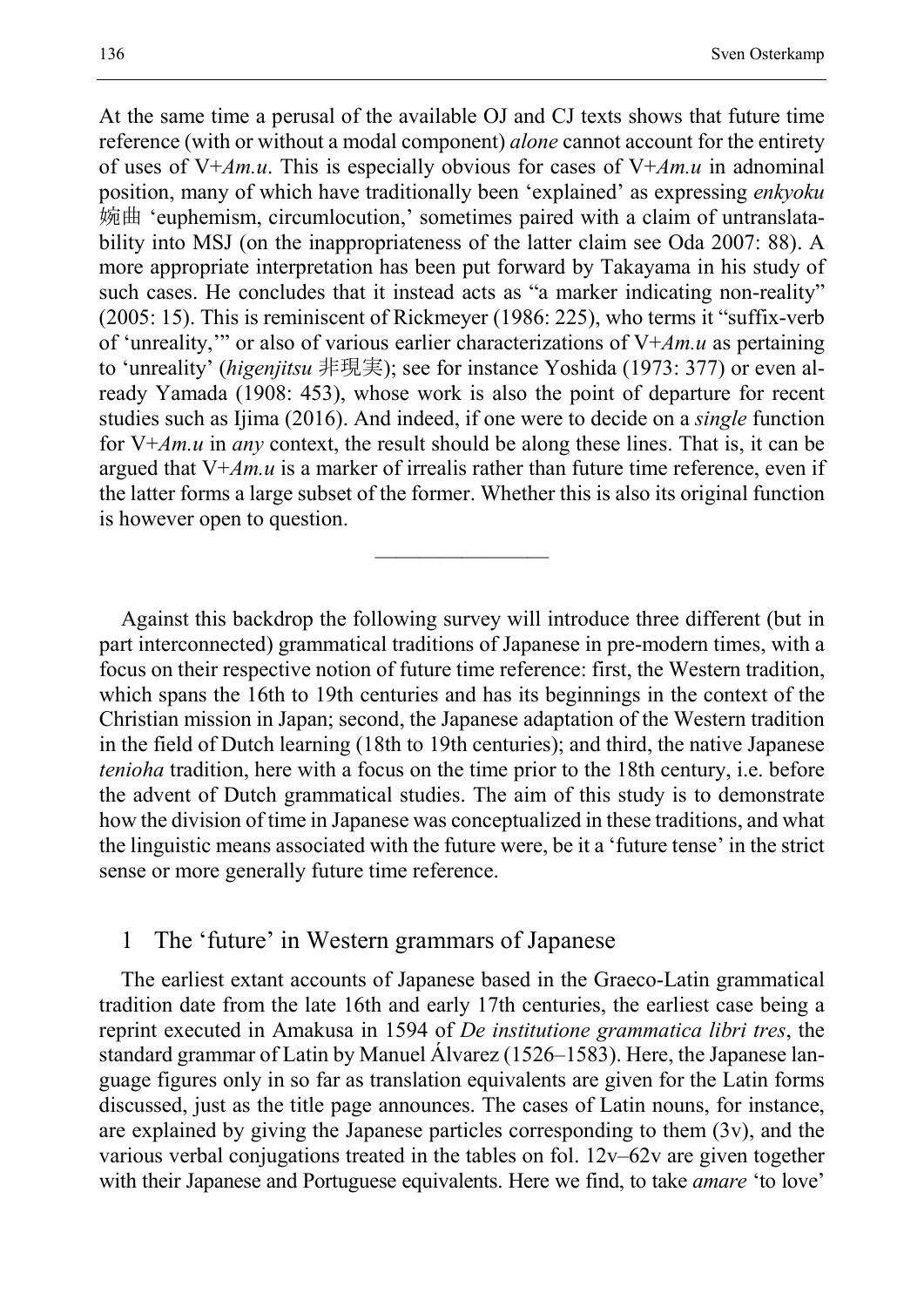as an example: future indicative *amabo*, *amabis* etc. translated as *Taixetni vomouǒzu* (18r), future imperative *amato tu*, *amato ille* etc. as *Vomôbexi* (18v), future optative *utinam amem*, *ames* etc. translated as *Vomoye caxi, A, gana* (19v), future indicative passive *amabor*, *amaberis* etc. as *Vomouareôzu* (26r) and so on. Apart from imperatives and optatives, such Latin forms are thus usually translated as V+*YOOz.u(ru)*, i.e. as something we may refer to as the extended 'future' form as opposed to short V+*YOO*, both of which were in general use in the Middle Japanese (MJ) colloquial. The appearance of *=be.si*, belonging to the literary rather than colloquial register is noteworthy in view of the parallels in the Japanese tradition of the study of *tenioha* to be discussed further below—but also if we take a slightly different perspective in the direction from Latin to Japanese: namely that of the treatment of the Latin tenses in contemporary translations into Japanese. For in the examples treated by Matsuoka (1982: 28; 1985: esp. 116 [= 1991: 184f.]; 1993: 54), the Latin future is generally rendered into literary Japanese by means of some form of *=be.si*.

From the early 17th century onwards we have several grammars of Japanese at our disposal, chiefly the *Arte da lingoa de Iapam* (Nagasaki 1604–1608) and *Arte breve da lingoa Iapoa* (Macao 1620) compiled by João Rodriguez and written in Portuguese, as well as the Latin language *Ars grammaticæ Iaponicæ linguæ* (Rome 1632) edited by Diego Collado, which is based on a Spanish original preserved in two manuscripts.[9](#page-6-0) Stemming from the same tradition, there is also the much later *Arte de la lengua Japona* (Mexico 1738; see 56f., 60 etc.) by Melchor Oyanguren de Santa Inés (1688–1747). First and foremost, it is again the short V+*YOO* or the extended V+*YOOz.u(ru)* that are given here as corresponding to Romance future forms.

Whereas the MJ colloquial is in the focus of all these grammars, the two works by Rodriguez especially also treat literary Japanese in considerable detail. As representatives of the future in literary Japanese, Rodriguez (1604–1608: 12r; 1620: 68v) takes both V+ $A\tilde{n}$  (from the above-mentioned V+ $Am.u$ , as the counterpart of colloquial V+*YOO*) and expressions involving some form of *=be.si* into consideration. The Latin print of Collado's grammar also contains a short section on the literary language, in which, among other things, readers are told that in it the future is formed by adding *=be.si* or negative *=be.kar.azu* to the verb (Collado 1632: 74), which is well in line with the missionaries' actual translation practice as hinted at above.<sup>[10](#page-6-1)</sup>

As these early missionary grammars are occasionally accused of pressing Japanese into an inappropriate Graeco-Latin framework—round pegs in square holes it seems worthwhile here to consider the nature of these works for a moment. Need-

<span id="page-6-0"></span><sup>&</sup>lt;sup>9</sup> For details on the two Spanish manuscripts as well as on an incomplete Italian version, see Osterkamp (2014).

<span id="page-6-1"></span> $10$  In addition to the above-mentioned cases, also see Kojima (1984) for a contemporary case of translation from Portuguese into Japanese. The correspondences between Portuguese and Japanese forms are manifold here, but again there is a strong correlation between future forms and *=be.si* as well as V+*Añ* (see esp. pp. 286f.).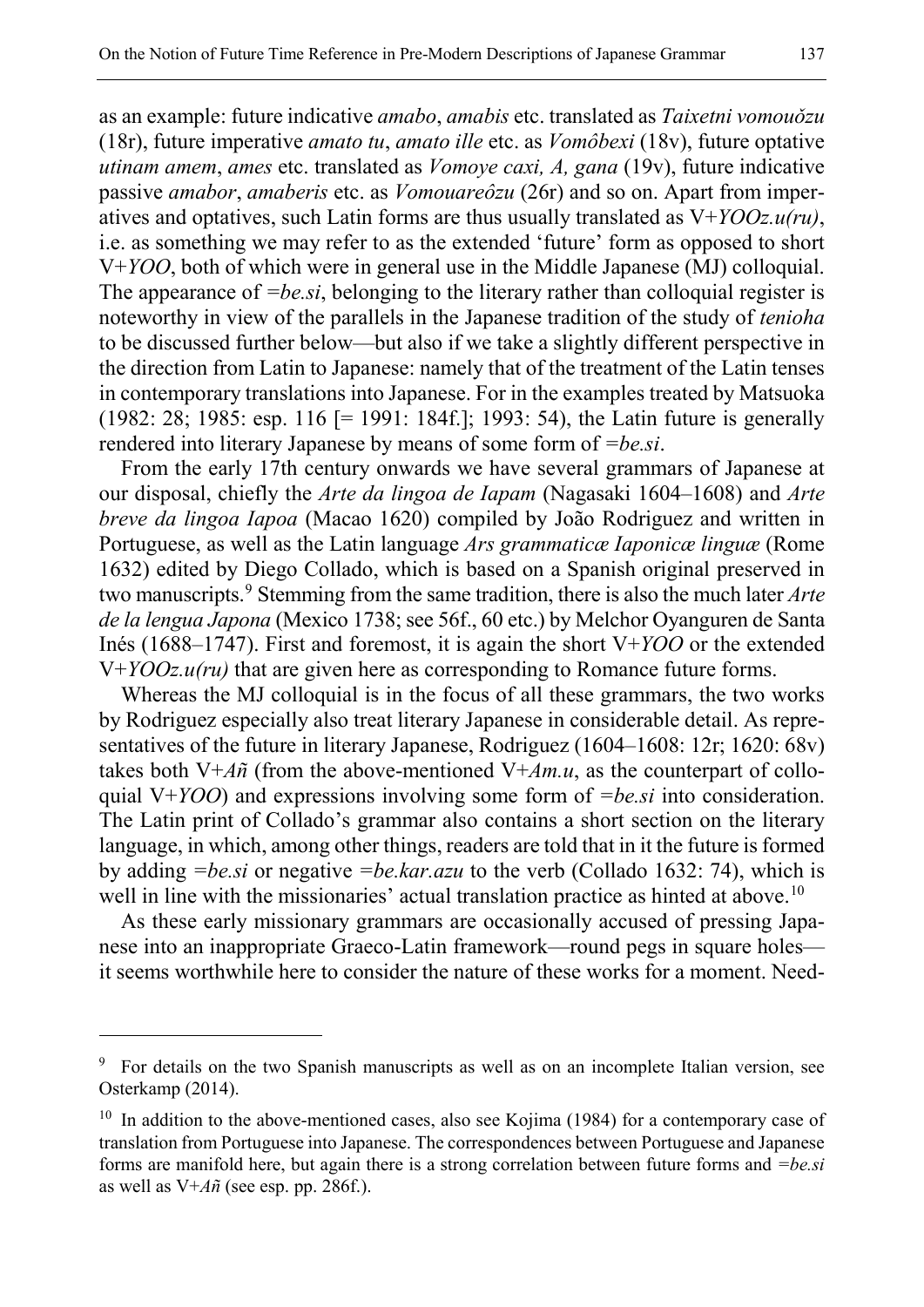less to say, they are not neutral descriptive accounts of Japanese grammar in a modern linguistic fashion. In the first place, they are practical grammars for learners from a specific background. They thus depart not from their object, the Japanese language as such, but from what their readers already know (be it Latin, Portuguese or Spanish) and are presented in the traditional mode of description, including standard concepts and terminology. The focus is on answering the question "what if anything in Japanese corresponds to our category X?" rather than for instance "what are the forms of the Japanese verb in its own right and how can we describe their respective function?" It is thus only to be expected that the early missionaries identified some equivalents when searching for 'future' verb forms.

What is probably more striking at first sight is that not one of the aforementioned grammars seems to contain an explanatory passage in which a *caveat* is added to the extent that, for instance, V+*YOO* is not a *neutral* way of expressing nothing but future time reference but usually involves a modal component. Before jumping to hasty conclusions along the lines that the missionaries were simply led astray by their Graeco-Latin grammatical tradition, thus pressing Japanese modals into foreign tense categories, we should consider another possibility: The so-called 'future tense' forms in Romance languages and elsewhere are not themselves limited to marking future time reference. Put differently, such forms were probably much better matches for V+*YOO* and related forms than one might at first think—it is only the label 'future' (which as part of the grammatical tradition is taken as a given and thus left unexplained in these grammars) that is misleading here if equated with neutral future time reference. This is not how the 'future tense' is actually employed in Romance languages and elsewhere, so it seems inappropriate to expect anything different from some Japanese form labeled as 'future tense.'

The picture we may derive from these early missionary grammars is by and large retained up until the middle of the 19th century in Western accounts of Japanese grammar, given that they were typically written under the influence of these missionary grammars or otherwise of the application of the Dutch grammatical tradition to the Japanese language (on which see below). For instance, observers such as Engelbert Kaempfer (1651–1716), Philipp Franz von Siebold (1796–1866) and Janus Henricus Donker Curtius (1813–1879) derived the lion's share of their knowledge of Japanese from the interpreters of Dutch in Nagasaki. Accordingly, their understanding of the 'future tense' in Japanese is akin to that of Dutch learning in 18th and 19th century Japan: They all identify V+*Yoo* as the colloquial 'future' form, Donker Curtius further adds literary V+*Añ* (Kaempfer, *Collectanea Japonica*, fol. 372r; Siebold 1826: 120f.; Donker Curtius 1857: 140f.). Both traditions eventually even merge when Léon Pagès (1814–1886) translates Donker Curtius's grammar into French—*Avec de nouvelles Notes extraites des Grammaires des PP. Rodriguez et Collado*, as the title adds (see for instance Pagès 1861: 175f. for such additions relating to the 'future tense').

The situation up to this time is in stark contrast to what is seen in the decades that were to follow. In the new wave of grammatical descriptions of (especially then-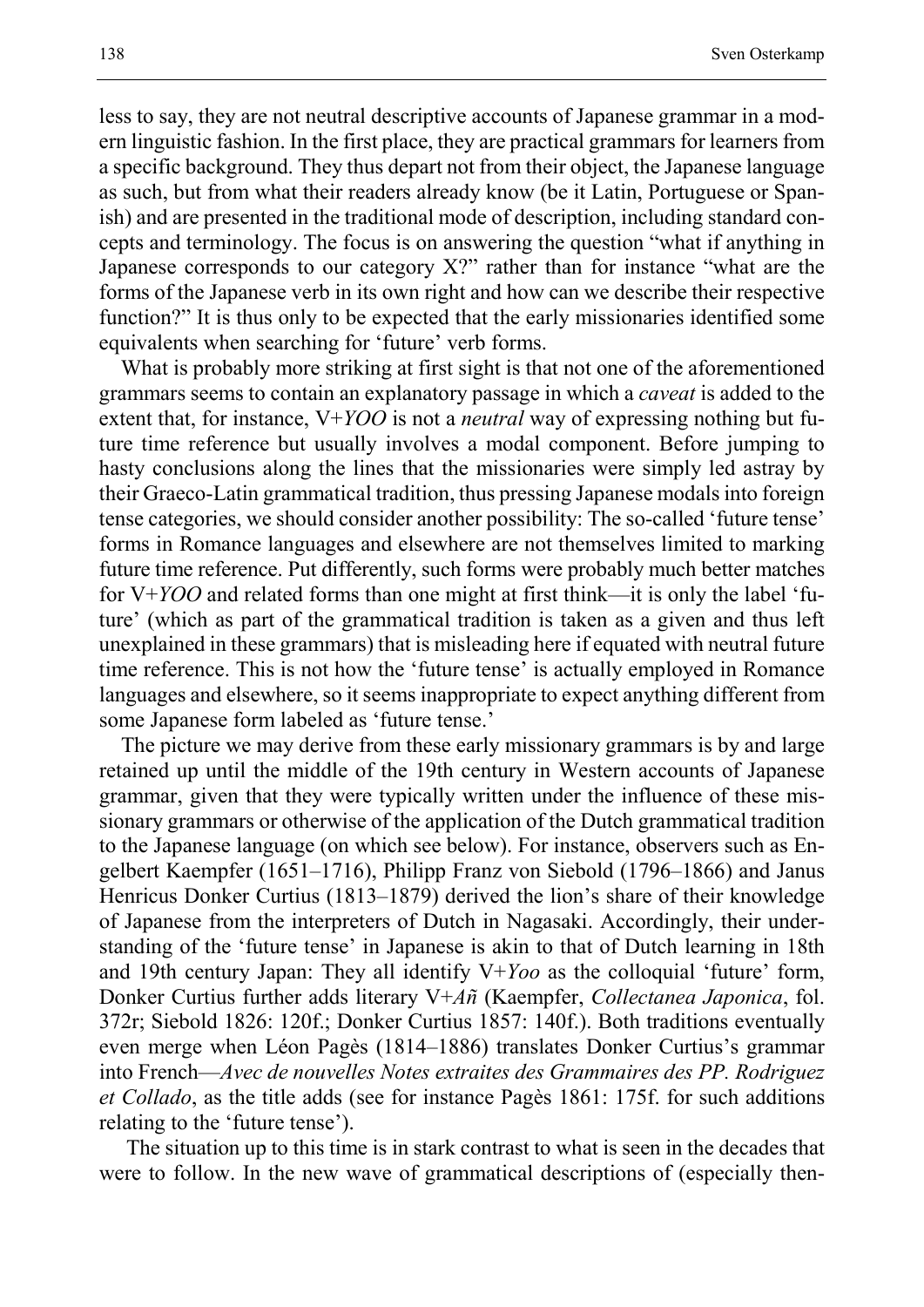current colloquial) Japanese that set in during the closing years of the Edo period  $(1603-1868)$  around the middle of the 19th century we may observe two things which reflected the changes that had occurred in the TAM system since the MJ period:

(a) The so-called 'present tense' form of the verb  $(V+Ru)$  in the colloquial is now found to be commonly used for future time reference.

"キマス *Kimas*. Present; may be employed for future; as アノヒトガキマス *Anohitoga kimas*, 'He will come'" (Alcock 1861: 23).

"*Future tense*.

 $\overline{a}$ 

アロウ *Arō* or アラン *Arang*, 'shall or will have.' Both these forms, however, imply a certain doubt, a decisive future would better be conveyed by the present form of the verb アル *aroo* or アリ *ari*" (Alcock 1861: 40).[11](#page-8-0)

"INDICATIVE MODE.

*Pres.* Aru, Arimas' or Gozarimas' […]

*Fut.* Aroö, Arimashoö or Gozarimashoö or like the present" (Brown 1863: xxiv).

"The real distinction between *kasō* the so-called future, and *kasu*, the so-called present indicative, is not that of time. Both *kasō* and *kasu* may be either present or future. The real difference is that *kasō* expresses an opinion, *kasu* a fact" (Aston 1869: 21f.).

The earliest grammar quoted above, i.e. that by Rutherford Alcock (1809–1897), draws our attention to a significant change in the TAM system of Japanese, which was still far from complete in the MJ period, the language of which is reflected in the above-mentioned missionary grammars. In MJ, the old resultative (V+*Tari*, more precisely attributive  $V+Tar.u$ ) yielded the relative past  $V+Ta$ , while its etymological equivalent V+*Te ar.u* as well as the parallelly constructed V+*Te i.ru* (or *wor.u* etc.) gained ground as new means to express resultatives.<sup>[12](#page-8-1)</sup> In its continuative reading V+*Te i.ru* now performed part of the duty the simple 'present tense' form V+*URu* (later V+*Ru*) had formerly fulfilled. However, V+*URu* did not merely lose ground to V+*Te i.ru*—for our present purposes it is at least as important that it encroaches upon the domain of the 'future tense' in V+*YOO* (later V+*Yoo*), especially in adnominal position. This was already noted by Fujitani Nariakira 富士谷成章 (1738– 1779) in his *Ayui-shō* あゆひ抄 (printed 1778, 4: 9v–10r) and has also been the object of linguistic research in recent years (see for instance Yoshida 2011 and the literature quoted therein). Put differently: while MSJ V+*Ru* and V+*Yoo* are direct descendants of MJ V+*URu* and V+*YOO* (and these in turn of CJ attributive V+*URu*  and V+*Am.u*), they differ significantly in terms of their function in the respective

<span id="page-8-0"></span><sup>&</sup>lt;sup>11</sup> Alcock writes  $\langle$ oo $\rangle$  for what is  $\langle u \rangle$  in most other Romanization schemes, so that his  $\langle$ aroo $\rangle$ corresponds to *ar.u*, not to *ar.oo* (his  $\langle a\vec{r}\rangle$ ).

<span id="page-8-1"></span><sup>&</sup>lt;sup>12</sup> A well-known remnant of this is the resultative use of  $V+Ta$ , which can still be generally observed in MSJ in adnominal position, whereas MJ also shows the same usage in sentence-final position. This non-past use of V+*Ta* did not escape the attention of the early missionaries; see for instance Rodriguez (1604–1608: 11v) or Collado (1632: 18f.).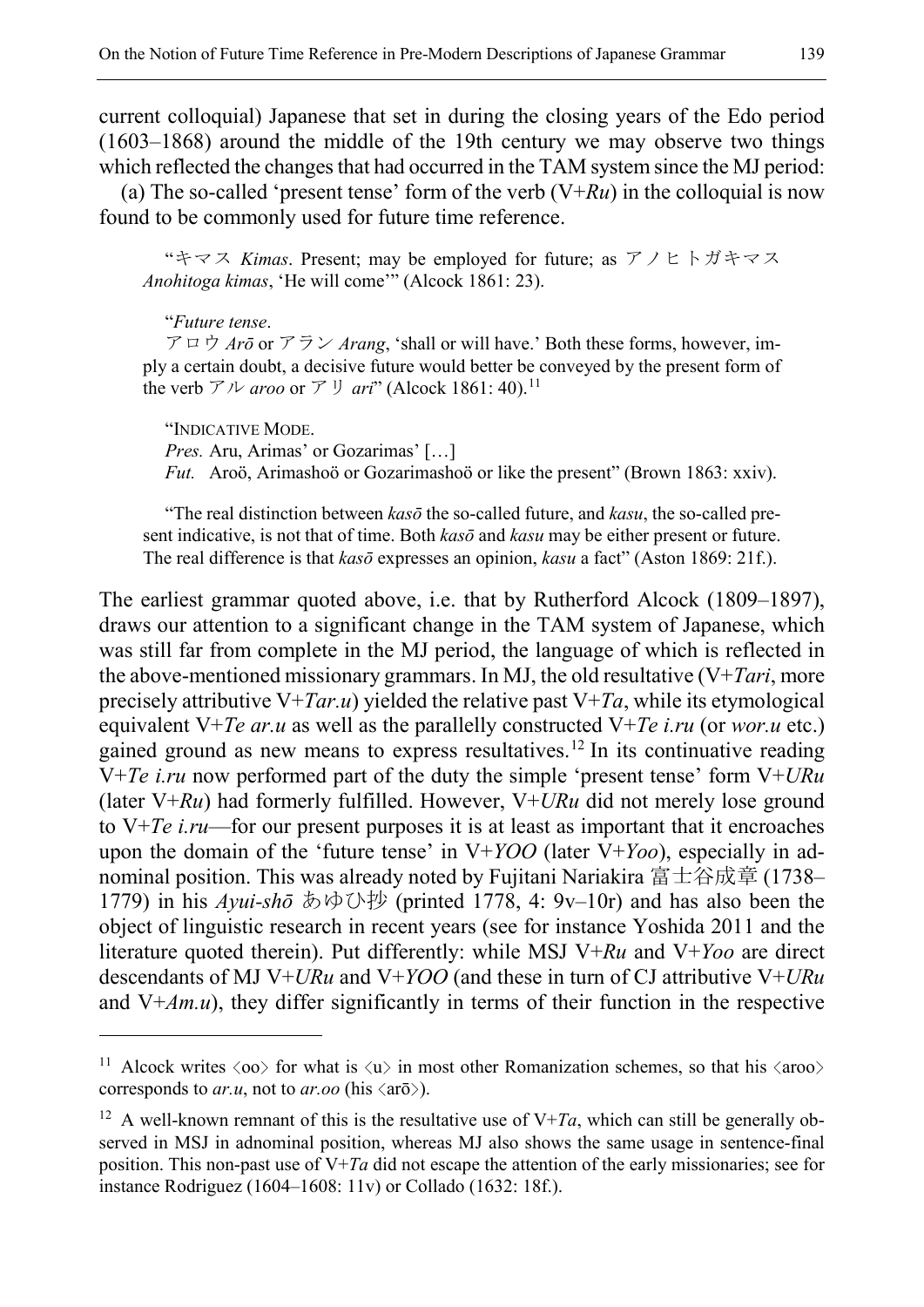TAM system. When Western observers arrive at different conclusions around 1600 and 1850 respectively, this is in part simply because they encountered different varieties of Japanese.

(b) At the same time what have been called "future tense" forms (i.e. V+*Am.u* and its derivatives including colloquial V+*Yoo*) are now subject to reinterpretation, with an increasing number of authors abandoning the older interpretation as a marker of 'future tense' in favor of a modal one. Indicative as it is of a temporal interpretation, the designation 'future' is qualified as being inappropriate by some authors, although it is rarely avoided altogether—as it tends to be by numerous authors from the 20th century onwards. Thus, Alcock (1861: e.g. 45) already distinguishes between a "Future absolute" (V+*Ru*) and a "Future dubitative" (V+*Añ*, V+*Yoo*) just as does, for instance, Basil Hall Chamberlain (1850–1935) later on with his "Certain" vs. "Probable Present or Future" (1888: 149 [§240], 151 [§257]), whereas Johann Joseph Hoffmann (1805–1878) notes that V+*Am.u* and its derivatives have "been called *Futurum dubium*. For convenience' sake we retain this name, even were that of modus dubitativus better fitted" (1868: 208). Samuel Robbins Brown (1810–1880) retains the label "future," but points out that it "essentially denotes uncertainty" and further that "[t]he future of Japanese verbs simply predicts, but never expresses determination as in English" (1863: xii, xx). He thus presents us with a useful reminder that a mere label of some grammatical item is not tantamount to an exhaustive explanation of the function of its referent.<sup>[13](#page-9-0)</sup> Towards the end of the century Chamberlain summarized the problem of terminology and the confusion it may cause as follows:

"The Japanese verb does not, like ours, clearly distinguish present from future time. It has one form serving to denote any certain action or state, whether present, future or habitual, and another serving to denote any merely probable action or state, whether present or future. It is the question of certainty or uncertainty that forms the criterion, not the question of time. Still, as future actions and events are, in the nature of things, more often uncertain than present actions and events, the form denoting certainty is applied in a majority of cases to present time, while the form denoting mere probability is applied in a majority of cases to future time. It is this which has led most writers on Japanese grammar to term the former the present tense and the latter the future tense. But such a terminology is really incorrect, and it has been the cause of much mutual misunderstanding between Europeans and natives" (Chamberlain 1888: 155f. [§273]).

In a similar vein, more recent authors generally tend to adopt designations such as "presumptive," "tentative" or "conjectural" for instance rather than "future (tense)"

<span id="page-9-0"></span><sup>&</sup>lt;sup>13</sup> For a more elaborate wording see Miller's (1986: 151) urge that "we must remember that while all the terms […] have been chosen with care, and while they are believed to be as informative as possible, these terms are, for all that, still nothing more than convenient identification tags for the morphological categories to which they have been attached. They do not attempt to be comprehensive, watertight definitions of the total semantic configuration of those categories. No one should ever expect that it will be possible to learn the details of a language by memorizing the identification tags for its grammatical categories."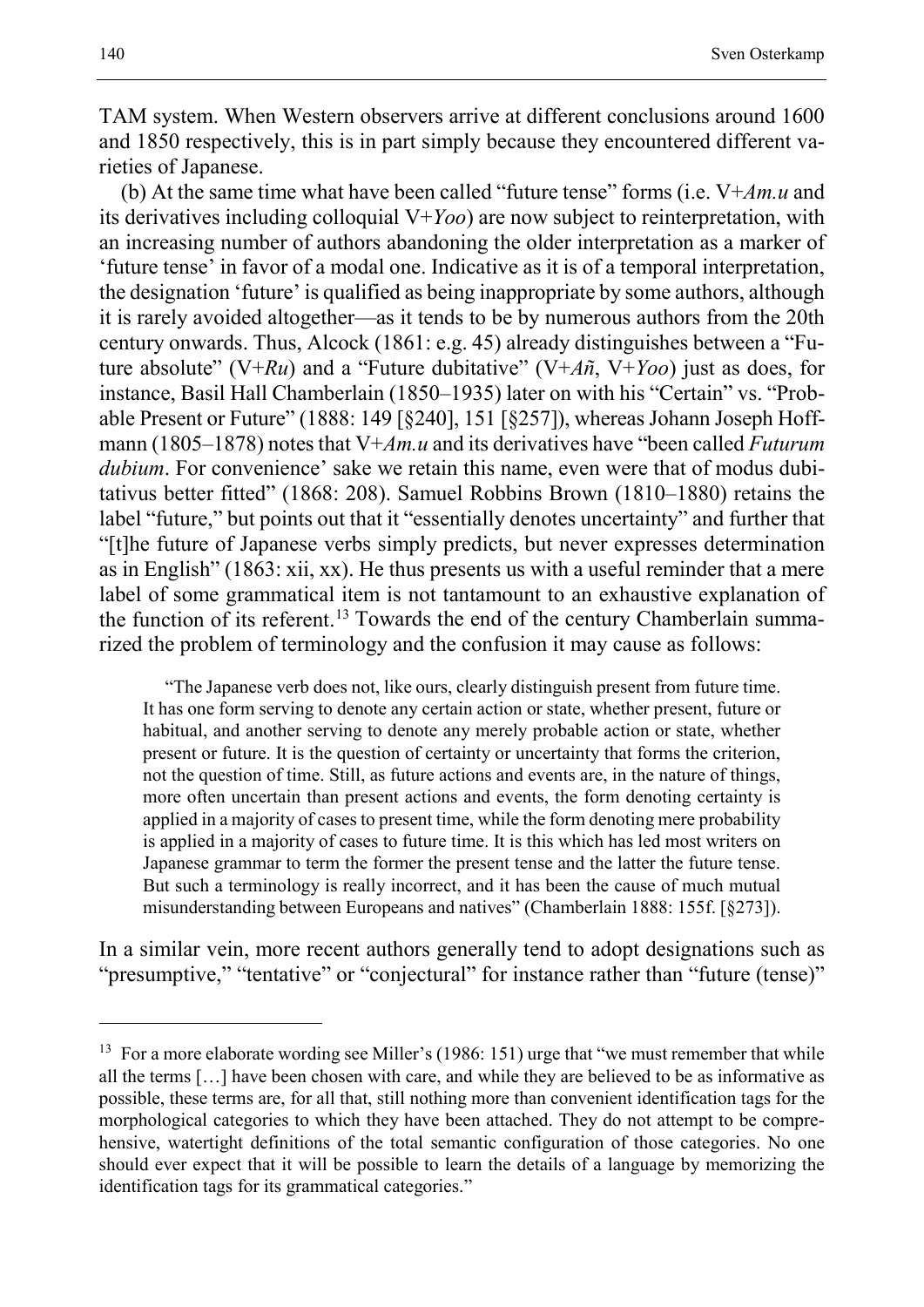to label V+*Yoo* and related forms (much in line with the common *suiryō-no jodōshi* 推量の助動詞 'auxiliary of conjecture' in Japanese), whereas the "present (tense)" V+*Ru* has been variously re-labelled "non-past," "non-perfect," "imperfect," "presentfuture" etc.

The paradigm change in the mid- to late-19th century grammatical tradition of Japanese in the West eventually paved the way for allegations of the kind alluded to at the beginning of this paper. Among the earlier proponents of such views apparently was missionary Carl Munzinger (1864–1937), who after four years of studying Japanese (see Munzinger 1894: 139) presented his views on "the psychology of the Japanese language" in a paper read before the Deutsche Gesellschaft für Natur- und Völkerkunde Ostasiens on 26 September 1893 and 25 October 1893. Among other 'infantile,' 'rural' or down-right 'underdeveloped' aspects of colloquial Japanese he took special interest in the "absence of future forms" (132), comparing—as he also did in other respects—the situation that obtained in Japanese in general to that of the "rural population" in "our [i.e., German; S.O.] dialects":

"Dass das Futurum dem Naturmenschen mit seinem concreten Sinn überhaupt ferne liegt, sehen wir noch sehr klar und deutlich in unsern Dialecten, besonders bei der ländlichen Bevölkerung, deren Ausdrucksweise mit der japanischen in der Sache grosse Aehnlichkeit hat; denn bei bestimmter Zukunft gebraucht der Bauer stets die Form des Praesens, wie der Japaner seinerseits thun muss; wendet aber der Bauer einmal wirklich die Futurform an, so meint er dieselbe in der Regel nicht als Futur, sondern als Wahrscheinlichkeitsform" (Munzinger 1894: 133).

For Munzinger the "absence of future forms" together with various other features of the languages was a manifestation of a "still undeveloped, infantile, yet healthy spirit," concerned chiefly with the concrete, "having taken only shy glimpses at the realm of abstract thinking" (140f.).—Presumably, Munzinger would not be amused to find that the 'rural' use of 'present tense' forms for future time reference is the rule rather than the exception in current German usage.

### 2 The 'future' in *rangaku* approaches to Japanese

Given that Western grammars of Japanese, particularly the older ones, all feature a future in some way or another, we may expect to get similar results when examining grammatical treatises from the context of Dutch learning (or *rangaku* 蘭学) that set in during the 18th century. As the earlier missionary grammars appear to have remained unknown in Japan until their scientific rediscovery in Meiji times and could thus not exert any influence on linguistic thought, it is in fact this *rangaku* context that first provides us with numerous examples of the import and adaptation of Western linguistic thought.

Part and parcel of the Dutch dictionaries and grammars brought to Japan was the Latin-based grammatical tradition as applied to Dutch (and sometimes other European languages), both its categories and the respective terminology. This also includes the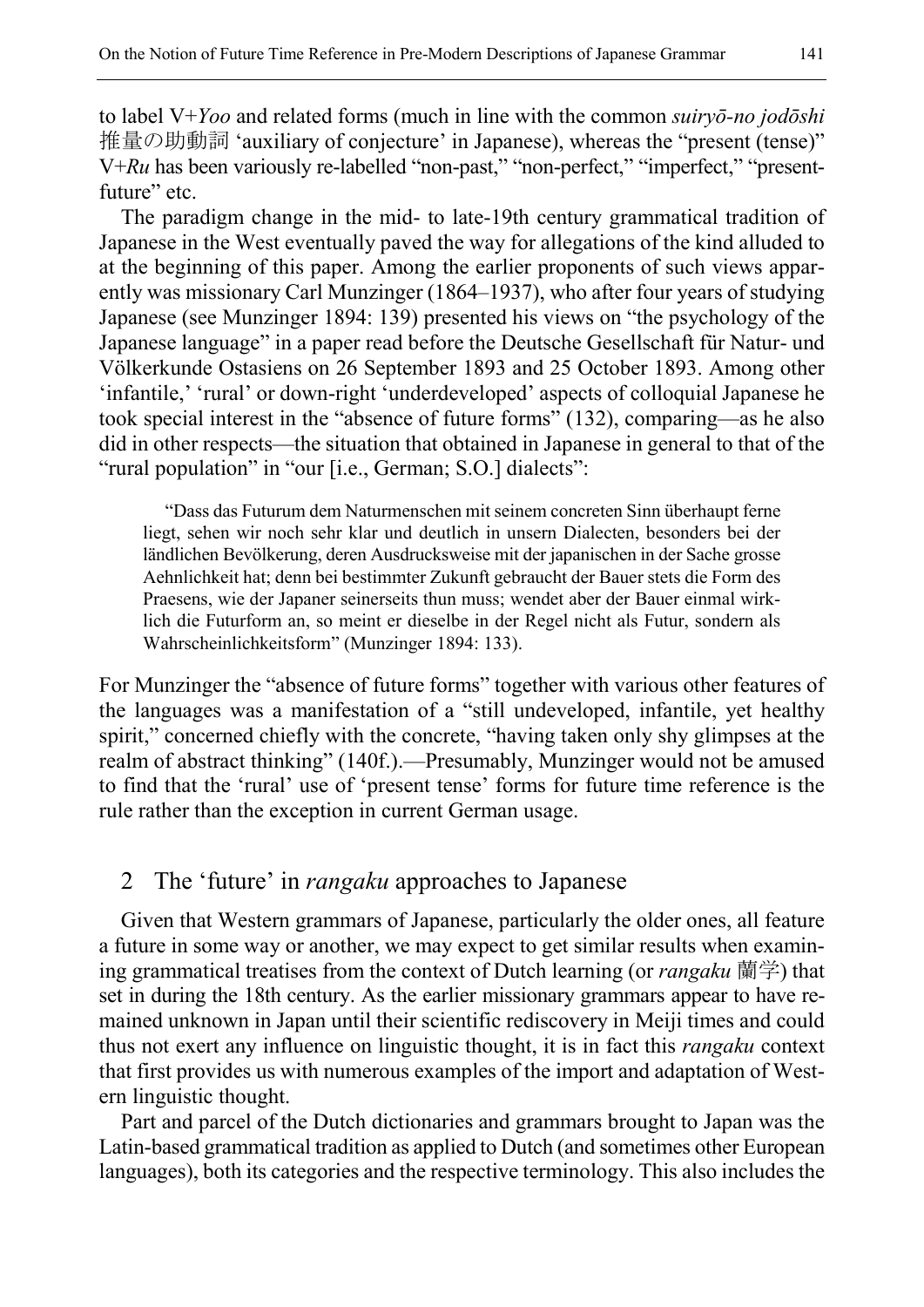*toekomende tijd* 'future tense' posited in Dutch grammar. Sources of interest to us here fall into two categories: (a) explanations of the tense–aspect system of Dutch with Japanese equivalents added (see for instance Okada 2004 for a brief overview of relevant sources) and (b) accounts of Japanese grammar grounded in the Dutch grammatical tradition.

Materials of the second kind emerged only later, namely with the well-known *Gogaku shinsho* 語学新書 (printed 1833) by Tsurumine Shigenobu 鶴峰戊申 (1788–1859), so I will concentrate on those of the first kind in the following. As prime examples in this context the writings of Shizuki Tadao 志筑忠雄 (alias Nakano Ryūho 中野柳圃; 1760–1806) come to mind. These include his *Shihō shoji taiyaku* 四法諸時対訳 (1805) or the somewhat earlier *Rangaku seizenfu* 蘭学生前  $\Diamond$ . Almost right in the beginning of the latter, "the names of the three times in Dutch" ("Rango sanze meimoku" 蘭語三世名目; 1v) are listed, but of more interest is the "diagram of the three times" ("sanze<sup>[-no]</sup> zu"  $\equiv \pm \equiv$ ; 7v–8r), which illustrates in the form of a matrix with past and present on the *x* axis and past, present and future on the *y* axis, the interrelation between six TAM (rather than pure tense) categories, such as *hebben*, *heb* etc. as "past in the present" (perfect) vs. *hadden*, *had* etc. as "past in the past" (pluperfect). This is clearly also the backdrop for the terminology used in his *Shihō shoji taiyaku*, discussed below. No Japanese translations of the Dutch verbs are provided in the diagram—only Classical Chinese ones, thus illustrating the well-known reliance of Dutch learning (and also more generally Western studies, or *yōgaku* 洋学) on Sinological knowledge when it comes to matters of language and translation. Japanese translation equivalents, both literary and colloquial, to the Dutch future forms and related ones are however found scattered throughout the manuscript, as for instance in *ware iw.añ*  $\mathbb{R}^{\nu}$   $\overrightarrow{\exists}$   $\sim$  *for ik zal spreeken* (2v) or *iw.añ go* (or *kotoba*) 言ん語 and *i.oo go* 言ウ語 (besides *jiang yan zhi yu* 將言之語) for *woorden die men spreeken zal* (4r). Leaving aside questions concerning the naturalness or even appropriateness of some of the translations from Dutch into Japanese, it is easy to find examples here for the equation of the *toekomende tijd* in Dutch with literary V+*Añ*, colloquial V+*Yoo* and related forms.

Nakano's short treatise *Shihō shoji taiyaku* (Translation of the four modes and the various tenses), begins with an account of what he calls the *shoji* 諸時, or "various tenses," for as he explains in a comment to the heading: "I call them 'various tenses' as there is a more fine-grained distinction to the three tenses" (三時ニ細分アル故 ニ諸時ト云). The following categories are set up and illustrated on the pages that follow, for the majority explicitly in reliance on some unspecified edition of Willem Séwel's *Nederduytsche spraakkonst*: [14](#page-11-0)

<span id="page-11-0"></span><sup>&</sup>lt;sup>14</sup> Séwel's *Spraakkonst* was first published in 1708 and saw further editions in 1712, 1733 and 1756. The exact edition used by Nakano is not known, but his treatment of "the various tenses" is clearly based on the account found on pp. 144–7 of the first edition of 1708, or on pp. 263–7 of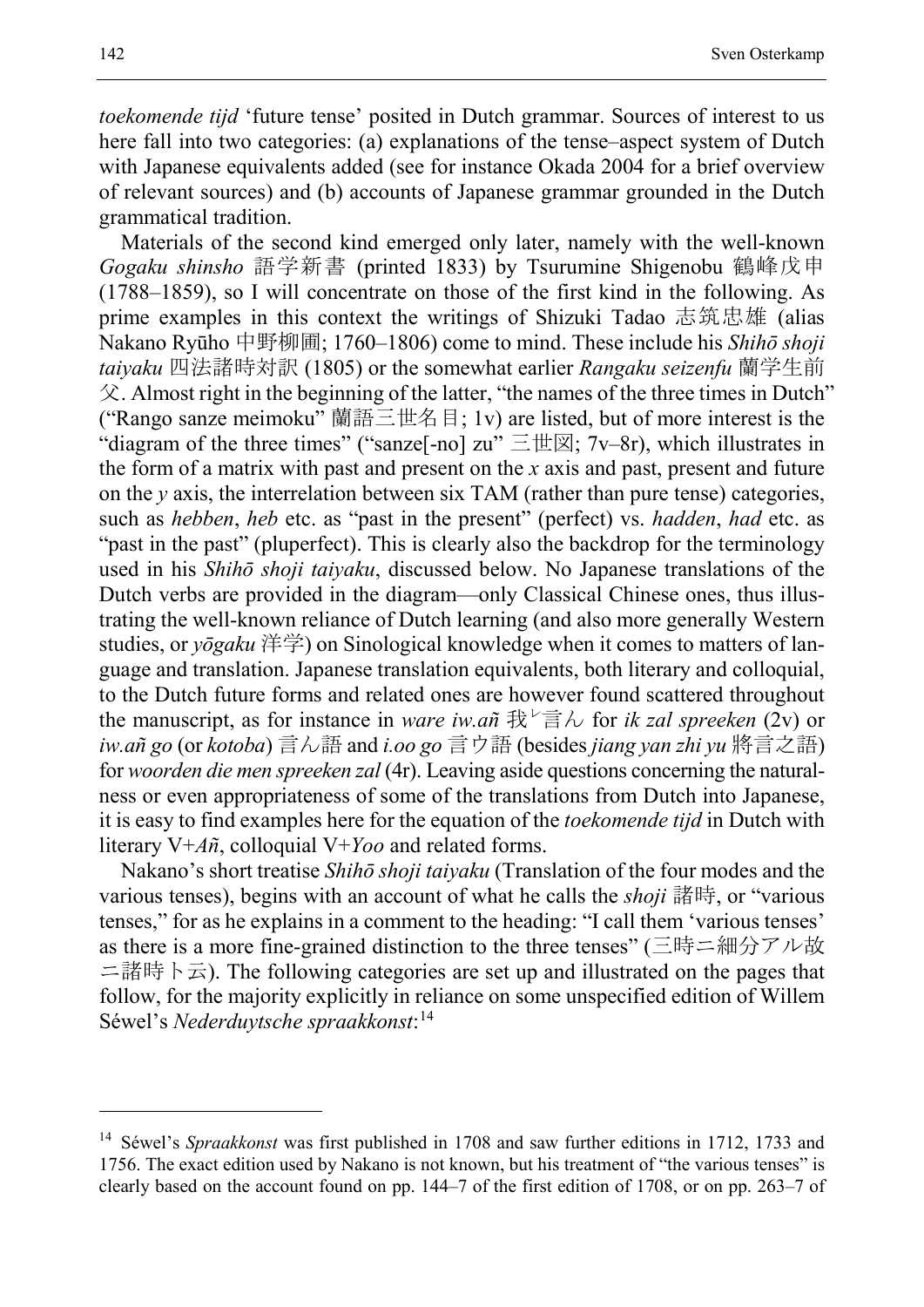| tegenwoordige tijd                                                                   | genzai 現在                                         | ik leer<br>'I learn'                                                 | ware manabu<br>我学ブ                                                        |
|--------------------------------------------------------------------------------------|---------------------------------------------------|----------------------------------------------------------------------|---------------------------------------------------------------------------|
| onvolmaakte<br>verleeden tijd                                                        | kako-no genzai<br>過去(E:ノ) 現在                      | [missing]<br>$(E: ik \, leerde)$<br>'I learned'                      | ware manabiki<br>我学ビキ<br>(E: 我学ひき)                                        |
| volmaakte<br>verleeden tijd                                                          | kako 過去                                           | ik heb geleerd<br>(E: geleerde)<br>'I have learned'                  | ware manabitsu<br>我学ひつ<br>(E: 我学びつ)                                       |
| meer dan volmaakte<br>verleeden tijd                                                 | kako-no kako<br>過去ノ過去                             | ik had geleerd<br>'I had learned'                                    | ware manabitsu,<br>ware manabiki<br>我学ひつ<br>我学ひき                          |
| toekomende tijd                                                                      | [missing]<br>(E: mirai 未来)                        | ik zal leeren<br>'I shall/will learn'                                | ware manaban<br>我学てん [sic]<br>(E: 我学ばん)                                   |
| tweede toekomende of<br>onbepaalde tijd (aanv.<br>$wijze)^{15}$                      | fugenji 不限時                                       | ik zou leeren<br>'I should learn'                                    | ware manabu-beshi,<br>ware manabitemashi<br>我学ふへし<br>我学てまし<br>(E: 我学ひてまし) |
| derde toekomende of<br>onbepaalde tijd (aanv.<br>$wijze)^{16}$                       | fugenji 不限時<br>(later: fugenji-no kako<br>不限時ノ過去) | ik zou geleerd<br>(E: geleerde) hebben<br>'I should have<br>learned' | ware manabitsu-ran,<br>ware manabu-bekariki<br>我学ひつらん<br>我学ふへかりき          |
| tweede onvolmaakte<br>verleeden tijd of on-<br>bepaalde tijd (aanv.<br>$wijze)^{17}$ | kako-no mirai<br>過[去…]<br>(E: 過去ノ未来)              | toen ik leeren<br>(E: leerde) zoude<br>'when I would learn'          | ware manabu-<br>bekarishi toki<br>我学ふへかりし時                                |

either of the three later editions. The spellings of the terminology given in the first column have been normalized based on Séwel.

Quotes from *Shihō shoji taiyaku* follow the Wakabayashi manuscript as reproduced in Sugimoto (1991), but I indicate wherever the Ema manuscript ("E") as transcribed by Saitō (1973) differs.

<span id="page-12-0"></span><sup>15</sup> Both manuscripts of *Shihō shoji taiyaku* depart from Séwel here in assigning this to the conjunctive mood (*aanvoegende wijze*) instead of to the indicative mood. Also, as already noted by Saitō (1973: 41), it is only the second half of the designation (i.e. *onbepaalde tijd*) that is translated here as *fugenji* 不限時.

<span id="page-12-1"></span><sup>16</sup> While the first three editions speak of "*Derde Toekomende*, óf *Onbepaalde Tyd*" here, this is simplified to just "*Derde Toekomende Tyd*" in 1756. As this simplification is not reflected in *Shihō shoji taiyaku*, Nakano appears to have based his work on one of the earlier editions.

<span id="page-12-2"></span><sup>&</sup>lt;sup>17</sup> The 1756 edition simplifies this to "*Tweede Onvolmaakte Verleeden Tyd*," which is not reflected in *Shihō shoji taiyaku*.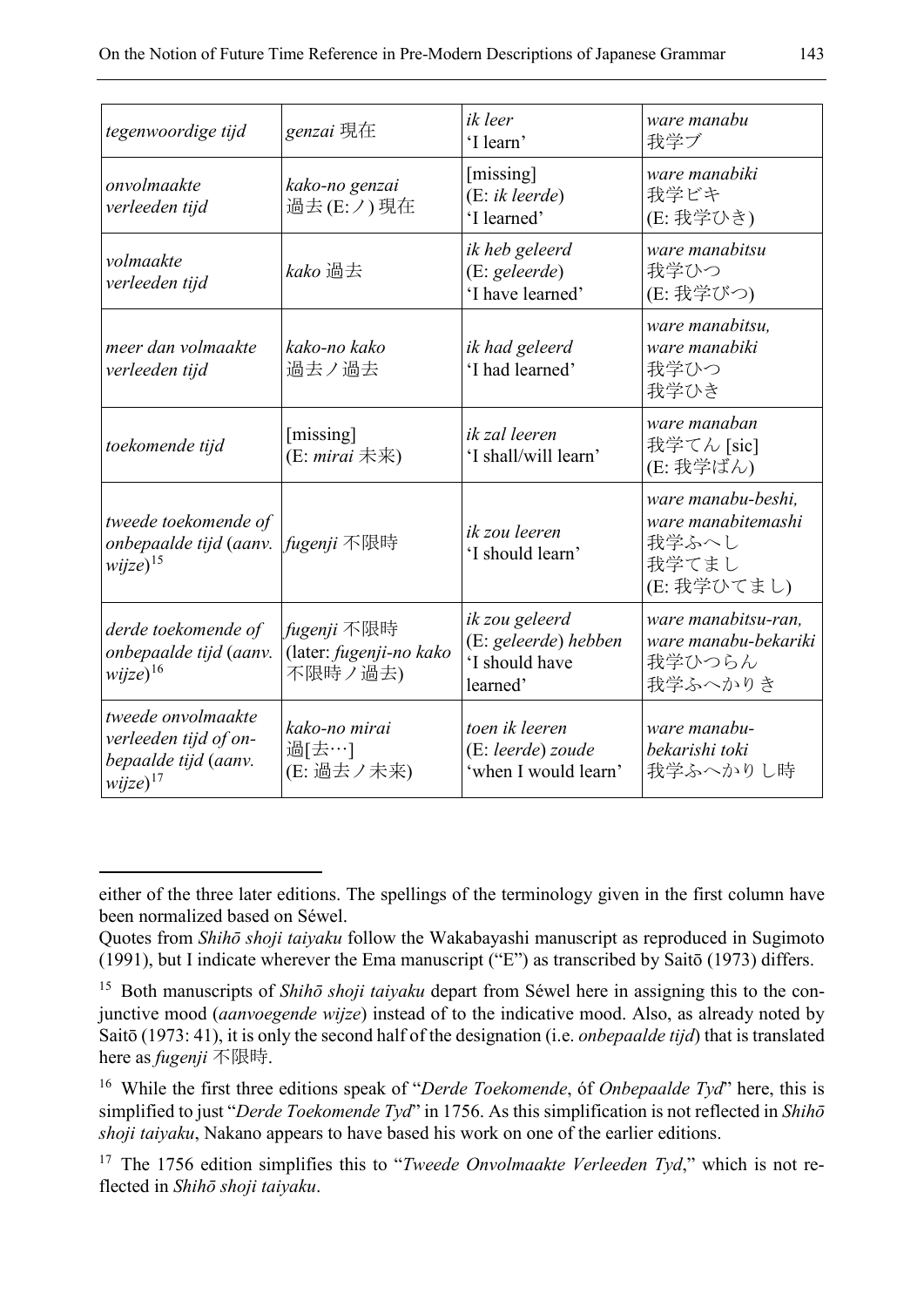| wweede toekomende<br>tijd | mirai-no kako<br>未来ノ過去 | ik zal geleerd<br>$\vert$ (E: geleerde) hebben<br>'I shall/will have<br>learned' | ware manabiten<br>我学ひてん<br> (E: 我学びてん) |
|---------------------------|------------------------|----------------------------------------------------------------------------------|----------------------------------------|
|---------------------------|------------------------|----------------------------------------------------------------------------------|----------------------------------------|

Anyone acquainted with the TAM system of CJ will find several of the distinctions made in the Japanese translations to be rather contrived. Suffice it to say for our present purposes however that the *toekomende tijd* is again clearly identified with and translated into literary Japanese  $V+A\tilde{n}$ . Now if we turn to other sources, the exact number of 'tenses' often varies, usually between five and eight categories are posited. For an example of (three expanded to) six categories, see Ōtsuki Genkan 大槻玄幹 (or Banri 磐里; 1785–1837) and his *Rangaku han* 蘭学凡 (1816). Importantly however, the fifth category, or *toekomende tijd*, is again associated with V+*Añ* (3: 1v, 4r etc.).

Lastly, as the earliest *printed* source of relevance here we may refer to Fujibayashi Fuzan's 藤林普山 (1781–1836) *Oranda gohō kai* 和蘭語法解 (1815). This work is more clearly presented than some of the manuscript sources and posits "three times of the verb" (*katsugen*[*-no*] *sanze* 活言三世; 2: 33r), with a tripartite subdivision of the past, yielding a total of five tenses. (Nakano's further categories are also treated however.) Of note is the fact that the Japanese examples provided are at times extended to include colloquial ones. Thus, we are told that the *toekomende tijd* should be translated along the lines of *yuki=ga hur.o* 雪が降ろ 'snow will fall' and *hana=ga sak.o* 花が咲こ 'the flowers will bloom,' i.e. as V+*Yo(o)*; [18](#page-13-0) similarly the future form in the example sentence "wilt gy morgen komen?" is first glossed in literary Japanese as V+ $A\tilde{n}$ =to omo.u  $\sqrt{\lambda \geq \mathbb{R}\cdot\mathbb{S}}$  whereas the *en bloc* translation of the entire sentence reads *nañzi=wa myootyoo kitar.o=to omo.u=ka* 汝ハ明朝来タろと思ふカ involving its colloquial counterpart V+*Yo(o)=to omo.u* (2: 35r; emphasis in original).

There is yet another way of rendering Dutch future forms into Japanese besides V+*Yo(o)* and V+*Yo(o)=to omo.u*, namely V+*Ru=de ar.oo*. While all of these involve the inflectional ending *-Yo(o)*, it is attached to the stative *=de ar-* in the latter case, automatically leading to a conjectural reading under normal circumstances—whether or not this agrees with the exact function of the future form in the source language. The interpretational confusion that thus arises "when, as frequently, the presumptive-tentatives, with their largely deferential connotation of uncertainty and lack of positive determination, are used to render clear-cut futures in other languages" (Miller 1986: 174f.) can be shown to date back at least to the early 19th century, that is, to a time predating the cases involving *=de ar.oo* and *=dar.oo* discussed by Miller by more than a century. For instance, Ōba Sessai 大庭雪斎 (1805–1873) translates "ik

<span id="page-13-0"></span><sup>18</sup> Matsuoka (1990 [1991: 398]) quotes these two examples together as 雪が降り、花が咲ン, thus deviating considerably from what is found in the print in the possession of Waseda University Library made use of here (see References), as well in the two other complete copies digitized by the same library.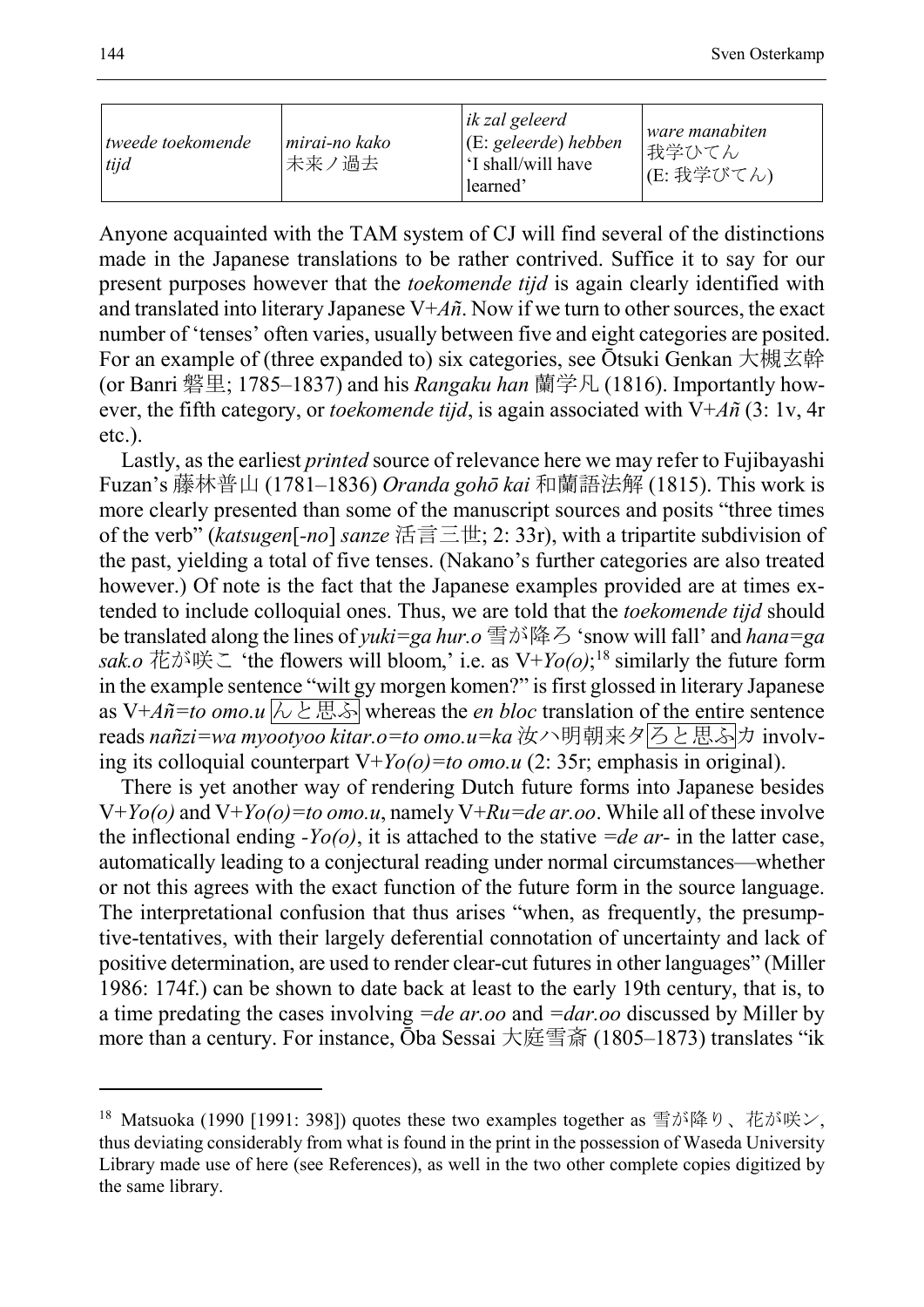zal maken" as *ware=ga nas.u=de ar.oo*吾ガ為スデアラウ in his *Yaku Oranda bungo* 訳和蘭文語 (1855–1857; here: *zenpen* 前編, 2: 34v) and similar cases can be found in the preceding decades as well; see for instance Sugimoto (1962) for a number of earlier and later attestations in translations from Dutch or later also English into Japanese.

Among the Dutch-Japanese materials preserved in the Siebold Collection at Ruhr University Bochum—presumably (and at least in part demonstrably) going back to the polyglot interpreter Yoshio Gonnosuke 吉雄権之助 (1785–1831) who is well known for his then rare competence in Dutch, but also English and French—we find lists reminiscent of the tables in the reprint of Álvarez's grammar: various conjugations of the verb and other expressions are listed in Dutch first and accompanied by translations into (more or less) colloquial Japanese, albeit with more than a hint of translationese. A large number of cases involving *=de ar.oo* to render Dutch future forms can be gleaned from these lists. The following examples are taken from the convolute of manuscript fragments kept as no. 1.372.000:

| Ik zal dat doen | watakfoesi wa sore wo soeroe de aroo |
|-----------------|--------------------------------------|
| Gy zult d— $-$  | omaje wa sore wo soeroe de aroo      |
| Hy zal dat $-$  | anofito wa sore wo soeroe de aroo    |

Or with even stronger Dutchisms, from another fragment in the same convolute:

| Als ik dat gedaan zal hebben | watakfoesi ga sore wo sita de aroo naraba |
|------------------------------|-------------------------------------------|
| $gy \longrightarrow zult$    | omaje ga sore wo sita de aroo naraba      |
| $hv \longrightarrow zal$     | anofito ga sore wo sita de aroo naraba    |

The way "presumptive-tentative" *=de ar.oo* is used here to mechanically render "clear-cut futures" in Dutch, to borrow Miller's words, seems rather difficult to reconcile with its original function beyond the realm of translation. Then again, what seems striking at first sight is much less so in view of the many calques, including grammatical calques that can be observed in Chinese–Japanese translational practices. Should V+*Am.u* once have been capable of expressing pure future time reference (cf. the introduction), its successor V+*Yoo* eventually reacquired this function that had earlier been lost. That is, at least as far as Dutch–Japanese and other forms of translationese are concerned.

### 3 The 'future' in the study of *tenioha* in pre-modern Japan

In the above we have seen that both grammatical descriptions by Western observers and grammatical descriptions by Japanese scholars who were at home in the Dutch grammatical tradition had little difficulty in identifying expressions in Japanese that could be termed along the lines of 'future tense' and also be equated with corresponding expressions in various European languages. This will all hardly come as a surprise to most observers. However, the idea of relating linguistic forms to past,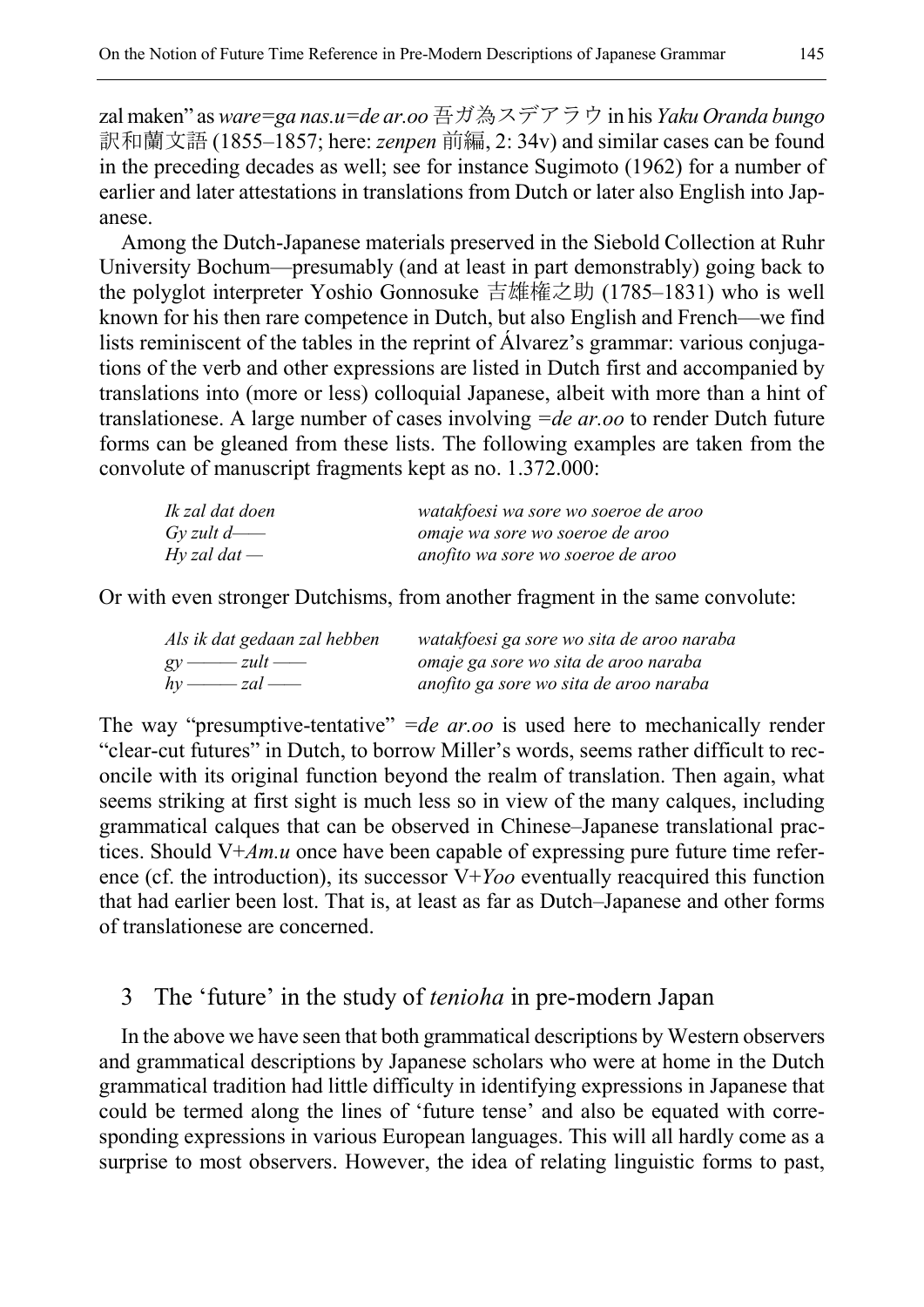present and future time did not first reach Japan from the West—such ideas in fact go back at least to the 15th century and thus to times predating the arrival of the first Europeans in Japan. The ground for such concepts to develop was the study of the so-called *tenioha* てにをは (a spelling-pronunciation of four ubiquitous functional morphemes, namely CJ *-te* 'participle,' *=ni* 'dative,' *=wo* 'accusative,' *=fa* 'selective'), chiefly as they were used in poetry.

Now, the discussion of linguistic matters always requires some sort of metalanguage. It is possible to refer to the linguistic units one wishes to discuss by simply naming them. This may well suffice initially but turns out to be insufficient when considering functional details or when treating several items of similar or even identical shape. To give a concrete example of a context that facilitates the development of specific terminology: In the realm of linked verse (*renga* 連歌), the concept of the so-called *kireji* 切れ字, or sentence-final and other expressions indicating a caesura in the opening stanza, is of utmost importance. Accordingly, treatises on linked verse poetry commonly include lists of such *kireji*, an early example being the list of 18 items given by *renga* poet Senjun 専順 (1411–1476) in his *Senjun hōgen-no shihi-no koto* 専順法眼之詞秘之事 (26–9).

For instance, in a script- and syllable-based analysis both negative V+*An.u* and perfective  $V+n.u$  end up as simply  $nu \, \lambda$ . However, as the two belong to different inflectional classes resulting also in their complementary distribution in terms of syntactic environments (i.e.,  $V+A_nu$  is chiefly an attributive form, contrasting with negative V+*Azu* in final position, while V+*n.u*—as opposed to attributive V+*n.uru* is a final form) and have highly divergent semantics, it is easy to see how the desire to distinguish between them by using a specific designation for each might have arisen. This is especially so as only one of the two, namely perfective V+*n.u*, counted as a *kireji*, whereas the other did not, due to their different syntactic distribution. The result in this case was the terminological pair *fu-no nu* 不のぬ 'the *nu* of negation' vs. *owannu* 畢ぬ (or often simply をはんぬ) 'the *nu* of completion.' Whereas the former refers to the Classical Chinese adverb of negation  $bu \, \vec{\wedge}$  (Sino-Japanese  $fu$ ) as the functional equivalent of V+*An.u*, the latter takes *owannu* 'has ended, has completed' (*owañ.n.u*, from CJ *wofari.n.u*; commonly employed as the second half of verbal compounds to mark the completion of the action expressed by the first half) as an example involving exactly the same V+*n.u* which it is now used to label.

A similar situation obtained with several forms involving *shi* し, in the first place the final form of adjectives A+*si* as opposed to the attributive preterite of verbs V+*si*. Again, only the former is considered a *kireji*, but not the latter. The situation is slightly more complex however: Unlike today's standard orthography with its obligatory use of *dakuten* 濁点 as diacritical marks to indicate voiced rather than voiceless initial consonants, earlier *kana* orthography often ignored the phonological distinction between, say, /kV/ vs. /gV/, and thus made use of the same (set of) *kana* for both /ka/ and /ga/, for instance. Although there were means to remedy the situation if need be, typically this need was apparently not felt and thus no diacritics were used for general purposes. In fact this indifference towards voicing distinctions in the script is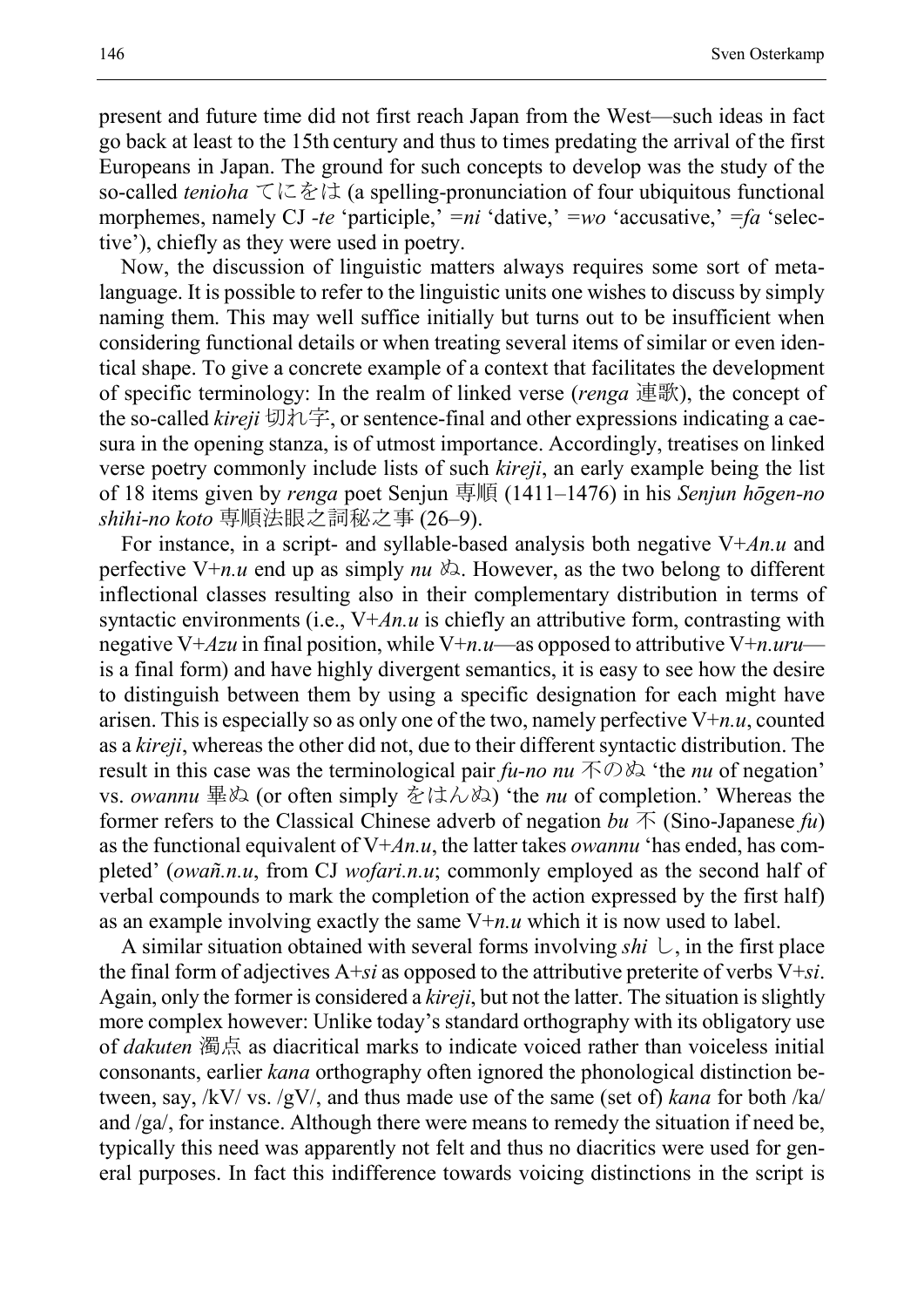crucial in understanding how to make sense of countless plays on words, or perhaps rather 'plays on *kana*,' in classical poetry.<sup>[19](#page-16-0)</sup> In other words: whereas *nu* above could only mean *nu*, for a case like *shi* we also have to reckon with cases of *ji*, i.e. the counterpart of *shi* with voiced initial consonant. The list of forms relating to *shi* that need to be distinguished is therefore extended to include cases such as the 'negative future' V+*Azi* 'will (probably) not do,' which typically occurs in final position thus again qualifying as a *kireji* for various authors.

To come back to Senjun and his list, two out of a total 18 items given by Senjun are relevant to the present discussion. Under normal circumstances, both would end up as  $\cup$  in writing, and without the examples following the list we could not know that the former refers to A+*si* and the latter to V+*Azi*. At least in the Naikaku bunko manuscript the author takes the trouble to explicitly mark the first instance as *shi* and the second as *ji*, namely by adding a *fudakuten* 不濁点 ( ゜) and *dakuten* ( ゛) respectively to the otherwise ambiguous *kana* し (see p. 26 in the edition). As only A+*si* and V+*Azi* as sentence-final expressions are to be expected in a list of *kireji*, the solution adopted in this manuscript is thus sufficient for its own purposes. However, it is insufficient if A+*si* (a valid *kireji*) is also to be distinguished from cases such as V+*si* (not a valid *kireji*) for instance. Hence, naming the item in question alone does not do the trick here, much the same as in the case of *nu* referred to above.

Whereas a Classical Chinese equivalent for V+*An.u* was readily available to serve as the basis for a designation such as *fu-no nu*, the situation was more difficult with the several *shi* and *ji*. As however A+*si* and V+*si* typically refer to the present and past respectively, these forms were soon labelled *genzai-no shi* 現在のし 'the *shi* of the present' vs. *kako-no shi* 過去のし 'the *shi* of the past,' although different desig-nations are found as well.<sup>[20](#page-16-1)</sup>

<span id="page-16-0"></span><sup>&</sup>lt;sup>19</sup> For instance, it takes little to find voicing mismatches between what is said on the surface and the word that is "hidden" in *mono-no na* 物の名 poems (e.g. *Kokinshū* 古今集 10: 422, 423, 427 etc.). Likewise, the *Ise monogatari* 伊勢物語 (Tales of Ise) contains a story (no. 9) in which an acrostic poem is composed taking the five syllables of the word *kakitubata* 'rabbit-ear iris' as the first syllable of each verse—but of course the fourth verse starts with *fa*, not *ba*. Examples along these lines abound.

<span id="page-16-1"></span><sup>20</sup> Thus, instead of *kako-no shi*, Toganoi Michitoshi 栂井道敏 (1722–1791) repeatedly speaks of a *kiō-no shi* 既往のし 'the *shi* of what is bygone' in his *Teniha abiki-no tsuna* てには網引綱 (1770 print; see for instance 1: 4r, 7r). Cf. Kaibara Ekiken 貝原益軒 (1630–1714) who explains *kiō* by *kako* "as it is called colloquially" in his *Tenrei* 点例 (1703; 1721 print, 1: 12v), suggesting that the difference between the two terms is chiefly one of register.

Aruga Chōhaku 有賀長伯 (1661–1737) first speaks of *kako* vs. *genzai-no shi* but notes that the latter is also called *mukō shi* むかふし 'the *shi* of what one is presently facing' in his *Waka yaegaki* 和歌八重垣 (1700), whereas in his *Shunju kenpi zōshō* 春樹顕秘増抄, expanding upon the earlier *Shunju kenpi shō* 春樹顕秘抄, he directly contrasts the *kako-no shi* with *mukō shi* (158), similar to earlier treatises such as Mokujiki Ōgo's 木食応其 (1536–1608) *Mugenshō* 無言抄 (1597; 2: 61r [1603 print]). The same designation *mukō shi* is still given as an alternative to *genzai-no shi* by Ozaki Masayoshi 尾崎雅嘉 (1755–1827) in his *Waka kuretake-shū* 和歌呉竹集 (1797; here 303v).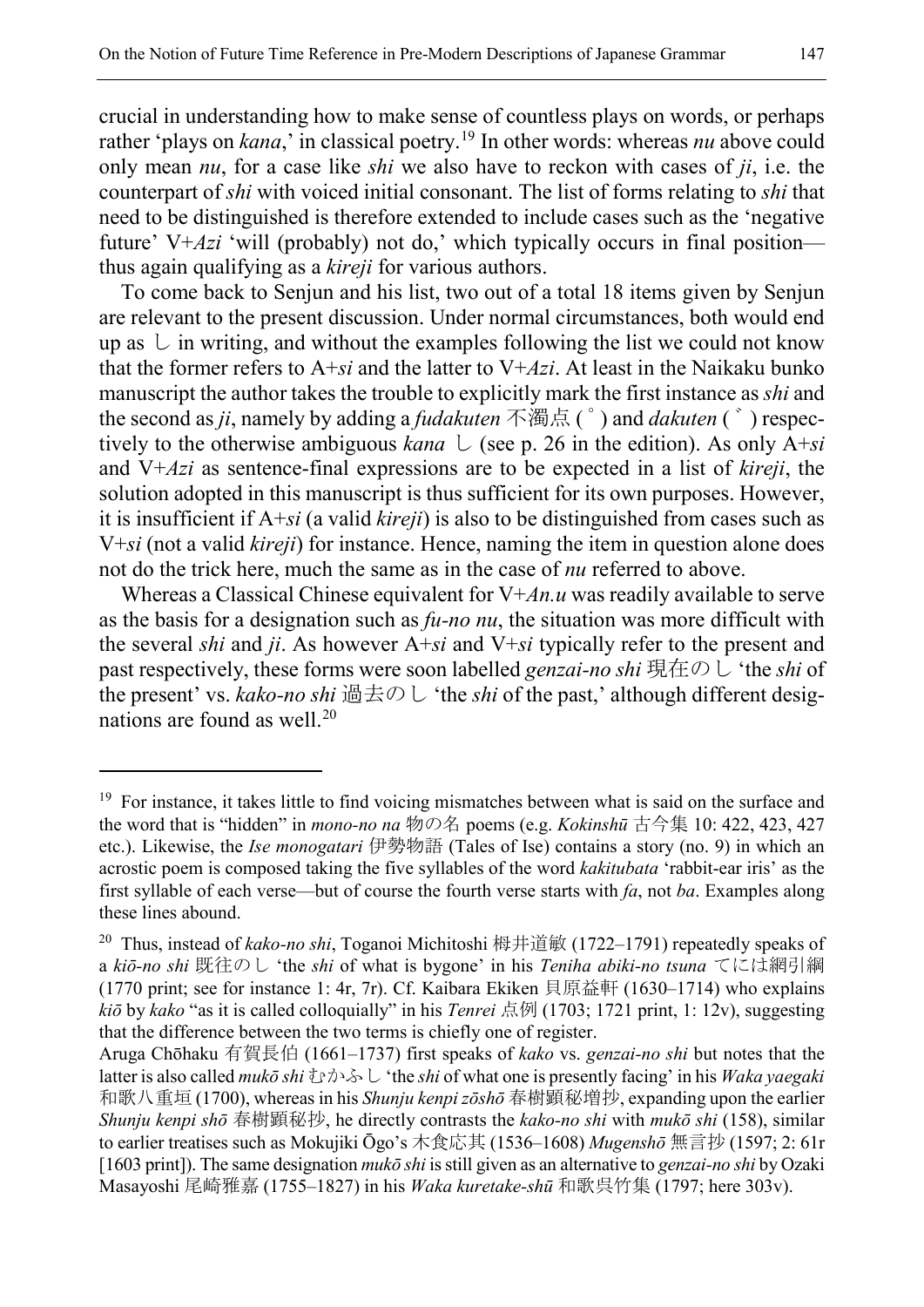Given that the tripartite division of (in the first place extra-linguistic) time into *kako*, *genzai* and *mirai* 未来 was already firmly rooted in the language at the time these various treatises were written, it took little for a third kind of *shi* to emerge, thus rendering the originally Buddhist concept of the *sanze* 三世, or 'the three temporal worlds,' complete: this is where the *mirai-no shi* 未来のし 'the *shi* of the future' makes its first appearance. $21$ 

*Mitsuden-shō* 密伝抄 by *renga* poet Sōzei 宗砌 (d. 1455) appears to be the earliest treatise to mention a tripartite distinction into *kako* vs. *genzai* vs. *mirai-no shi* (Furuta/ Tsukishima 1972: 170, 173). The late 15th century *Jinkei-shō* 塵荊抄 (5: [7r]) contains a near-identical account of the three and also helps resolve an apparent lacuna in the text of the *Mitsuden-shō* (on which cf. below). All three of them together are also found, for instance, in the *Tōfū renga hiji shikimoku kojitsu* 当風連歌秘事式 目故実 (1542; see Ijichi et al. 1973: 189) transmitted from *renga* poet Tani Sōboku 谷宗牧 (d. 1545) to his son Tani Sōyō 谷宗養 (1526–1563), and again in the *Renga hishū-shō* 連歌秘袖抄 (1555) which carries the names of both (despite the fact that Sōboku had already been dead for a decade in 1555). The latter work collectively refers to them as *sanze-no shi-moji* 三世のし文字 'the *shi* of the three temporal worlds' (2r). By and large the same designation, namely *sanze-no shi*, is commonly seen in later sources such as the Kunaichō Shoryōbu manuscript of *Renpai hiketsu* 連誹秘 決 (1676; see Ozaki 1997: 353) and various related manuscripts bearing similar titles (e.g. *Renpai hiketsu-shō* 連誹秘決抄), or also commentaries on any of these, such as *Renpai hiketsu-shō wakumon* 連誹秘決抄或問 (1724; see Morikawa 1982: 343 for the passage in question) by Tani Bokuin 谷木因 (1646–1725). The same applies to the *Maki-bashira* 真木柱 (1697; see 103r) by Kyodō 挙堂. Occasionally they were also simply termed  $mi(t)$ tsu-no shi  $\equiv \supset \bigcirc \bigcirc$  the three *shi*,' as in the second half of the *Hakusajin-shū* 白砂人集 (1693; see Asano 1963: 76; Kobayashi 1968: 11)—or simply listed without giving them an umbrella term, as for instance in the *Haidō tetaimatsu* 誹道手松明 (1690 print; see Asano 1963: 59f.) of Deguchi Teiboku 出 口貞木 (1626–1696).

Often however the terminological evidence is somewhat sketchy: for instance, in the eminently well-known *Teniha taigai shō-no shō* 手爾葉大概抄之抄 (1483) by

Note that the appendix of *Waka kuretake-shū*, entitled "Teniha taigai" てには大概, in which these designations are mentioned, was translated early on into German by August Pfizmaier (1808–1887), as pointed out by Lewin (1982; 1984: 29); see Pfizmaier (1873b: 363) for his rendering of *mukō shi* as "das entgegenstehende *si*." Contrary to Lewin's claim, however, the copy of the work which Hoffmann made available to Pfizmaier and which is now in the possession of Leiden University Library (Ser.767) was not brought to Leiden by Philipp Franz von Siebold in 1830. In fact, it came to Hoffmann from Johann Wilhelm de Sturler (1774–1855) in 1855 (see Okuda 2011: 37). The earlier date of 1795 given by Pfizmaier (1873a: 229) and likewise Hoffmann (1878: 2) is based on that of the author's preface.

<span id="page-17-0"></span><sup>&</sup>lt;sup>21</sup> The idea that it is the Buddhist notion of 'the three temporal worlds' that is applied here to linguistic phenomena is not new, but has already been suggested by Sada (1957: 37; 2004: 182, 223) and Yamaguchi (1972 [1976: 161]) for instance.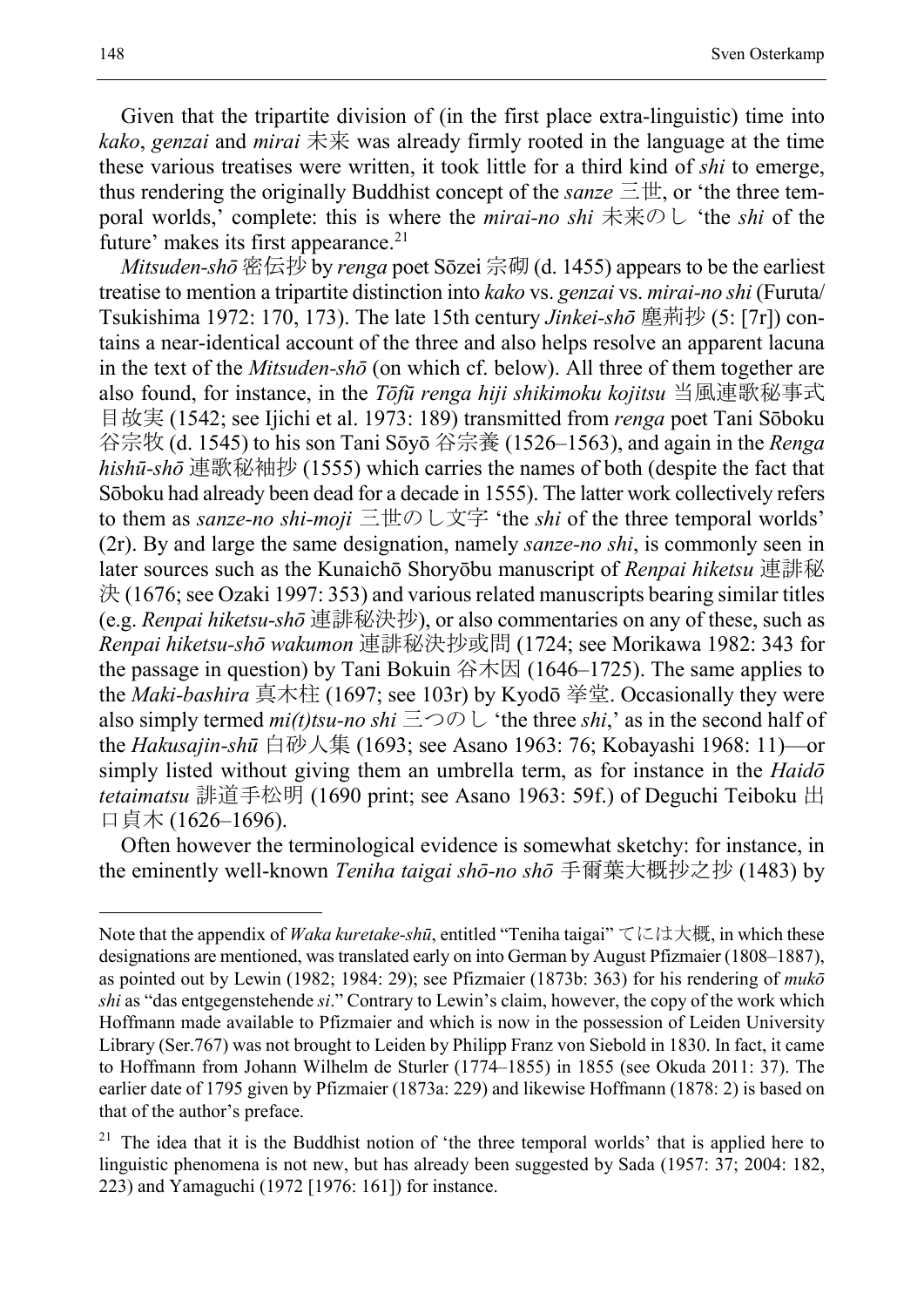*renga* poet Iio Sōgi 飯尾宗祇 (1421–1502), a disciple of Sōzei and Senjun, only *genzai-no shi* is mentioned in order to specify the reference of *shi* in the given context (46; cf. Lewin 1984: 10 and 32, n. 28), as it seems in contradistinction to one or more other kinds of *shi* that are left implicit here—arguably at least the *kako-no shi*, but possibly also the *mirai-no shi*. [22](#page-18-0) In terms of the chronology, at least, this seems a reasonable assumption. The same applies even more so to much later cases, such as when only *kako* and *genzai-no shi* are mentioned explicitly in the *Renga shihō-shō* 連歌至宝抄(1585; 1627 print: 10v-11r) of Satomura Jōha 里村紹巴(ca. 1525-1602), the leading *renga* poet of his time—whereas a few dozen lines earlier *kireji* are illustrated with a poem each, including one each for A+*si* (8v) and V+*Azi* (9r). On the other hand, *Baikun-shō* 梅薫抄 (ca. 1500) by the poet Inawashiro Kensai 猪苗代兼載 (1452–1510), who joined Sōgi in compiling the *renga* collection *Shinsen Tsukubashū* 新撰菟玖波集, contains a list of 13 *kireji* which includes an entry for *mirai-no shi* (presumably V+*Azi*), whereas *genzai-no shi* and *kako-no shi* as such are left unmentioned. As we are dealing with terminological oppositions here, we may at least assume that the opposing terms were known to the authors.

Now, as pointed out by Furuta and Tsukishima (1972: 173), the distinction between the three kinds of *shi* tends to be discussed in the context of *renga*, with varying ideas however as to what exactly is covered by the term *mirai-no shi*. While most authors throughout time appear to have shared a common understanding of what *kako-no shi* and *genzai-no shi* refer to, there is considerable variation as to the actual referent of *mirai-no shi*. The Table below summarizes the major different positions found in the *tenioha* studies mentioned above; additionally, the *Arte da lingoa de Iapam* is taken into account here, as Rodriguez was well aware of the native grammatical tradition and refers to its contents, concepts and terminology on several occasions (see already Doi 1938 [1971: esp. 281–3]). Judging from the number of different items subsumed under the label *mirai-no shi* by him, he must also have had access to native works which have proved difficult to identify accurately so far.<sup>[23](#page-18-1)</sup>

| <b>Source</b>                                             | $-Ama$ si | $-Azi$ | $=$ be.si  | $=$ rasi | -ta.si | $=kasi$ |
|-----------------------------------------------------------|-----------|--------|------------|----------|--------|---------|
| Mitsuden-shō<br>$(1455 \text{ or earlier})$               |           |        | $111^{24}$ |          |        |         |
| Senjun hōgen-no shihi-no<br><i>koto</i> (1476 or earlier) |           | 28     |            |          |        |         |

<span id="page-18-0"></span><sup>22</sup> Cf. already Iida (1984: 60) on this point.

 $\overline{a}$ 

<span id="page-18-1"></span><sup>23</sup> See Rodriguez (1604–1608: 184r) for the titles of a few works he refers to. With regard to works on linked verse, he specifically names *Fidenxô* and *Xifǔxô* (sic), identified as *Renga hiden-shō* 連 歌秘伝抄 and Jōha's *(Renga) Shihō-shō* (連歌)至宝抄 by Doi (1955: 660).

<span id="page-18-2"></span><sup>24</sup> Although the passage in question is frequently quoted without comment (e.g. Nagayama 1954: 35; Furuta/Tsukishima 1972: 170 etc.), I assume with Ijichi (Ijichi et al. 1973: 189, n. 6) and Iida (1984: 75) that the text contains a lacuna here, so that what supposedly should be of the structure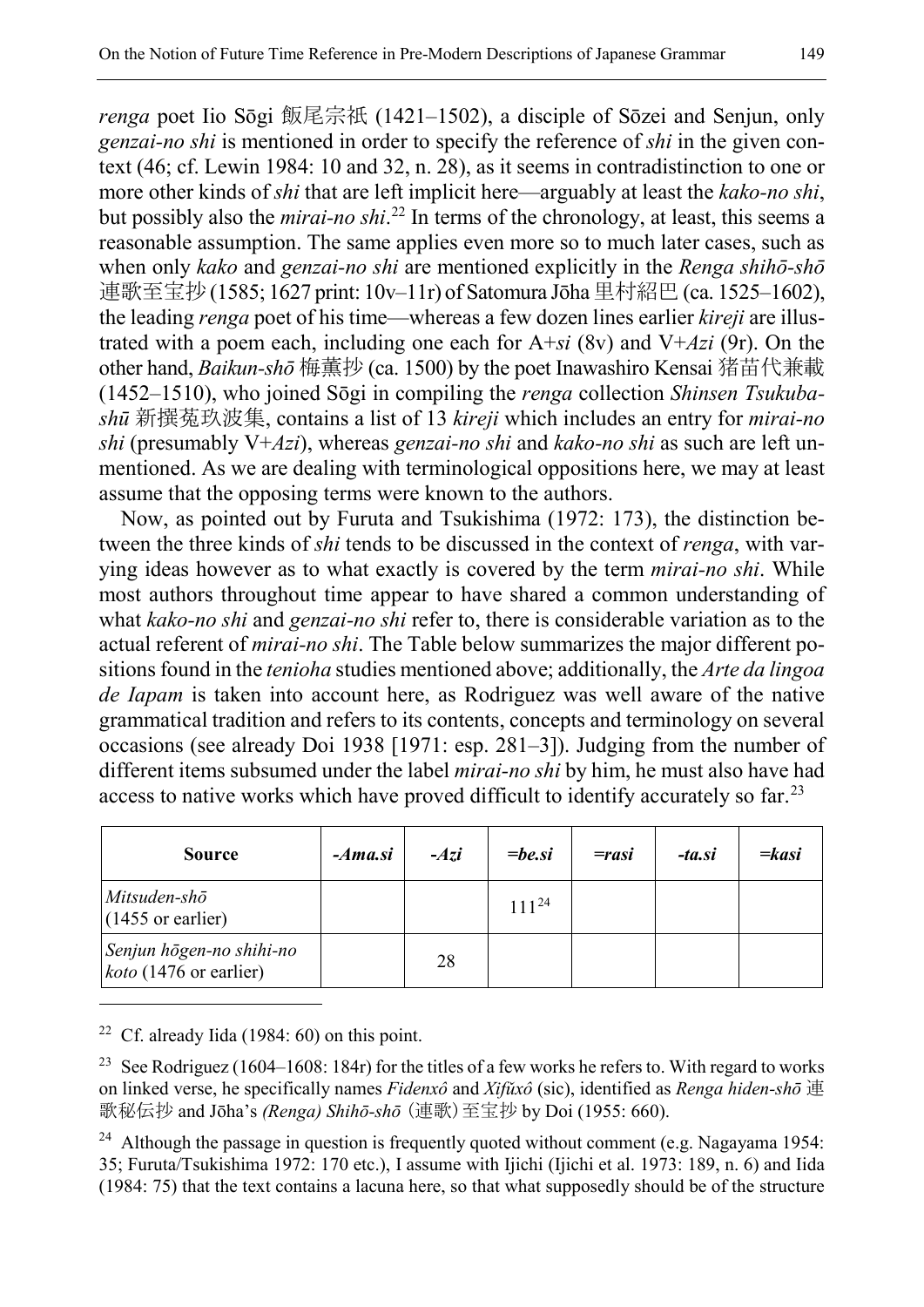<span id="page-19-4"></span>

| Jinkei-shō (late 15th c.)                    |          |                            | 5: [7r] |                         |  |
|----------------------------------------------|----------|----------------------------|---------|-------------------------|--|
| $(S\bar{o}gi, 1502 \text{ or earlier})^{25}$ |          |                            | yes     |                         |  |
| Tōfū renga hiji shikimoku<br>kojitsu (1542)  |          |                            | 189     |                         |  |
| Renga hishū-shō (1555)                       |          | 2r                         | 7v      |                         |  |
| Rodriguez (1604–1608)                        | 39v, 41r | 39v, 41r,<br>$62r(?)^{26}$ |         | 39v, 41r,<br>$62r^{27}$ |  |
| Rodriguez (1620)                             | 69r      |                            |         |                         |  |
| Haikai umoregi (1673)                        |          | 18v, 19r                   | 18v     |                         |  |
| Renpai hiketsu (1676)                        | $\circ$  |                            |         |                         |  |

<span id="page-19-3"></span>"*kako-ni shi*: <examples>, *genzai-no shi*: <examples>, *mirai-no shi*: <examples>" ends up without the underlined portion. The examples involving *=be.si* are thus given here under the designation *genzai-no shi*, which does not seem to agree with any other source.

The assumption of textual corruption is also supported by the late-15th century *Jinkei-shō* mentioned above, which contains almost exactly the same passage, without the supposed lacuna however—so that the examples featuring *=be.si* are given here for *mirai-no shi* (whereas those for *genzai-no shi* do not contain any *=be.si*). See already Kidō (1985, 3: 111) for a comparison of this passage in the two texts.

<span id="page-19-0"></span><sup>25</sup> *Ippo* 一歩 (on which see further below) vaguely mentions "a work on *tenioha* by Sōgi" (宗祇 てにをはの書; 1: 38v) as its source, but it is unclear what exactly this refers to. The examples given are likewise found in *Mitsuden-shō* and *Jinkei-shō*.

<span id="page-19-1"></span><sup>26</sup> In fact, none of the examples given by Rodriguez on these pages ends in *…aji* as one would expect for V+*Azi* in the Romanization scheme he uses. He does, however, give several puzzling verb forms which are probably the result of spelling pronunciations (see above on the common non-distinction of voiced vs. voiceless in pre-modern *kana* usage). As noted by Doi (1955: 162) in his translation of Rodriguez's grammar, the form *quegasaxi* found in the poem quoted from the *Hosshinshū* 発心集 on fol. 39v is clearly an error for *quegasaji*, i.e. *kegas.azi* 'will not defile.' Given this, we may feel justified in interpreting forms such as *furaxi* (39v) and *masaraxi* (39v, 41r) along the same lines, even if Doi does not comment on these: namely as intended *furaji* and *masaraji* respectively, both again involving the form V+*Azi*.—Interestingly, nothing but V+*Ama.si* is found in the examples of *mirai-no shi* in the second grammar by Rodriguez (1620: 69r). His rejection of V+*Azi* as cases of that category might well have been due to the voicing contrast (his *xi* vs. *ji*), at least as soon as the forms given here as ending in *…axi* are corrected into *…aji*.

<span id="page-19-2"></span><sup>27</sup> While the forms in the examples as such—i.e. *yomuraxi*, *aruraxi* (39v), *fururaxi*, *masaruraxi* (41r) and *Aruraxi* (62r)—are unproblematic, their appearance as instances of *mirai-no shi* is unexpected. The fact that Rodriguez (1620: 69r) no longer mentions such cases might possibly be taken as an indicator of their problematic nature as well.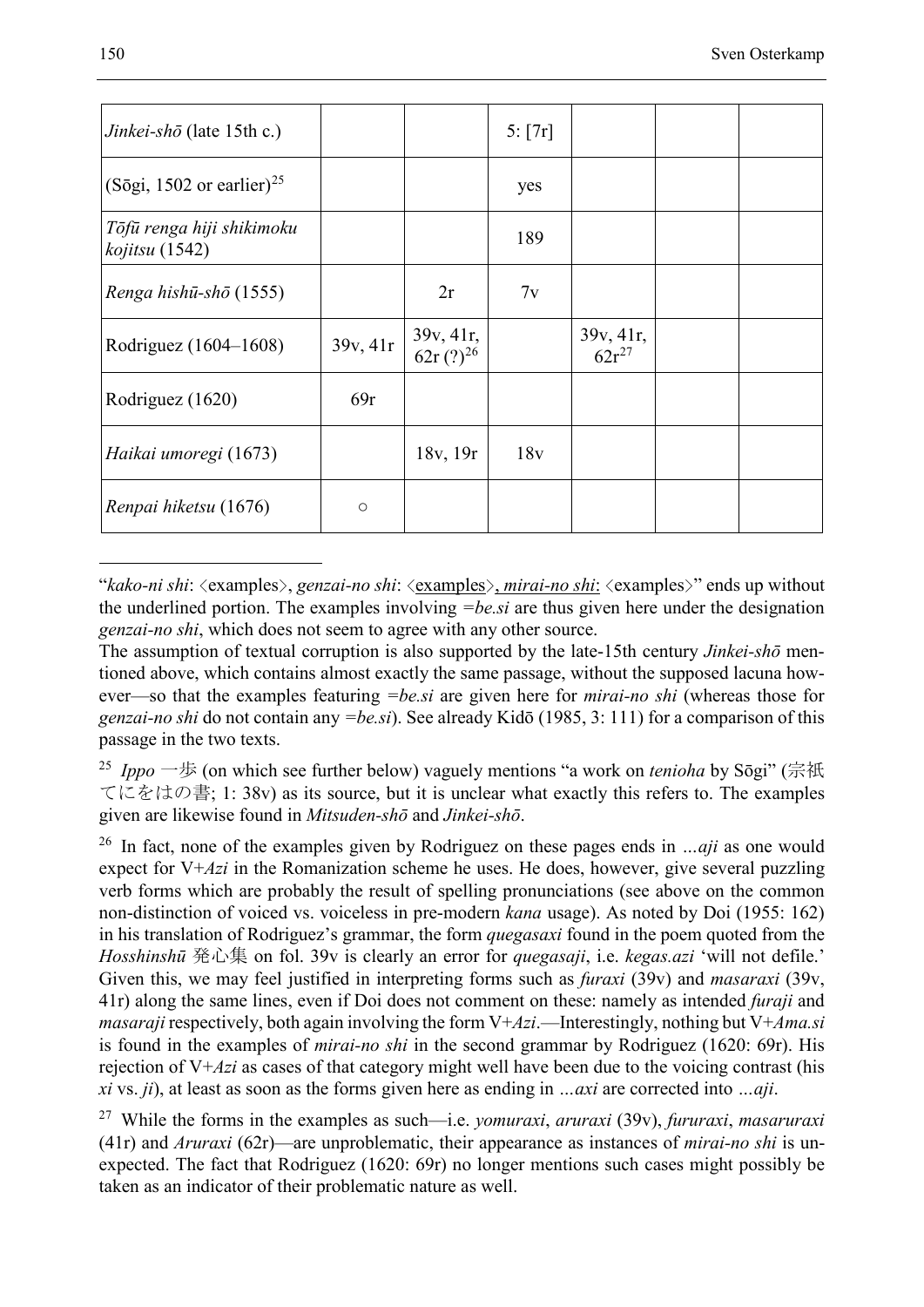| $\vert$ <i>Ippo</i> (1676) | $38r-v^{28}$ | 39r  | $36v,$<br>$38r-v^{29}$ | 38v |    |
|----------------------------|--------------|------|------------------------|-----|----|
| Haidō tetaimatsu (1690)    |              | 59   | 59                     | 59  |    |
| Hakusajin-shū (1693)       |              |      | 76                     |     | 76 |
| Maki-bashira (1697)        | 103r         | 103r | 103r                   |     |    |

<span id="page-20-3"></span>Table: Expressions subsumed under the label *mirai-no shi* in various *tenioha* studies, 15th to 17th centuries.

Given the substantial number of possibilities subsumed under the general label of *shi* pertaining to past, present and future, it takes little to appreciate why an understanding of these expressions is considered by the author of *Renpai hiketsu* to be of foremost importance in poetry (歌道第一の心得; see Ozaki 1997: 353). Here, a brief outline of what these various expressions are seems in order, even if the labels provided below cannot possibly do justice to their actual usage throughout time:

| $V+ Ama.si$ 'counterfactual'                            | $=$ (in post-CJ also:) determination, conjecture etc. |
|---------------------------------------------------------|-------------------------------------------------------|
| $V + Azi$ 'negative future'                             | $=$ negative determination, conjecture etc.           |
| $V+Ru=be$ si 'potential'                                | $=$ determination, conjecture, imperative etc.        |
| $(V+Ru=rasi 'dubitative'$                               | $=$ conjecture) [cf. note 27]                         |
| $V+ta.si$ 'voluntative'                                 | wish                                                  |
| $V_{base} = \gamma o = kasi$ 'imperative' <sup>30</sup> |                                                       |

It is impossible to overlook the fact that virtually all of these expressions labelled as *mirai-no shi* by some author or another are situated within the domain that is functionally covered by 'future' V+*Am.u*: conjecture, determination, irrealis. As homophony or homography are irrelevant in the case of V+*Am.u*, however, it itself typically

<span id="page-20-0"></span><sup>28</sup> *Ippo* quotes from a source merely described as "a work on the secrets of *tenioha* in linked verse" (連歌手尓於葉秘伝の書; 1: 38v). Its exact identity is uncertain, but judging from the wording here (as well as from the wording of other quotes [e.g. 1: 59v on the "*ran* pertaining to the future," but also see 34v, 36v] from what is likely the same work, even if no source is indicated) it must have been close to *Renpai hiketsu*(*-shō*) with respect to the content.

<span id="page-20-1"></span><sup>29</sup> This is mentioned with reference to "a work on *tenioha* by Sōgi"; see note [25](#page-19-4) above.

<span id="page-20-2"></span><sup>30</sup> The only example given in *Hakusajin-shū* is *some=yo=kasi* 'dye!,' but other imperative forms might be subsumed here as well. Note that where Asano (1963: 76) has 染よかし in his manuscript, the printed edition transcribed by Kobayashi (1968: 11) reads と[!]めこ[!]かし, maybe as the result of a scribal error for or a misreading of そめよかし at some stage. The Toyama ms. has suffered some damage at the position of the first two *kana*, but overall appears to read と[?] めよ かし.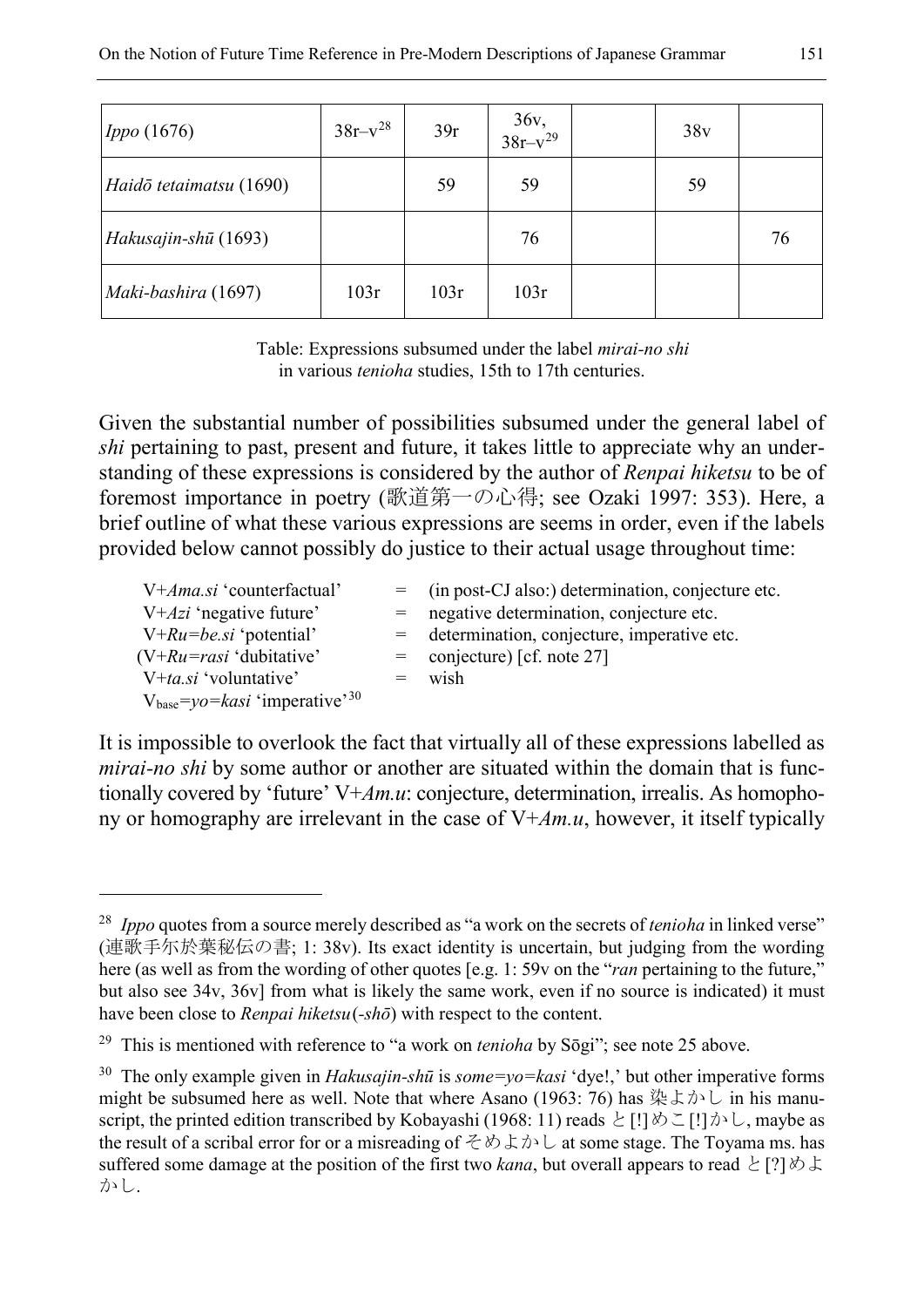does not receive any label at all in early grammatical treatises of the *tenioha* tradition, or worse, is it not even mentioned explicitly. A notable exception is found in *Ippo* for instance—a work I will consider in more detail in the following section.

Before moving on to *Ippo* we may recapitulate that the tripartite division into past, present and future had been applied to little else but *shi* within the *tenioha* tradition until well into the 17th century. Rare exceptions predating this work are found for instance in Sōgi's late 15th century *Sōgi sodeshita* 宗祇袖下 (p. 1079), here with reference to the particle *=ni* (or rather combinations of *=ni* preceded by an inflected verb),[31](#page-21-0) or in the *Renga amayo-no ki* 連歌雨夜記 (1519) by Sōchō 宗長 (1448–1532), a disciple of Sōgi. As already pointed out by Satō (1972: 129), Sōchō mentions that there are cases of past, present and future interpretations with *ran*, [32](#page-21-1) giving examples for each of the three  $(73v-74v)$ .<sup>[33](#page-21-2)</sup> Dating from 1676 and thus from the same year as *Ippo*, the *Tomoshibi-shū* 登母之火集 by Nishiyama Sōin 西山宗因 (1605–1682) likewise contains an entry deals with 'the understanding of *shi* and *ran* pertaining to past, present and future' (過去現在未来しと覧の分別;see Ozaki 1997: 353f.). Note that in all of these cases the tripartite division is utilized in order to distinguish homophonic (or, as the case of *shi* vs. *ji* shows, rather homographic) expressions—we are therefore not dealing here with categories applied across the board.

It is also necessary to direct our attention if only briefly to the field of Sinological studies in pre-modern Japan, especially to Sino-Japanese translation and glossing traditions. An important source to consider here is Keian Genju's 桂菴玄樹 (1427– 1508) *Keian oshō kahō waten* 桂菴和尚家法倭点 (1501), a treatise on how Classical Chinese texts should best be translated into Japanese and glossed accordingly. While this is not an attempt at describing Japanese grammar or a portion thereof and is thus rather different in nature from the various writings in the *tenioha* tradition, it is almost impossible to avoid the occasional necessity of naming linguistic phenomena in the target language of translation. Thus, in a section of this work that addresses *kana* usage, here specifically on the partly overlapping  $-n \times$ ,  $nu \not\supseteq$  and  $mu \triangle$ , <sup>[34](#page-21-3)</sup> the

————————

<span id="page-21-0"></span><sup>31</sup> A reference to this passage in *Sōgi sodeshita* is found in Nagayama (1954: 41) and Iida (1984: 75). A similar passage—here however restricted to the past and present—can also be found in Sōgi's *Renga shotai hiden-shō* 連歌諸体秘伝抄.

<span id="page-21-1"></span><sup>32</sup> Sōchō's (and other authors') *ran* 覧 conflates two distinct cases, namely *=rañ* ← *=ram.u* and *…r.añ*, i.e. V+*Añ* ← V+*Am.u* with *r*-final verb stems. See *Ippo* (1: 59v–60r) for criticism of this kind of conflation, even if reference is made to an unnamed work—the wording of what is quoted suggests *Renpai hiketsu-shō* or a similar source—rather than to Sōchō's writings.

<span id="page-21-2"></span><sup>&</sup>lt;sup>33</sup> At least cases of *ran* pertaining to past and present are also already mentioned in Sōzei's aforementioned *Mitsuden-shō* (see Nagayama 1954: 35; Furuta/Tsukishima 1972: 171).

<span id="page-21-3"></span><sup>&</sup>lt;sup>34</sup> The overlapping derives chiefly from the fact that *-n*  $\vee$  was used to write literary V+ $A\tilde{n}$  from V+*Am.u* besides colloquial V+*Añ* from V+*An.u* and from the fact that  $mu \triangle$  (formerly also used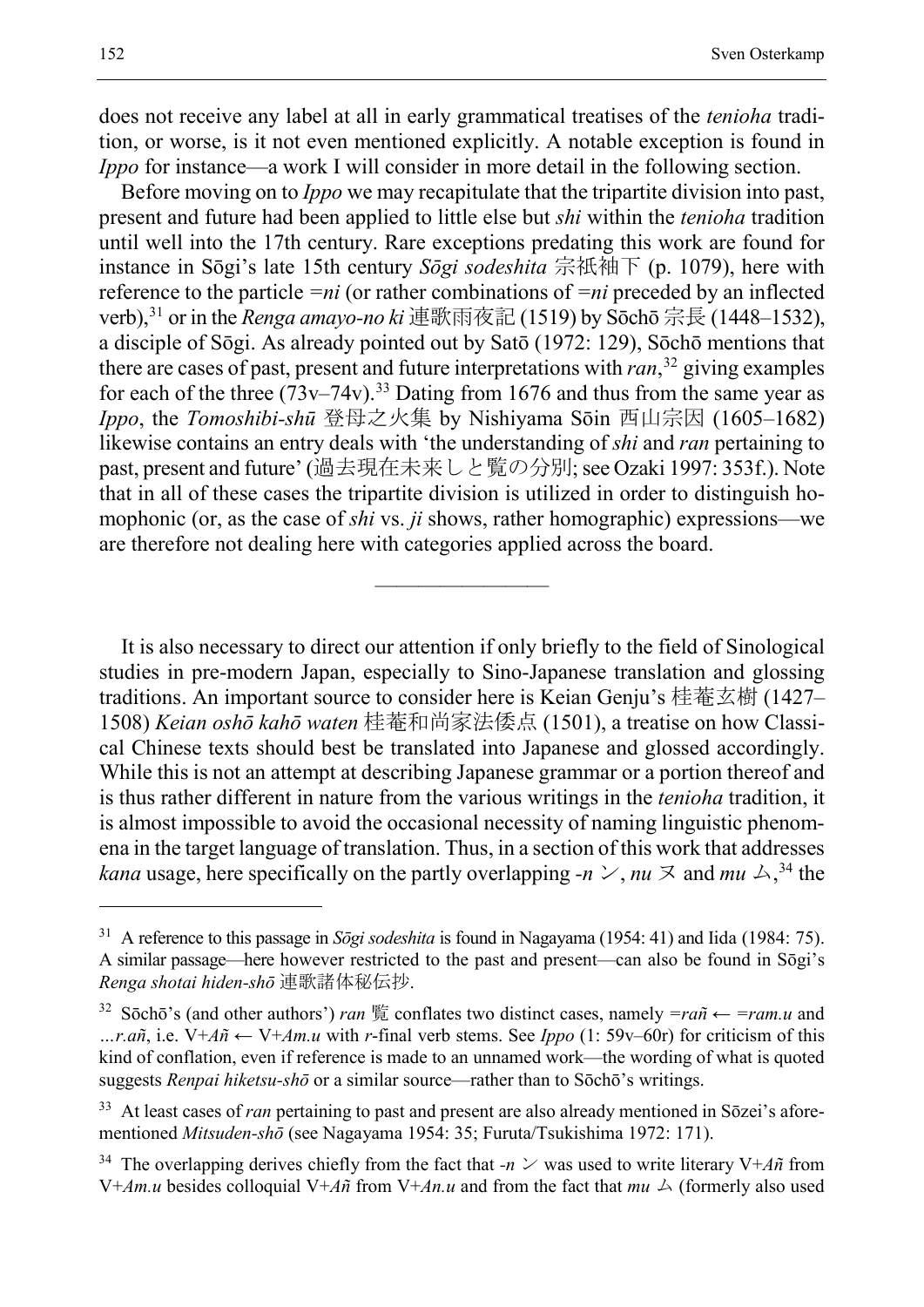first of these three is identified as (representing in writing) a function word indicating future (*mirai-no ji* 未 - 来 / 之 \_辞; 1624 print: 15r, cf. Kawase 1959: 68). It seems likely that when writing this Keian had in mind a tripartite division of time into past, present and future and only left the first two unmentioned, as they are simply irrelevant to the passage in question. However, it is only later that such a tripartite division is *explicitly* referred to in the metatexts on Sino-Japanese translation traditions. For instance, in his *Tenrei* 点例 (1703), Kaibara Ekiken 貝原益軒 (1630–1714) draws attention to the appropriate use of the *kiō, genzai, shōrai-no teniha* 既ˉ往見ˉ在将ˉ  $\overline{\mathcal{R}}$  / テニハ, or "grammatical markers of the past, present and future" (1721 print, 1: 12v–13r), with *kiō* and *shōrai* being explained as meaning as much as *kako* and *mirai* respectively. The glossed examples from the Confucian *Analects* feature both V+*Añ* and its negative counterpart V+*Azi* for the latter category of *mirai*.

If we expand our view to include other areas of Sinological studies, we may also note works such as the *Inkyō-zu* 韻鏡図 (printed 1646 [non vidi]). While its title *Charts to the Yunjing* might suggest a work exclusively concerned with Chinese traditional phonology, the rime tables lead the author to the similarly structured 'table of fifty sounds' and the inflectional system of the Japanese verb it may serve to systematize. According to Takeda (1932: 703) and Sada (2004: 224), we thus find various forms of the verb *kik.u* 'hear' together with their respective designations, arranged in the usual order of the vowels: hypothetical conditional *kik.aba* 'should … hear,' *kik.añ* 'will hear' as *mirai*, *kiki.si* 'heard' as *kako*, *kik.u* 'hears' as *genzai* and *kik.e* 'hear/listen!' as *geji* 下知 'command.'

The identification of V+*Añ* with *mirai* in such cases is in line with what we have already seen in the Western grammatical tradition, including its adaptation in the context of Dutch learning in Japan. There is nothing however to suggest the existence of a direct line of influence from the latter to the former.

# 4 *Ippo*—First steps towards

 $\overline{a}$ 

## conceptualizing time reference in Japanese

*Ippo*, or *First Steps*, was written by an unnamed and thus unknown author for a likewise unnamed but explicitly addressed person (see the preface, 1: 3r) at a point in time that is impossible to specify in detail, but probably close to the date of its publication in print in the year  $1676<sup>35</sup>$  $1676<sup>35</sup>$  $1676<sup>35</sup>$  It consists of two parts of which the former is concerned with the correct use of *tenioha*, whereas the latter focusses on *kana* orthography. Together the two halves are intended to cover the basics—the first steps as it were—of what is required to compose linked verse and more. At the end of the preface the author instructs his (?) addressee not to show the work to anybody else. The publisher's postscript does not help to identify either of these two persons,

to render syllable final *-m*) was to some extent still used interchangeably with *-n*  $\vee$  in and beyond Keian's time due to the merger of former *-m* vs. *-n*.

<span id="page-22-0"></span><sup>35</sup> See footnote [28](#page-20-3) on the proximity of several passages in *Ippo* to *Renpai hiketsu*(*-shō*).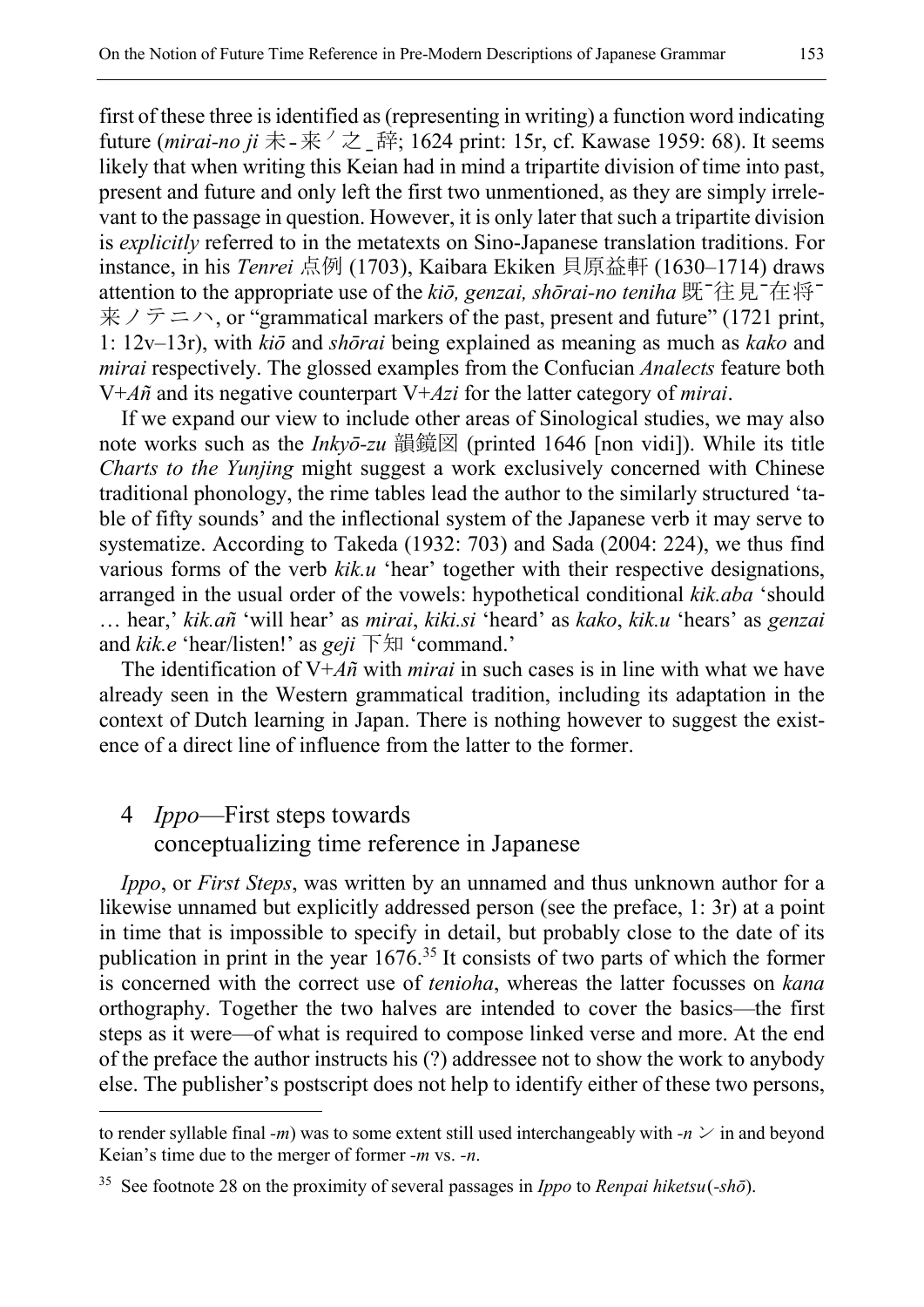but merely states that he had managed to acquire the top secret *Ippo* "thanks to a wondrous turn of fate" (以不思議縁) and that he had the desire to make it widely available in acknowledgement of its merits in rectifying common errors.

The analytical framework employed in *Ippo* is founded on the following di- and trichotomies, which are applied here to categorize and explain various linguistic phenomena:

- − *kako* 過去 vs. *genzai* 現在 vs. *mirai* 未来 (past vs. present vs. future)
- − *ji* 自 vs. *ta* 他 (pertaining to oneself vs. to others)
- − *utagai* 疑ひ vs. *jijō* 治定 (in doubt vs. fixed)

These categories were not necessarily all new at the time of *Ippo*, but they had hitherto only been used sporadically for certain specific forms or phenomena, rather in an ad-hoc fashion and not as components of an entire system (cf. Satō 1972: 129). It is in *Ippo* and within the framework outlined above that the tripartite division of time into past, present and future finally frees itself entirely from serving as little more than an ad-hoc means of distinguishing between homophonous and homographic forms. Now 'the three temporal states of existence' no longer pertain simply to different kinds of *shi*. Rather, the author devises a new way of conceptualizing time reference in the Japanese language, focusing on but not limited to the TAM system.[36](#page-23-0) In fact, the author even appears to aim at a somewhat more fine-grained conceptualization by introducing, for instance, *genzai-no uchi-nite-no kako* 現在の内にての 過去 'the past in the present' (1: 40v) or *genzai-no uchi-nite-no mirai* 現在の内に ての未来 'the future in the present' (1: 55r). These are reminiscent of what one can find in later *rangaku* approaches to TAM systems, as we have already seen.

As is apparent from the Table, *Ippo* continues the older *tenioha* tradition in labeling a number of expressions as *mirai-no shi*. In part this is done with explicit reference to earlier writings from that context: Thus, V+*Ama.si* and V+*Ru=be.si* as examples for *mirai-no shi* are said to be taken from "a work on the secrets of *tenioha* in linked verse" and "a work on *tenioha* by Sōgi" respectively (38r–v). V+*Azi* appears likewise to be quoted from an earlier work (39r), but the details are unclear. When it comes to V+*ta.si*, however, the author explicitly identifies this as a further case of *mirai-no shi* which he came upon himself (此外に予が見あたりたる未来 のしあり; 38v). Subsuming V+*ta.si* under this label was without doubt inspired by the author's equating of the function of V+*ta.si* with that of V+*Ru=be.si* (可の字と おなじ心にて; 54v). After all, "words expressing wishes all pertain to the future" (ねがふ詞は皆未来也; 55r).

<span id="page-23-0"></span><sup>&</sup>lt;sup>36</sup> For instance, nouns commonly used as adverbials of time are addressed and classified into the three temporal categories as well, such as *mukashi* 'days of old,' *kozo* 'last year,' *kinō* 'yesterday' etc. (all given under *kako*; 44r). An interesting case is that of *(tada)ima*  $(A) \trianglelefteq$  '(just) now,' which is explained in some detail as being capable of referring to either the past, present or future, depending on the context (45r–v).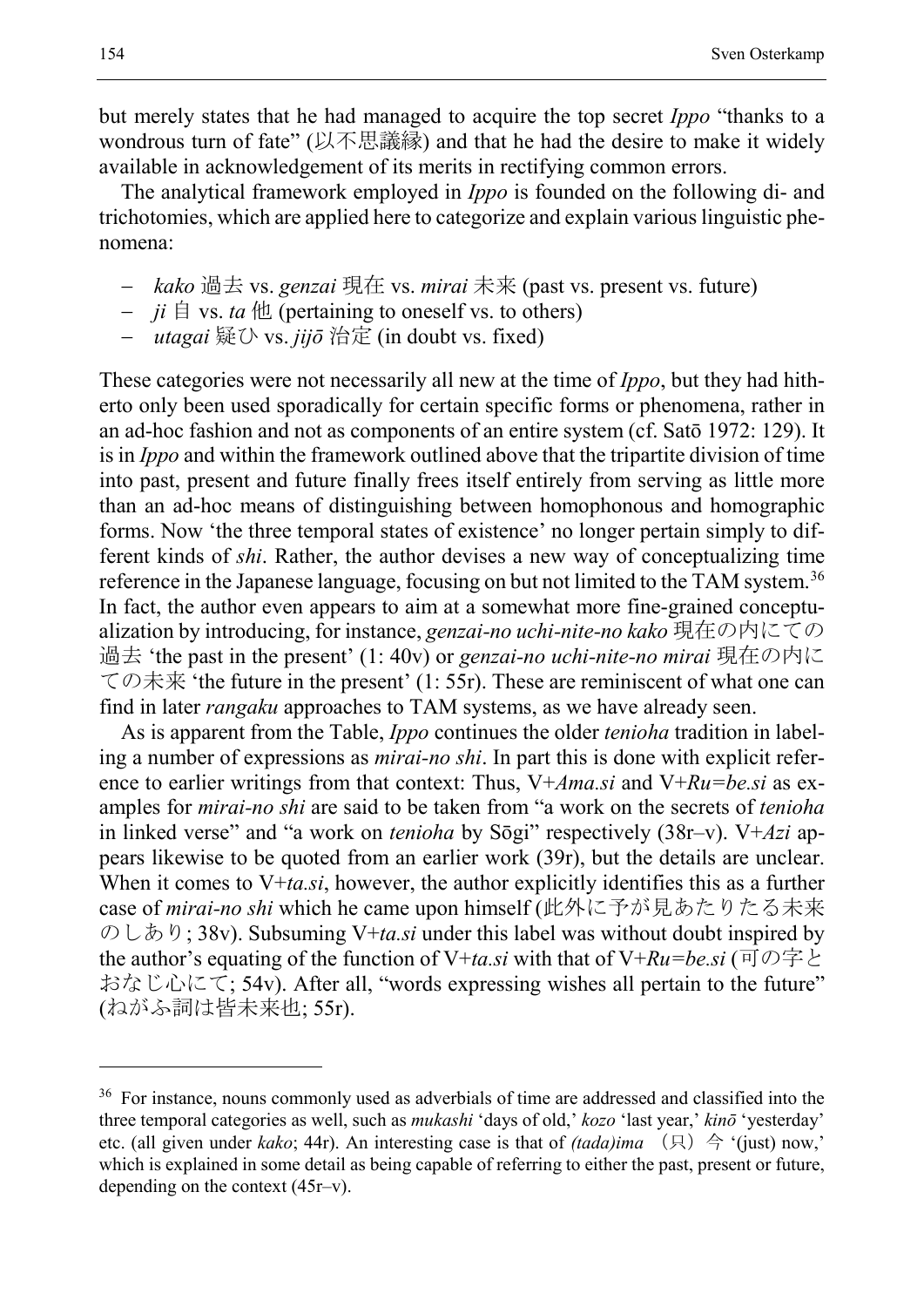Vastly expanding upon the then already long-standing tradition of positing various *mirai-no shi* is the relatively long section entitled "grammatical and lexical items pertaining to the future" (未来のてにをは同詞; 54r–65v). Commands (*geji-no kotoba* 下知の詞; [37](#page-24-0) 59v), covering both imperatives and prohibitives, are explained to refer to the future in general. This is in stark contrast to the somewhat later *Hakusajin-shū* which takes commands into account as well, but limits this to V*=yo=kasi* as yet another instance of a *mirai-no shi* (see Table). The most notable addition to the list of expressions of future time reference is however literary V+*Añ* together with its colloquial counterpart  $V+Yoo$  (55v–59r),<sup>38</sup> possibly inspired by precedents in the Sinological tradition, such as those briefly addressed above. Finally, *Ippo* also adds means expressing hypothetical conditionals to the list of *mirai*-related expressions, namely V+*Aba* (54r, 59r–v) and *=ni oi.te=wa* (59v). What exactly the author has in mind here can be gathered from the first half of the two examples given earlier (1: 18v–19v), which are also of interest from a different angle:

御出候はゞ忝候 (19v) o.ide-sooraw.aba katazikena.ku sooroo # "I *am* (for: will/would be) grateful if you would come."

 $\overline{a}$ 

於御同心者本望也 (18v) go.doosiñ=ni oi.te=wa hoñmoo=nari # "It *is* (for: will/would be) to my satisfaction should you accompany me."

Note that the coming and accompanying of the addressee is still a matter of the future here, whereas the gratefulness and satisfaction might be taken (even if this is unlikely

<span id="page-24-0"></span><sup>&</sup>lt;sup>37</sup> On earlier examples of using *geji* 'command, order' as a technical term of sorts referring to imperatives, see Satō (1972: 117).

<span id="page-24-1"></span><sup>&</sup>lt;sup>38</sup> This is incidentally by no means the only instance referring to the then-current colloquial language. Already in the preface *tsune-no kotoba* 常の詞 (1: 1r), or 'everyday speech,' is mentioned, as it is deemed to contain erroneous usages of *tenioha* just as they can be observed in poetry and elsewhere. In a passage treating the aforementioned *fu-no nu* vs. *owannu*, it is pointed out that the latter is not employed in everyday speech (1: 33r); elsewhere, literary expressions are provided with a paraphrase into the colloquial, here termed *zokugo* 俗語 (58r–v), e.g. *sa=koso ar.am.e* さ こそあらめ vs. *soo=de ar.oo* さうであらふ 'I suppose so.'

Colloquial forms are also adduced to explain or distinguish literary expressions, apparently however with reference to an earlier work such as *Renpai hiketsu (-shō)*, in which the same approach is already seen. For instance, *genzai* and *kako-no shi* can be distinguished by checking whether a paraphrase into colloquial A+*i* (*genzai*) or else V+*Ta* (*kako*) is possible (see 1: 36v, 1: 34v respectively).

The need to comment on colloquial forms stems from the fact that besides traditional linked verse, *Ippo* also takes popular linked verse (*haikai* 俳諧) into account, sometimes contrasting the two. To give some examples:  $V+Ta$  as a new development in the MJ colloquial rather than the older V+*Tari* or V+*Tar.u* is said to be acceptable in *haikai*, but not in *renga* (40r). On another occasion *=be.i* and *=byoo* are identified as *haigon* 誹言, or *haikai* diction, in contrast to literary forms such as *=be.ki* and *=be.ku* (54r).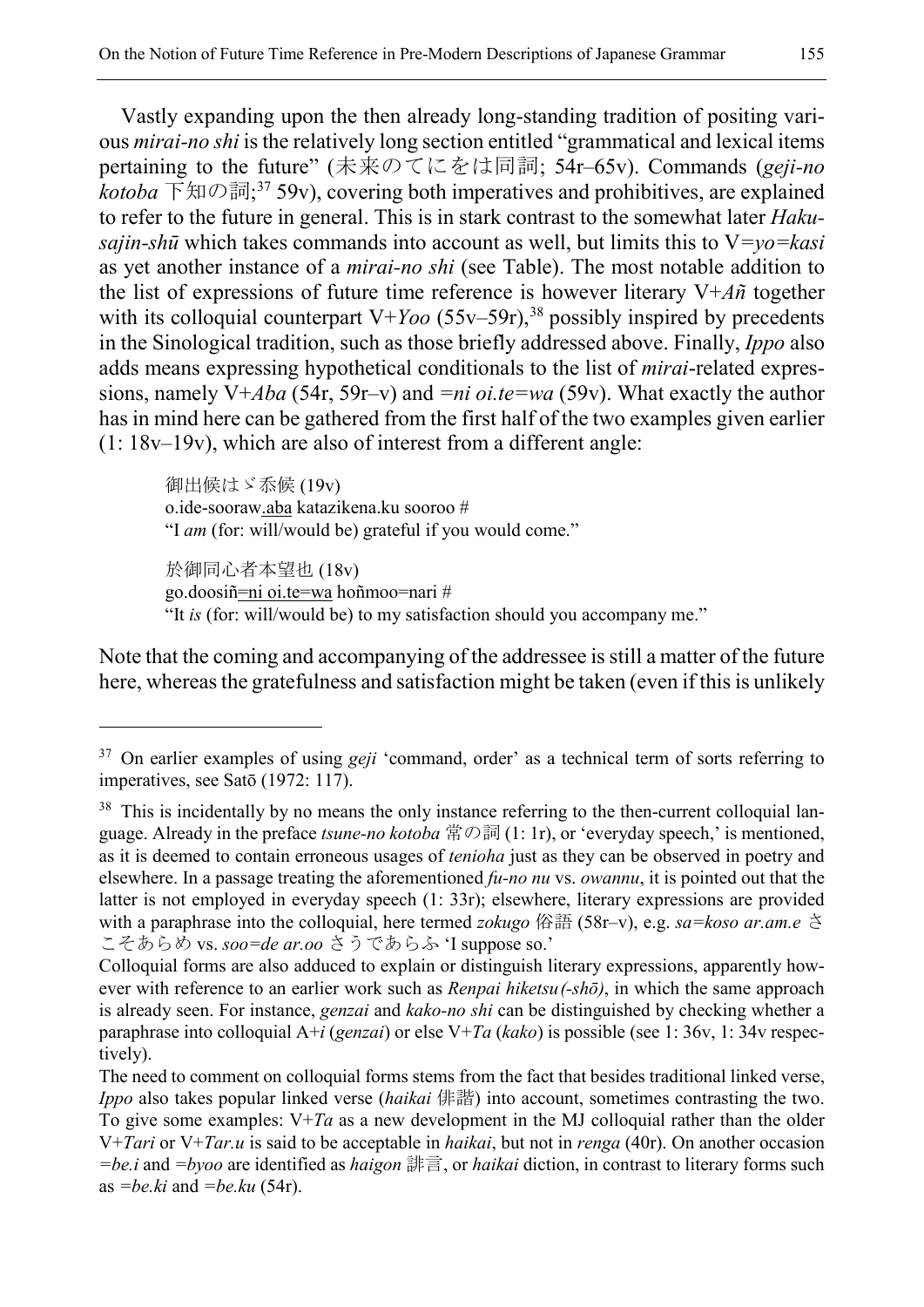to be what is actually meant in each case) as referring to the time of utterance. For the author of *Ippo*—who often takes a rather prescriptive approach towards language, be it Japanese in its classical variety as found in linked verse or in its thencurrent colloquial variety as used by and around the author—these examples demonstrate a startling lack of agreement between protasis (*mirai*) and apodosis (*genzai*). He suggests rewording the two sentences as follows introducing a form of *=be.si* (and thus expressing *mirai*) at the end:

| かたじけなかるべし<br>katazike.na.kar.u=be.si $#$ | $\alpha$ r    | かたじけなかるべく候(19r-v)<br>katazikena.kar.u=be.ku sooroo # |
|------------------------------------------|---------------|------------------------------------------------------|
| 本望たるべし<br>hoñmoo=tar.u=be.si #           | <sub>or</sub> | 本望たるべく候(19r)<br>hoñmoo=tar.u=be.ku sooroo#           |

In other words, what we see here is the 'abuse' for future time reference of expressions which in the author's view refer to the present. From a diachronic perspective this can be interpreted as a reaction to the aforementioned changes in the TAM system of Japanese, which were later also recognized by Western authors writing in the 19th century. The author of *Ippo* was incidentally not alone with his concerns, as like-minded scholars can be found in other fields of study as well. I have already referred briefly to the Sinological discourse on the proper way of glossing and translating Classical Chinese texts—and here we similarly encounter criticism targeted at Japanese renderings showing a lack of agreement.[39](#page-25-0)

As the author of *Ippo* thus sees a clear-cut dividing line between expressions of the *genzai* and *mirai* categories, he had to come up with an explanation for the fact that certain statives involving the existential verb *ari* may be taken as having either present or future time reference, depending on the case, i.e. N*=nar.añ* 'probably is/ will be N(oun)' and A+*kar.añ* 'probably is/will be A(djective)' based on *ar.añ* 'probably exists/will exist.' In his words, there is both a '*naran*/*karan* of the present' and a '*naran*/*karan* of the future.' He manages to maintain the classification of V+*Añ* as belonging exclusively to the *mirai* category by explaining the *naran* and *karan* of the *genzai* category as short for *=nar.u=rañ* (60v–62r) and *-kar.u=rañ* (62r–65v) respectively, so that both are taken to actually involve *=rañ* from *=ram.u*, itself classified as pertaining to *genzai*. Cases of the *mirai* category on the other hand are interpreted along the same lines as other cases of V+*Añ*, i.e. simply *=nar.añ* and *-kar.añ*. The actual explanation probably rather lies in the distinction between stative vs. nonstative (or dynamic) verbs, which is still of importance in MSJ when it comes to

<span id="page-25-0"></span><sup>39</sup> For hypothetical conditionals required to agree with 'future' forms as in *Ippo*, even if involving double negations this time, see for instance Dazai Shundai 太宰春台 (1680–1747) in his *Wadoku yōryō* 倭読要領 (1728), 2: 10v, 11r, 16r etc. In case of a protasis in V+*Azuñba* (i.e. the negative counterpart of V+*Aba* as in the first of the two examples in *Ippo*), Dazai considers it obligatory for the apodosis to end in V+*Azi* as the negative counterpart of V+*Am.u* or V+*Añ*, rather than in negative V+*Azu*. If the latter is to be used, it requires a corresponding protasis in V+*URe=ba*.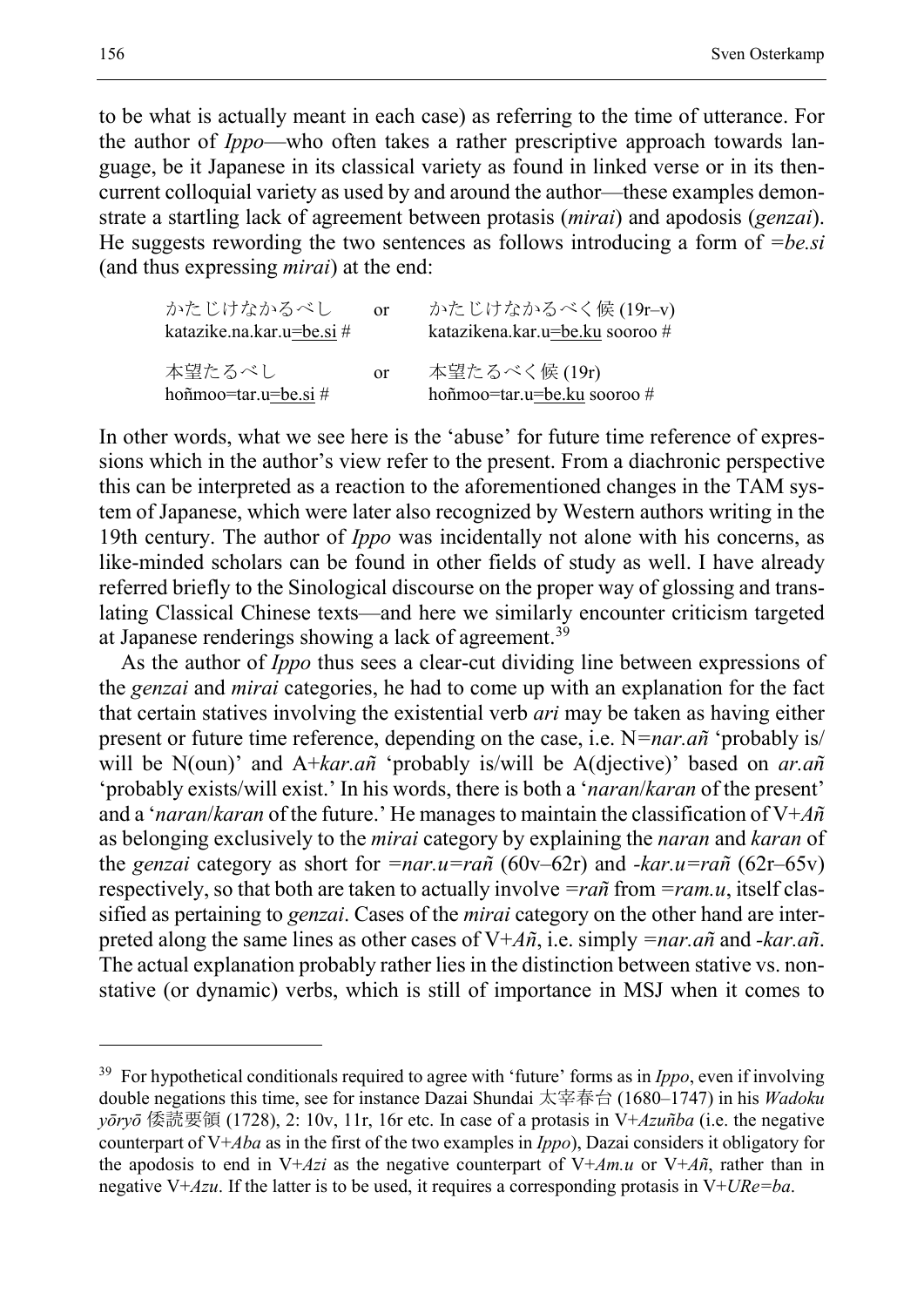deciding on the exact function of V+*Yoo* in an actual context. Nevertheless, the explanation as such works reasonably well. It also demonstrates the author's attempt at a systematic and consistent approach to time reference in the Japanese language, which is difficult to find in earlier writings to such a degree.

In closing I would like to draw attention to an easily overlooked merit in the conceptualization of time and its terminology in *Ippo*: For its author, *mirai* is apparently a descriptive rather than just a conventionalized label, so that *mirai* actually meant *mirai*—that is, a category concerned with time reference. Such a straightforward interpretation of *mirai* or also of "future (tense)" in Western grammars is often taken for granted, but this seems rather inappropriate in a large number of cases, no matter to which of the three grammatical traditions addressed herein they belong. Can we really take it for granted that nothing but time reference is ever meant when, for instance, the missionaries identified some or other form of the verb as expressing the 'future tense'? Can the various expressions identified as *mirai-no shi* by some or other early Japanese scholar be taken as having been interpreted exclusively in terms of time reference? The list of such questions can be expanded indefinitely—and the answer is likely to be negative in a number of cases.

Definitions of what exactly is meant by *mirai* in the Japanese grammatical tradition are not easy to come by, but they do exist. The afore-mentioned *Maki-bashira* of 1697 (103r; also in Asano 1963: 51), for instance, provides both examples and a definition for each of the *sanze-no shi*:

赤し ちかし はやし うれし かくのごとく目前なるがいづれも現在也

"*aka.si* (is red), *tika.si* (is near), *haya.si* (is fast), *uresi* (is joyful). Such cases, where something is right before one's eyes, are all [pertaining to] *genzai*."

来るへし 咲なまし きかじ へ。 。<br>かくのごとくかねておもふはみなみな 未 来 なり……

"*kitar.u=be.si* (will come), *saki.n.ama.si* (would [have] bloom[ed]), *kik.azi* (will not listen). Such cases, where one anticipates something, are all [pertaining to] *mirai*."

青かりし さりし 見し これらの類いづれも過去也…… "*ao.kari.si* (was blue), *sari.si* (departed), *mi.si* (saw). The likes of these are all [pertaining to] *kako*."

While the definitions all have a strong focus on time reference, it seems highly doubtful whether any one of the three examples cited for the category of *mirai* can be interpreted along the same lines (and exclusively so) in actual context. Compare also the earlier *Hakuhatsushū* 白髪集 (p. 1116), which distinguishes A+*si* vs. V+*Azi* as 'expression of what is right before one's eyes' (*mokuzen-no kotoba* 目前の詞) and 'expression of conjecture' (*suiryō-no kotoba* 推量の詞) respectively. Although *Mirai* as such is not mentioned, the description involving *suiryō* 'conjecture' is applied here to what is otherwise almost universally classified simply as *mirai*, without further explanation.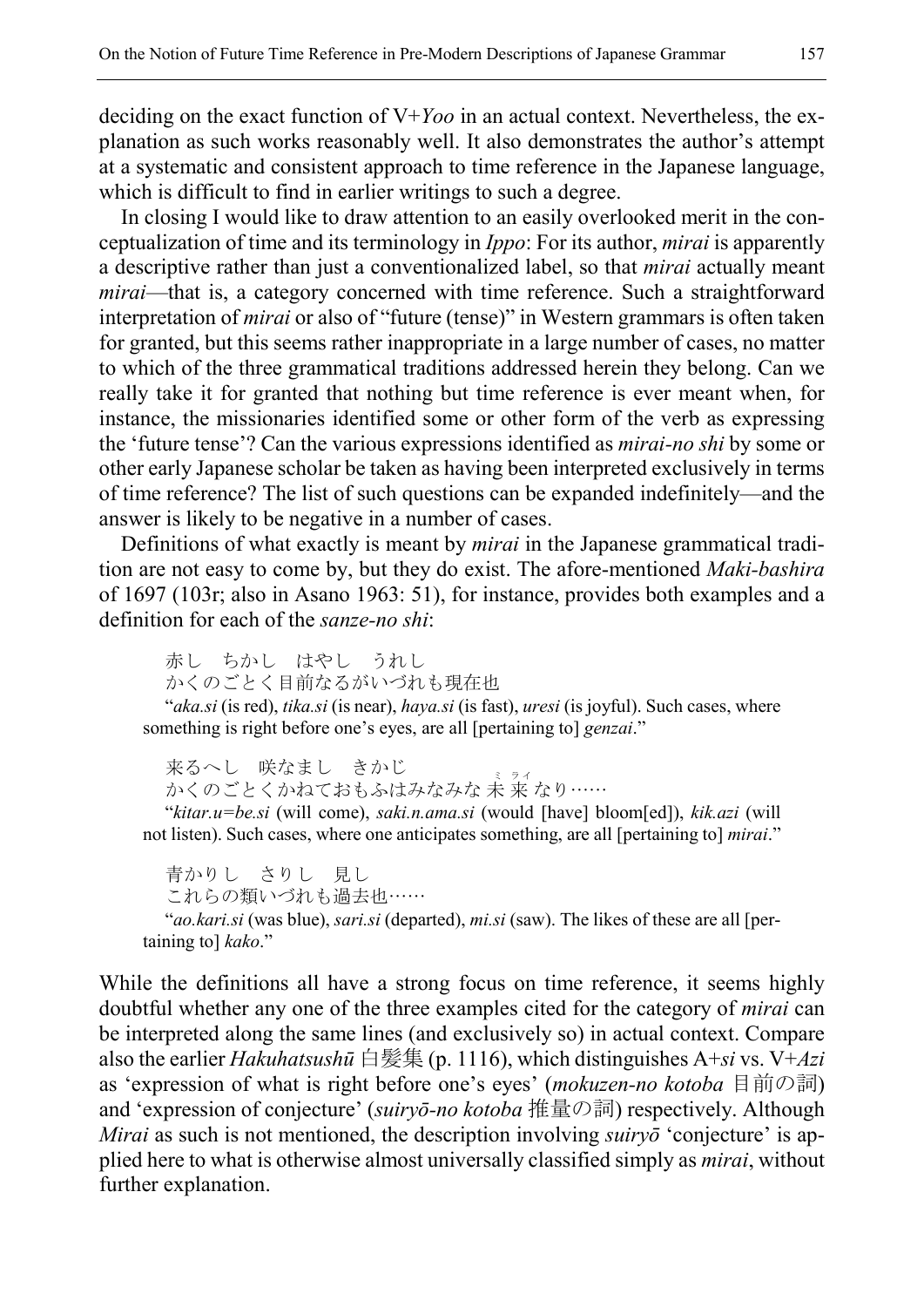#### Concluding remarks

The sketchy account presented in the preceding pages cannot do justice to the complexities of the issues involved in each of the grammatical traditions addressed, much less to each single author and their respective works. It seems nevertheless possible and worthwhile to make an observation or two at this point.

For one, we can clearly discern a caesura in the Western tradition at some time in the middle of the 19th century, chiefly as a reflection of diachronic changes in the tense–aspect–mood system of Japanese. It was apparently only *after*this caesura that some observers started to feel the "lack of a future tense" or the "lack of future forms."

Second, it can be demonstrated beyond doubt that the notion of future as opposed to past and present was *not* first introduced into the description of Japanese via the Graeco-Latin tradition, as might be assumed. Instead, it is already found in the native *tenioha* tradition prior to the first contacts with European scholarship. It is, in other words, not necessarily the result of a Eurocentric worldview when some expression or another in the language is identified as conveying a 'future' or *mirai* sense. To some extent the native tradition might even have fostered the use of the label 'future' in descriptions of Japanese, as the same tradition was all but unknown to Rodriguez as the author of the earliest two extant grammars of Japanese—and one may assume that he was not the only early missionary to learn of the study of *tenioha*.

There are however numerous unresolved issues requiring further study. For instance, the apparently self-explanatory label 'future' or *mirai* turns out to be rather elastic in terms of its definition, so that whatever verb form or other linguistic expression is termed as such does not necessarily refer to future time. The interpretation of the many pre-modern sources relevant to the present topic is complicated by the fact that they do not simply refer to the same 'Japanese' as a linguistic entity that is homogenous throughout space, time and domain of usage. The exact *synchronic* functions of the (short as well as extended) 'future' forms in the MJ colloquial which early European visitors to Japan encountered, for instance, are as much open to debate as the original function of their ancestor V+*Am.u* in OJ. It thus comes as no surprise that the far-reaching *diachronic* changes in the TAM system of Japanese are not yet fully understood either. On top of this there is the difference between colloquial and literary varieties of Japanese, the latter being subject to constant reinterpretation by their (out of necessity non-native) users. For instance, Nakano Ryūho's understanding of literary verb forms around the year 1800 as sketched above will hardly be identical with that of an author in the Heian period, even if morphologically speaking exactly the same forms are concerned. These and other issues, however, might be addressed in future studies.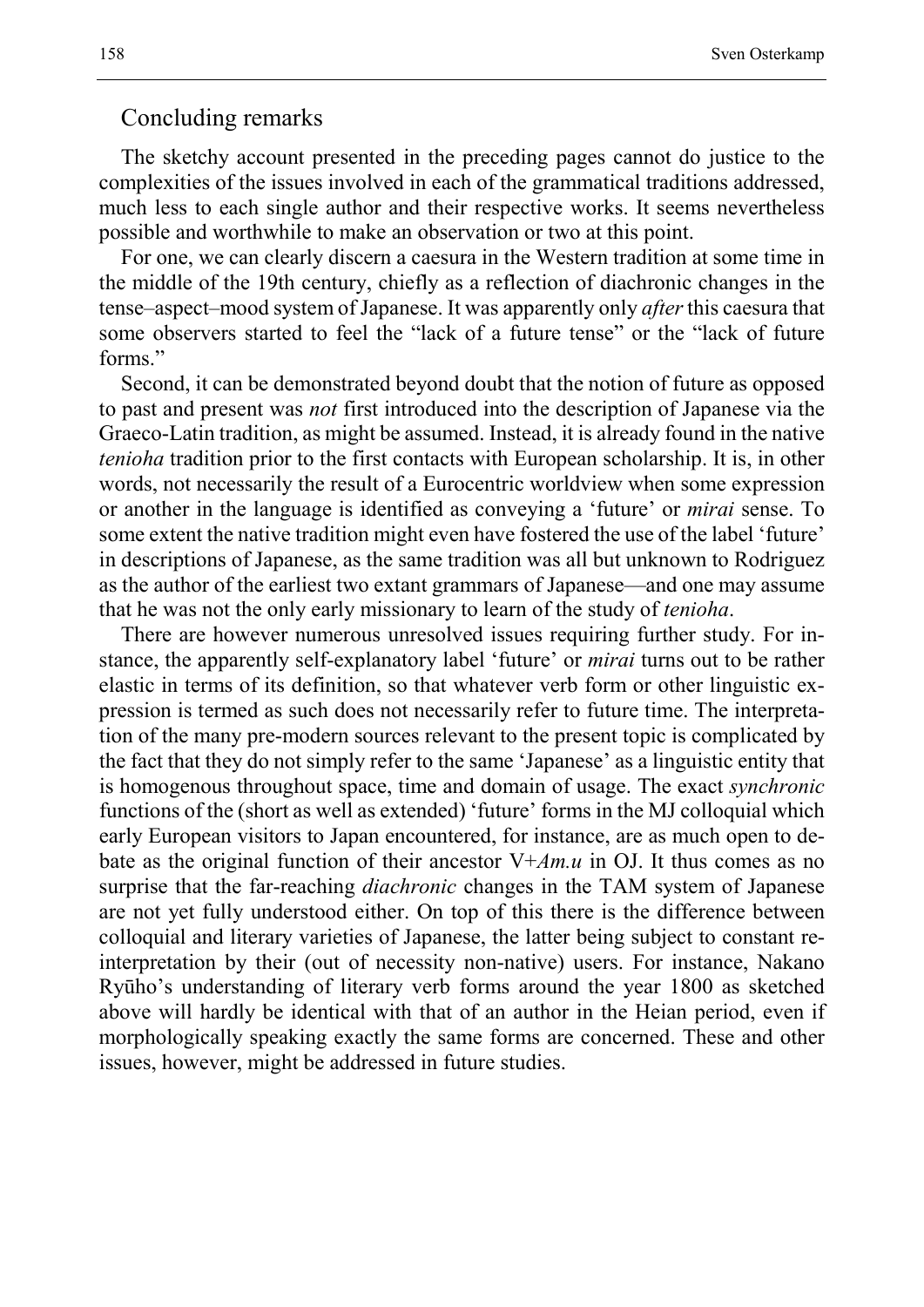## References

Primary sources (Western languages)

- Alcock, Rutherford (1861): *Elements of Japanese Grammar, for the Use of Beginners*. Shanghai: n.p.
- Álvarez, Manuel (1594): *Emmanuelis Alvari e societate Iesu De institutione grammatica libri tres: Coniugationibus accessit interpretatio Iapponica*. Amacusa: Collegium Societatis Iesu.
- Aston, William George (1869): *A Short Grammar of the Japanese Spoken Language*. Nagasaki: F. Walsh.
- Brown, Samuel Robbins (1863): *Colloquial Japanese, or Conversational Sentences and Dialogues in English and Japanese*. Shanghai: Presbyterian Mission Press.
- Chamberlain, Basil Hall (1888): *A Handbook of Colloquial Japanese*. London: Trübner & Co.
- Collado, Diego (1632): *Ars grammaticæ Iaponicæ linguæ in gratiam et adiutorium eorum, qui prædicandi Euangelij causa ad Iaponiæ Regnum se voluerint conferre*. Roma: Sacra Congregatio de Propaganda Fide.
- Donker Curtius, Janus Henricus / Hoffmann, Johann Joseph (comm., ed.) (1857): *Proeve eener Japansche spraakkunst*. Leiden: A.W. Sythoff.
- Donker Curtius, Janus Henricus / Hoffmann, Johann Joseph / Pagès, Léon (comm., trans.) (1861): *Essai de grammaire japonaise*. Paris: Benjamin Duprat.
- Hoffmann, Johann Joseph (1868): *A Japanese Grammar*. Leiden: E.J. Brill; A.W. Sythoff.
- —— (1878): *Japanische Studien: Erster Nachtrag zur japanischen Sprachlehre*. Leiden: Brill.
- Kaempfer, Engelbert: *Collectanea Japonica*. Ms. in the possession of the British Library, call no. Sloane MS 3062.
- Munzinger, Carl (1894): "Die Psychologie der japanischen Sprache." In: *Mitteilungen der Deutschen Gesellschaft für Natur- und Völkerkunde Ostasiens* 53: 103–42.
- —— (1898): *Die Japaner: Wanderungen durch das geistige, soziale und religiöse Leben des japanischen Volkes*. Berlin: A. Haack.
- Oyanguren de Santa Inés, Melchor (1738): *Arte de la lengua japona, dividido en quatro libros segun el arte de Nebrixa*. Mexico: Joseph Bernardo de Hogal.
- Pfizmaier, August (1873a): "Die poetischen Ausdrücke der japanischen Sprache." In: *Denkschriften der kaiserlichen Akademie der Wissenschaften, Philosophischhistorische Classe* 22: 229–324.
- —— (1873b): "Die Lehre von dem Te-ni-wo-fa." In: *Sitzungsberichte der philosophisch-historischen Classe der kaiserlichen Akademie der Wissenschaften* 74: 333–82.
- Rodriguez, João (1604–1608): *Arte da lingoa de Iapam composta pello Padre Ioão Rodriguez Portugues da Cõpanhia de Iesu diuidida em tres livros*. Nangasaqui: Collegio de Iapão da Companhia de Iesu.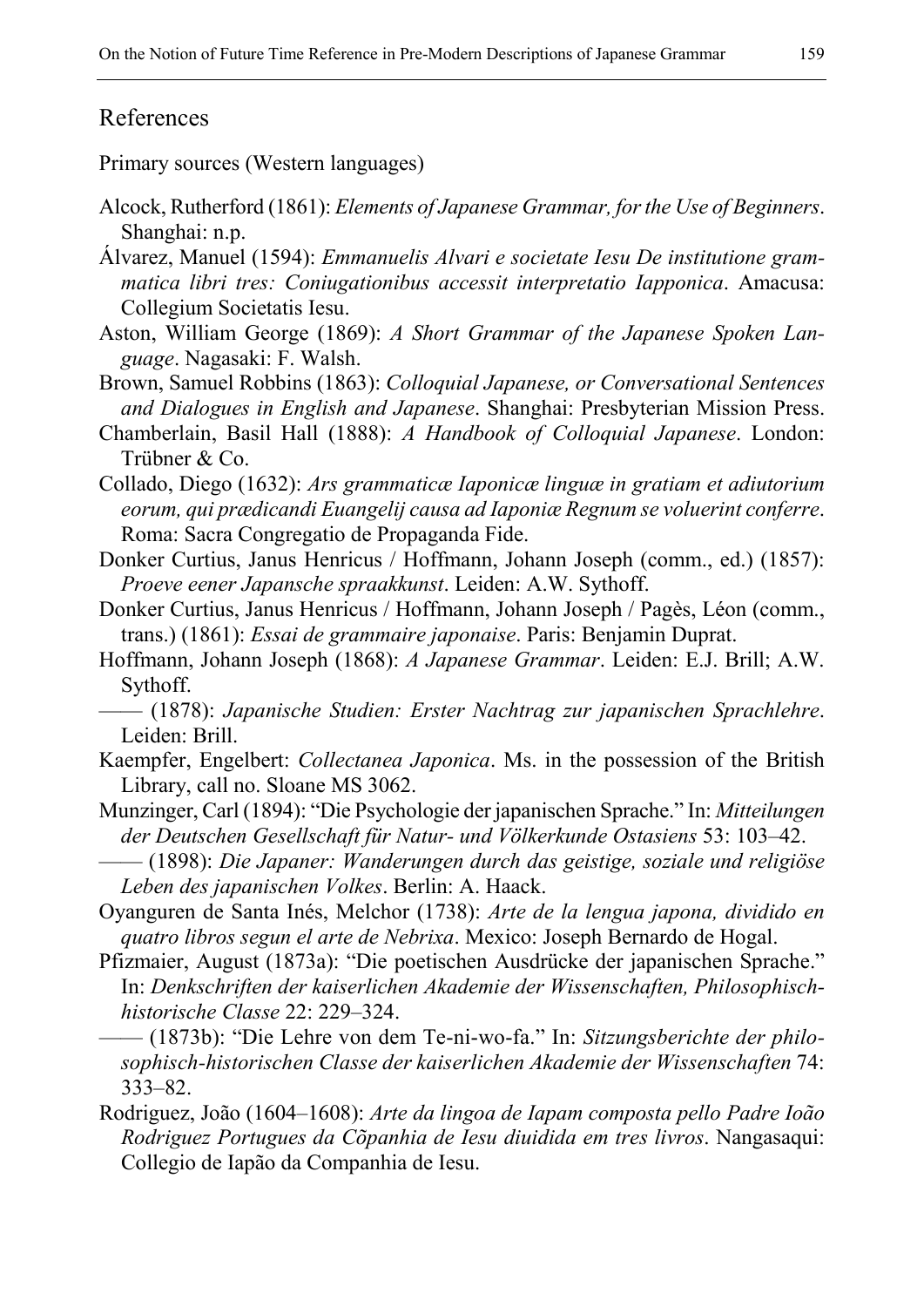- —— (1620): *Arte breve da lingoa Iapoa tirada da arte grande da mesma lingoa, pera os que começam a aprender os primeiros principios della*. Macao: Collegio da Madre de Deos da Companhia de Iesu.
- Séwel, Willem (1708): *Nederduytsche spraakkonst*. Amsterdam: Assuerus Lansvelt. —— (1712): *Nederduytsche spraakkonst: De tweede Druk*. Amsterdam: Robert
	- Blókland. —— (1733): *Nederduytsche spraakkonst: De derde Druk*. Amsterdam: Erven van J. Ratelband, en Comp.
- ——(1756): *Nederduytsche spraakkonst: De vierde Druk*. Amsterdam: Jacob ter Beek.
- Siebold, Philipp Franz von (1826): "Epitome linguae japonicae." In: *Verhandelingen van het Bataviaasch Genootschap van Kunsten en Wetenschappen* 11: 63–136.

Primary sources (Japanese)

- Aruga Chōhaku 有賀長伯: *Shunju kenpi zōshō* 春樹顕秘増抄. Edition based on ms. in the possession of the University of Tokyo, among others. In: Fukui Kyūzō 福 井久蔵 (ed.) (1938): *Kokugogaku taikei* 国語学大系, vol. 14: *Teniha* 手爾波, pt. 1. Tōkyō: Kōseikaku, 117–70.
- Dazai Shundai 太宰春台: *Wadoku yōryō* 倭読要領 (1728). Printed edition in the possession of Waseda University Library, call no. ホ 2-4738. Online at: http://www.wul. waseda.ac.jp/kotenseki/html/ho02/ho02\_04738/index.html (accessed 5/16/2019).
- Deguchi Teiboku 出口貞木 (1929 [1690]): *Haidō tetaimatsu* 誹道手松明. In: Iwaya Sazanami 巌谷小波 et al. (eds.): *Haibungaku taikei* 俳文学大系, vol. 1: *Sahōhen* 作法編, pt. 1. Tōkyō: Taihōkaku shobō [cf. Asano (1963: 58–60) for the portion in question].
- Fujibayashi Fuzan 藤林普山 (1815):[40](#page-29-0) *Oranda gohō kai* 和蘭語法解. Printed edition in the possession of Waseda University Library, call no. 文庫 8-C523. Online at: http://www.wul.waseda.ac.jp/kotenseki/html/bunko08/bunko08\_c0523/index. html (accessed 5/16/2019).
- Fujitani Nariakira 富士谷成章 (1778): *Ayui-shō* あゆひ抄. Printed edition in the possession of Waseda University Library, call no. ホ 2-948. Online at: http://www.wul. waseda.ac.jp/kotenseki/html/ho02/ho02\_00948/index.html (accessed 5/16/2019).
- *Hakuhatsushū* 白髪集. In: Hanawa Hokiichi 塙保己一 (ed.): *Zoku gunsho ruijū* 続 群書類従. Tōkyō: Zoku gunsho ruijū kanseikai, vol. 17B, 1103–19 (fasc. 496).
- *Hakusajin-shū* 白砂人集 (1693). Transcription of a ms. in the possession of the transcriber, Asano (1963: 61–83); transcription of an undated (18th century) printed ed. in the possession of Tenri Central Library: Kobayashi (1968); ms. formerly in the possession of Yamada Yoshio 山田孝雄, Toyama City Public Library, call

<span id="page-29-0"></span> $40$  Concerning the date—1815, not 1812 as it is given in the catalogue of Waseda University Library and sometimes elsewhere—see the last preface, written entirely in Dutch by Baba Sajūrō 馬場佐十郎 (1787–1822) "in het jaar boenkwa twaalfde," i.e. Bunk(w)a 文化 12.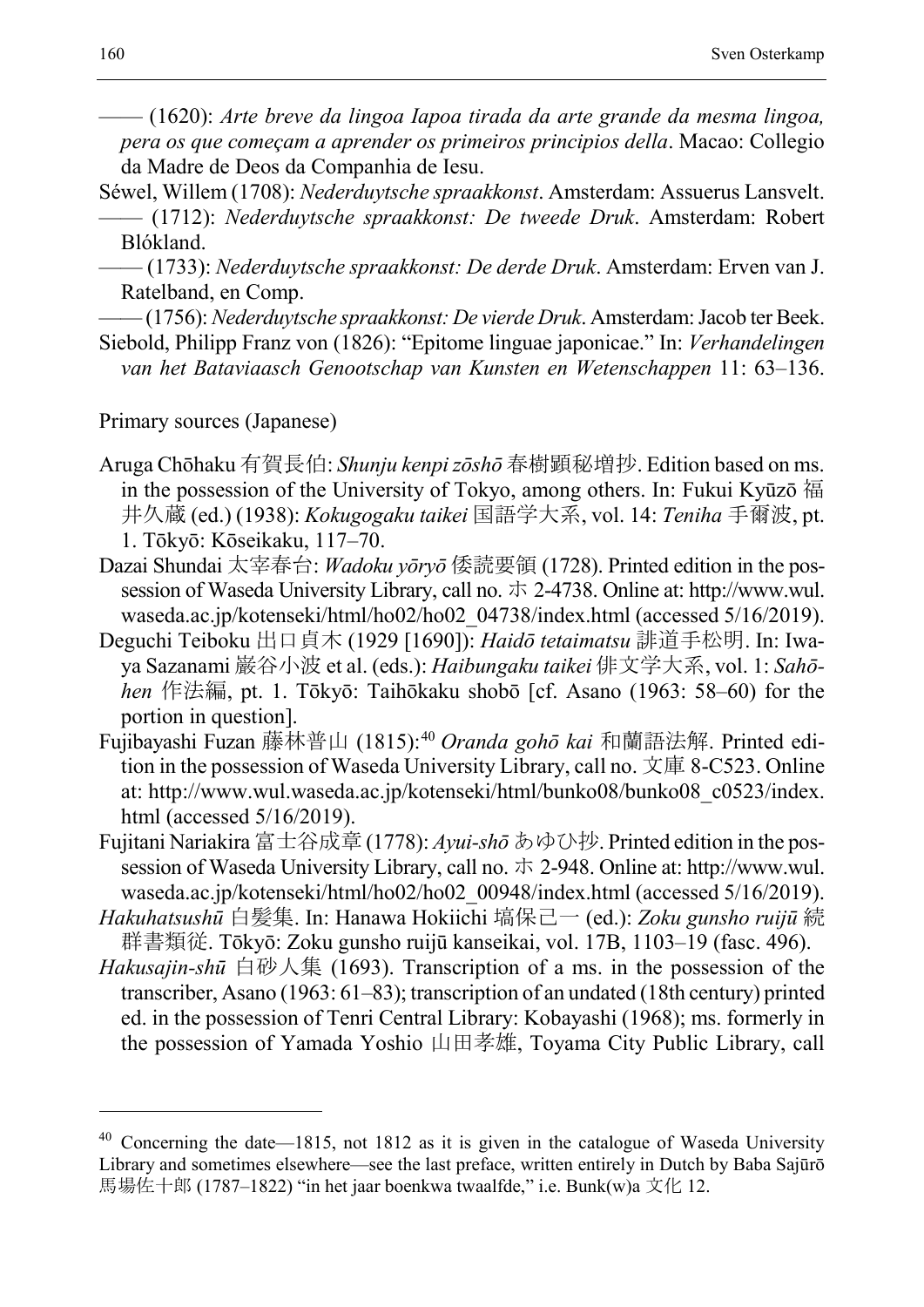no. 5567. Online at: http://www.library.toyama.toyama.jp/wo/rare\_book/index? rare book list flg=1&value id=5567 (accessed 5/16/2019).

- Inawashiro Kensai 猪苗代兼載 (ca. 1500): *Baikun-shō* 梅薫抄. Ms. from the collection of Ōta Takeo 太田武夫, now in the possession of the National Institute of Japanese Literature, call no. 貴重書 99-89. Online at: http://dbrec.nijl.ac.jp/KTG\_ B\_200008314 (accessed 5/16/2019).
- Iio Sōgi 飯尾宗祇 (1483): *Teniha taigai shō-no shō* 手爾葉大概抄之抄. Edition based on ms. then in the possession of Fukui Kyūzō, among others. In: Fukui Kyūzō 福井久蔵 (ed.) (1938): *Kokugogaku taikei* 国語学大系, vol. 14: *Teniha* 手爾波, pt. 1. Tōkyō: Kōseikaku, 39–60 [translation: Lewin (1984)].
- —— (late 15th c.): *Sōgi sodeshita* 宗祇袖下. In: Hanawa Hokiichi 塙保己一 (ed.): *Zoku gunsho ruijū* 続群書類従. Tōkyō: Zoku gunsho ruijū kanseikai, vol. 17B, 1067–81 (fasc. 494).
- *Ippo* 一歩 (1676). Facsimile of printed edition in the possession of Kamei Takashi 亀井孝 [see Nakada 1985].
- *Jinkei-shō* 塵荊抄 (late 15th c.). Ms. in the possession of the National Diet Library, call no. WA16-128. Online at: http://dl.ndl.go.jp/info:ndljp/pid/2606667 (accessed 5/16/2019).
- Kaibara Ekiken 貝原益軒 (1703): *Tenrei* 点例. Printed edition dated 1721 (publisher's advertisement) in the possession of Waseda University Library, call no. ホ 2-4732. Online at: http://www.wul.waseda.ac.jp/kotenseki/html/ho02/ho02\_ 04732/index.html (accessed 5/16/2019).
- Keian Genju 桂菴玄樹 (1501): *Keian oshō kahō waten* 桂菴和尚家法倭点. Printed edition dated 1624 in the possession of Komazawa University Library, call no. H086/32. Online at: http://repo.komazawa-u.ac.jp/opac/repository/collections/41 052/ (accessed 5/16/2019) [Edition chiefly based on a late Muromachi period ms. in the possession of Kawase Kazuma: Kawase (1959: 55–72)].
- Kyodō 挙堂 (1697): *Maki-bashira* 真木柱. Printed edition in the possession of Hōsei University, Masaoka Shiki bunko 正岡子規文庫, call no. 911.3/73//MASAOKA. Online at: http://www.hosei.ac.jp/library/rare/911\_3\_73/index.html (accessed 5/16/2019).
- Mokujiki Ōgo 木食応其 (1597): *Mugenshō* 無言抄. Printed edition dated 1603 in the possession of Waseda University Library, call no.  $\sim$  5-913-1~2. Online at: http://www.wul.waseda.ac.jp/kotenseki/html/he05/he05\_00913/index.html (accessed 5/16/2019).
- Nakano Ryūho 中野柳圃 (1805): *Shihō shoji taiyaku* 四法諸時対訳. Facsimile of ms. in the possession of Wakabayashi Shōji 若林正治. In: Sugimoto (1991: 583– 91). Transcription of ms., presumably in the hand of Ema Ransai 江馬蘭斎 (1747–1838) (Saitō 1973: 27), in the possession of Ema Shōjirō 江馬庄次郎: Saitō (1973: 29–40).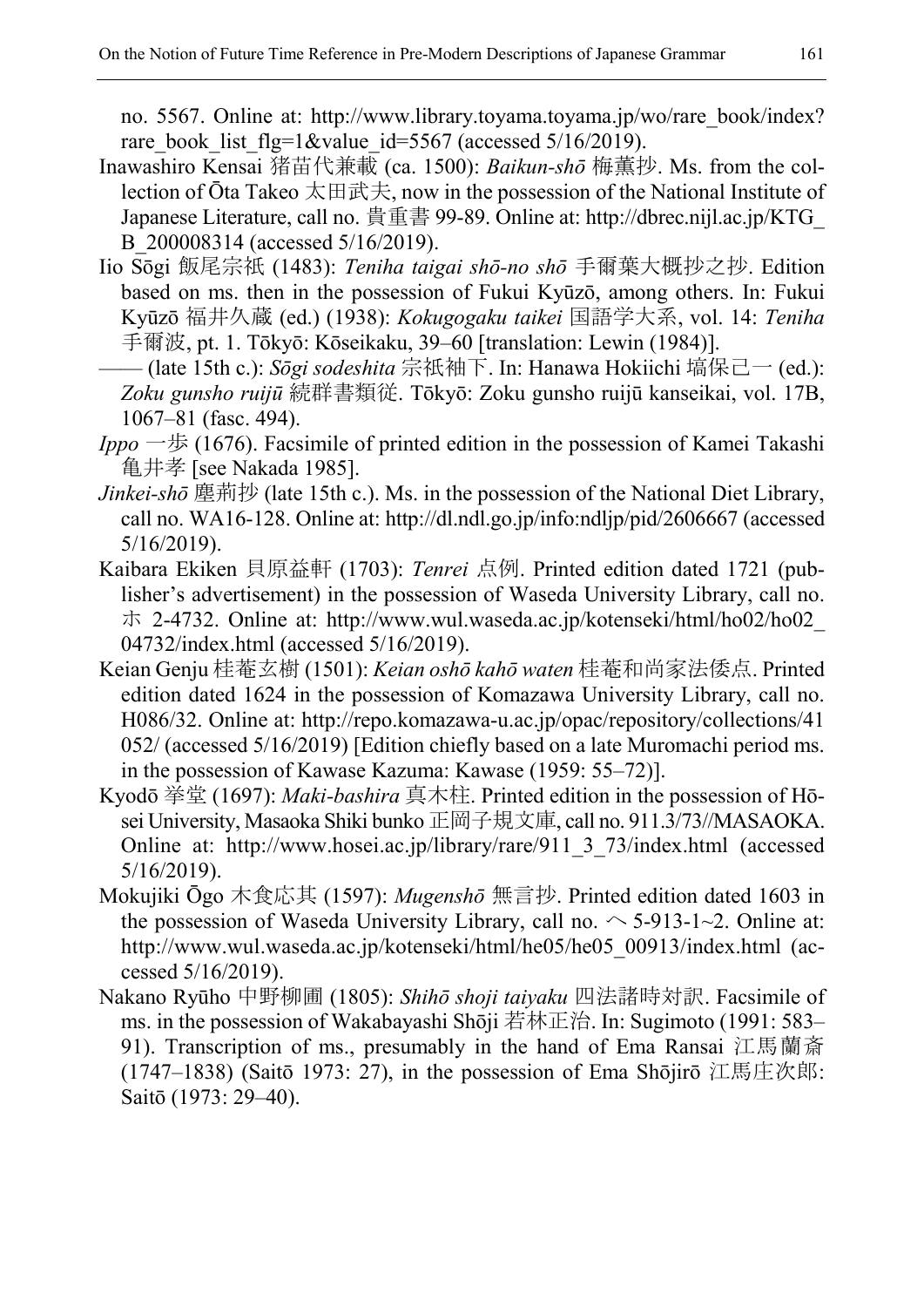—— (before 1805): *Rangaku seizenfu* 蘭学生前父. Ms. from the collection of Udagawa Yōan 宇田川榕菴 (1798–1846), now in the possession of Waseda University Library, call no. 文庫 8-B57. Online at: http://www.wul.waseda.ac.jp/koten seki/html/bunko08/bunko08\_b0057/index.html (accessed 5/16/2019).

- Nishiyama Sōin 西山宗因 (1676): *Tomoshibi-shū* 登母之火集. Ms. in the possession of Tenri Central Library, Nishikiya bunko 綿屋文庫. Non vidi; see Ozaki (1997: 353f.) for a quote from the relevant entry "Kako, genzai, mirai[-no] *shi*-to *ran*-no bunbetsu" 過去現在未来しと覧の分別.
- Ōba Sessai 大庭雪斎 (1855–1857): *Yaku Oranda bungo* 訳和蘭文語. Printed edition in the possession of Waseda University Library, call no.  $\pi$  10-714. Online at: http://www.wul.waseda.ac.jp/kotenseki/html/ho10/ho10\_00714/index.html (accessed 5/16/2019).
- Ōtsuki Genkan 大槻玄幹 (1816): *Rangaku han* 蘭学凡. Ms. in the possession of Waseda University Library, call no. 文庫 8-C12. Online at: http://www.wul.waseda.ac. jp/kotenseki/html/bunko08/bunko08\_c0012/index.html (accessed 5/16/2019).
- *Renpai hiketsu* 連誹秘決 (1676). Ms. in the possession of Kunaichō Shoryōbu 宮内 庁書陵部, call no. 154-502. Non vidi; see Ozaki (1997: 353) for a quote from the relevant entry "Sanze-no *shi*-to yū koto" 三世のしと云事.
- *Renpai hiketsu-shō* 連誹秘決抄. Ms. in the possession of Hiroshima University Library, Fukui bunko 福井文庫, call no. 4633. Online at: http://dbrec.nijl.ac.jp/KTG\_B\_ 100019175 (accessed 5/16/2019).
- Satomura Jōha 里村紹巴 (1585): *Renga shihō-shō* 連歌至宝抄. Print dated 1627 in the possession of Waseda University Library, Ijichi Tetsuo bunko 伊地知鉄男文 庫, call no. 文庫 20-205. Online at: http://www.wul.waseda.ac.jp/kotenseki/html/ bunko20/bunko20\_00205/index.html (accessed 5/16/2019).
- Senjun 専順 (n.d. [1476 or earlier]): *Senjun hōgen-no shihi-no koto* 専順法眼之詞 秘之事. Ms. in the possession of Naikaku bunko, call no. 202-0274. Online at: http:// www.digital.archives.go.jp/das/meta/F1000000000000046460 (accessed 5/16/2019). Edition based on the Naikaku bunko ms. In: Fukui Kyūzō 福井久蔵 (ed.) (1938): *Kokugogaku taikei* 国語学大系, vol. 14: *Teniha* 手爾波, pt. 1. Tōkyō: Kōseikaku, 15–37.
- Sōchō 宗長 (1519): *Renga amayo-no ki* 連歌雨夜記. Printed edition based on the blocks of the 1697 edition in the possession of Waseda University Library, call no. 文庫 20-189. Online at: http://www.wul.waseda.ac.jp/kotenseki/html/bunko 20/bunko20\_00189/index.html (accessed 5/16/2019).
- Sōzei 宗砌 (n.d. [1455 or earlier]): *Mitsuden-shō* 密伝抄. Ms. in the possession of Kyōto University Library. In: Kidō (1985: 109–24).
- Tani Bokuin 谷木因 (1724): *Renpai hiketsu-shō wakumon* 連誹秘決抄或問. Ms. in the possession of Yamashita Tsuna  $\Box \top \bigcirc \overrightarrow{z}$ . In: Morikawa (1982: 340–7).
- Tani Sōboku 谷宗牧 / Tani Sōyō 谷宗養 (1542): *Tōfū renga hiji shikimoku kojitsu* 当風連歌秘事式目故実. Ms. in the possession of Kunaichō Shoryōbu 宮内庁書 陵部, call no. 155-40. Online at: http://dbrec.nijl.ac.jp/KTG\_B\_100069499 (accessed 5/16/2019). In: Ijichi et al. (1973: 161–96).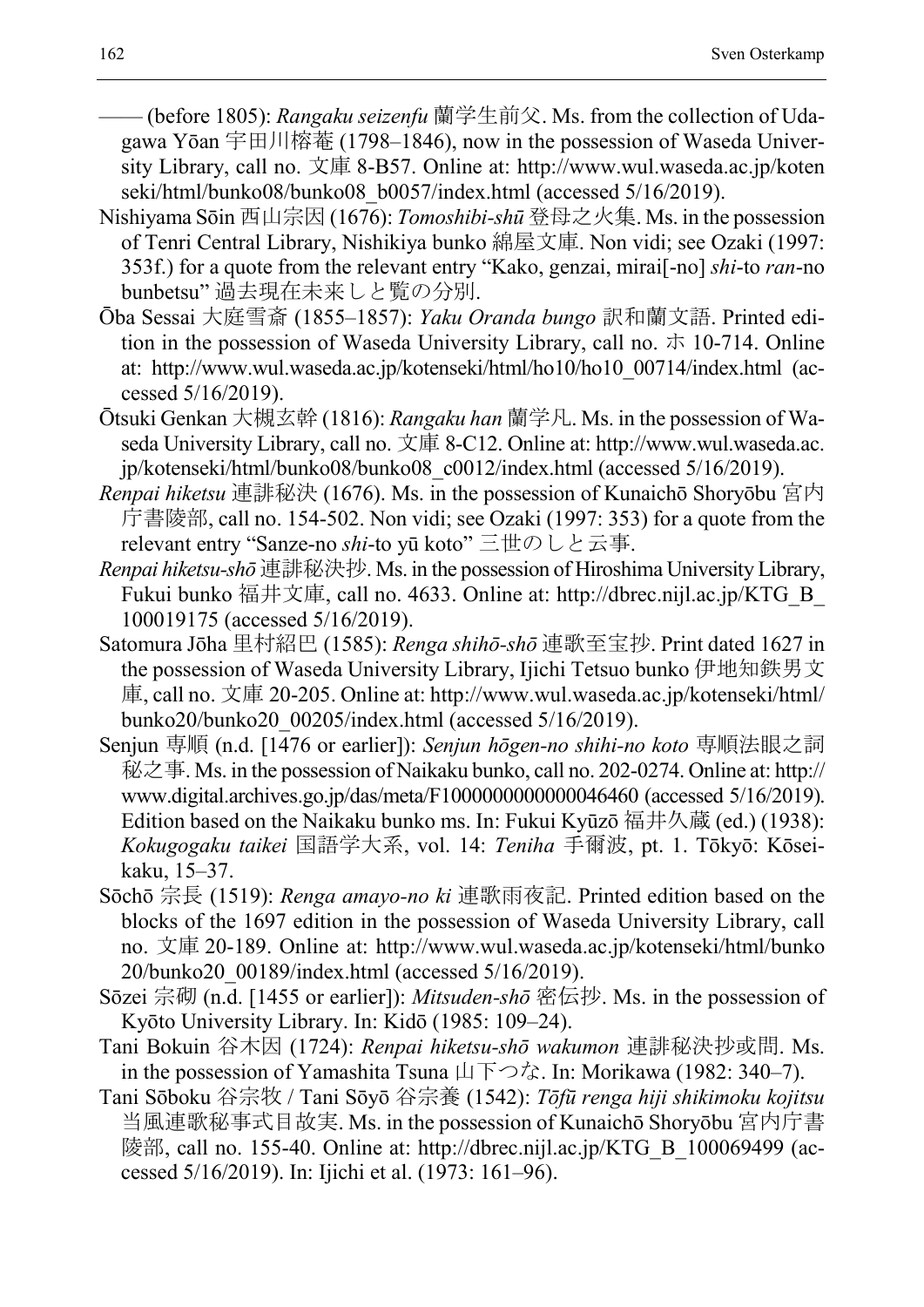—— (1555): *Renga hishū-shō* 連歌秘袖抄. Ms. in the possession of Naikaku bunko, call no. 202-0238. Online at: http://www.digital.archives.go.jp/das/meta/F100000 0000000046470 (accessed 5/16/2019).

Toganoi Michitoshi 栂井道敏 (1770): *Teniha abiki-no tsuna* てには網引綱. Printed edition dated 1770 in possession of the National Institute of Japanese Literature, call no.  $\approx$  5-72-1~2. Online at: http://dbrec.nijl.ac.jp/KTG\_B\_200016747 (accessed 5/16/2019).

Secondary literature

- Asano Shin 浅野信 (1963): *Kireji-no kenkyū: shiryō-hen* 切字の研究——資料篇. Tōkyō: Nan'undō ōfūsha.
- Comrie, Bernard (1985): *Tense*. Cambridge: Cambridge University Press.
- Doi Tadao 土井忠生 (1971 [1938]): "Ro-shi bunten-to teniha kenkyū" ロ氏文典と 手爾波研究. In: *Kokubungakukō* 国文学攷 4.1. Reprinted as "Rodorigesu-cho Nihon bunten-to teniha kenkyū" ロドリゲス著日本文典と手爾波研究. In: *Kirishitan gogaku-no kenkyū* 吉利支丹語学の研究. Revised ed. Tōkyō: Sanseidō, 273–88 [first ed. 1942].

—— (trans.) (1955): *Nihon daibunten* 日本大文典. Tōkyō: Sanseidō.

- Frellesvig, Bjarke (2010): *A History of the Japanese Language*. Cambridge: Cambridge University Press.
- Fukuda Yoshiichirō 福田嘉一郎 (2012): "Chūkogo-no hi-setsuzoku johō taikei" 中 古語の非接続叙法体系. In: Takayama Yoshiyuki 高山善行 / Aoki Hirofumi 青 木博史 / Fukuda Yoshiichirō (eds.): *Nihongo bunpōshi kenkyū* 日本語文法史研 究. Tōkyō: Hitsuji shobō, vol. 1, 107–26.
- Furuta Tōsaku 古田東朔 / Tsukishima Hiroshi 築島裕 (1972): *Kokugogakushi* 国 語学史. Tōkyō: Tōkyō daigaku shuppankai.
- Goethe, Johann Wolfgang von (1824): *Ueber Kunst und Alterthum: Fünften Bandes erstes Heft.* Stuttgard: Cottaische Buchhandlung.
- Ijichi Tetsuo 伊地知鉄男 et al. (comm., trans.) (1973): *Rengaron-shū, Nōgakuronshū, Hairon-shū* 連歌論集・能楽論集・俳論集. (Nihon koten bungaku zenshū 日本古典文学全集; 51). Tōkyō: Shōgakukan.
- Iida Harumi 飯田晴巳 (1984): "Keiyōshi kenkyū-no rekishi" 形容詞研究の歴史. In: Suzuki Kazuhiko 鈴木一彦 / Hayashi Ōki 林巨樹 (eds.): *Kenkyū shiryō Nihon bunpō* 研究資料日本文法, vol. 3 (*Yōgen-hen* 用言編), pt. 2: *Keiyōshi, keiyō dōshi* 形容詞・形容動詞. Tōkyō: Meiji shoin, 47–107.
- Ijima Masahiro 井島正博 (2016): "Jōdai, chūkogo suiryō jodōshi-no rentai, juntai yōhō" 上代・中古語推量助動詞の連体・準体用法. In: *Kokugo-to kokubungaku* 国語と国文学 93.5: 3–16.
- Kawase Kazuma 川瀬一馬 (1959): "*Keian oshō kahō waten*-ni tsuite" 桂庵和尚家 法倭点について. In: *Kiyō* 紀要 (Aoyama gakuin joshi tanki daigaku 青山学院 女子短期大学) 12: 35–72.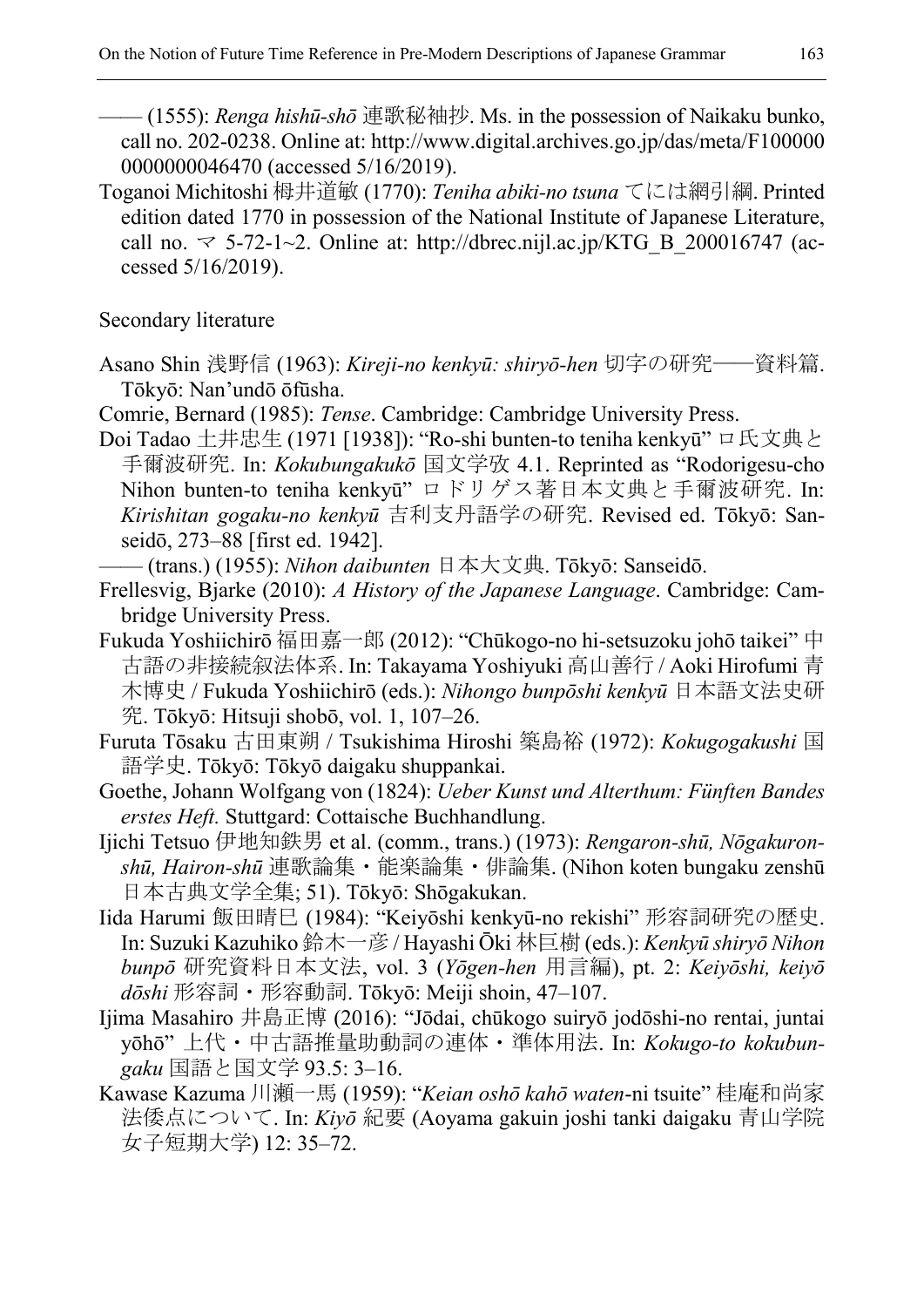Kensy, Rainer (2001): *Keiretsu Economy: New Economy? Japan's Multinational Enterprises from a Postmodern Perspective*. Basingstoke: Palgrave.

Kidō Saizō 木藤才蔵 (comm.) (1985): *Rengaronshū* 連歌論集. Tōkyō: Miyai shoten.

- Kitagawa Kazuhide 北川和秀 (1982): *Shoku Nihongi senmyō: kōhon, sōsakuin* 続 日本紀宣命——校本・総索引. Tōkyō: Yoshikawa kōbunkan.
- Kobayashi Shōjirō 小林祥次郎 (1968): "*Hakusajin-shū*: honbun honkoku-to kaidai" 白砂人集——本文翻刻と解題. In: *Oyama kōgyō kōtō senmon gakkō kenkyū kiyō* 小山工業高等専門学校研究紀要 1: 7–15 (72–64).
- Kojima Yukie 小島幸枝 (1984): "*Supiritsuaru shugyō*-no buntai: jisei-no yakushutsu-yori mitaru" 『スピリツアル修行』の文体——時制の訳出より見た る. In: *Kirishitan kenkyū* キリシタン研究 24: 241–90.
- Lewin, Bruno (1955): "Zur Frage der Verbalaspekte im Altjapanischen." In: *Oriens Extremus* 2.2: 237–49.
- —— (1959): *Abriss der japanischen Grammatik auf der Grundlage der klassischen Schriftsprache*. Wiesbaden: Harrassowitz [sec. ed. 1975, third ed. 1990].
- —— (1960): "Zur Aufstellung von Modalkategorien im Japanischen." In: *Oriens Extremus* 7.2: 234–54.
- —— (1982): "Kōen: Meiji shoki-ni okeru karon-no dokuyaku" 講演——明治初期 における歌論の独訳. In: *Kokusai Nihon bungaku kenkyū shūkai kaigiroku* 国 際日本文学研究集会会議録 5: 93–105.
- —— (1984): "Die Geburt der japanischen Grammatik aus der Poetik: Das Tenihataigaishō." In: *Bochumer Jahrbuch zur Ostasienforschung* 7: 1–36.
- Lyons, John (1977): *Semantics*, 2 vols. Cambridge: Cambridge University Press.
- Matsuoka Kōji 松岡洸司 (1982): "Chūseiki-ni okeru Ratengo-no hon'yaku: Arubaresu Raten bunten-o chūshin-ni" 中世期におけるラテン語の翻訳——アルバ レス・ラテン文典を中心に. In: *Sofia* ソフィア 31.2: 20–40.
- —— (1985): "Hon'yakuhō-to go-to-no kanrensei" 翻訳法と語との関連性. In: *Jōchi daigaku kokubungakka kiyō* 上智大学国文学科紀要 2: 105–28 [reprinted in: idem (1991): *Kirishitan gogaku: 16 seiki-ni okeru* キリシタン語学——16 世紀 における. (Kokugogaku kenkyū 国語学研究; 1). Tōkyō: Yumani shobō, 173–96].
	- —— (1990): "Gengo-to bunka juyō-no henka" 言語と文化受容の変化. In: *Kirisutokyō bunka kenkyūjo kiyō* キリスト教文化研究所紀要 9: 47–70 [reprinted in: idem(1991): *Kirishitan gogaku: 16 seiki-ni okeru*. Tōkyō: Yumani shobō, 381–404]. —— (1993): "*Giya do pekadoru*-ni okeru in'yō Ratenbun-to hon'yaku" ぎや・
	- ど・ぺかどるにおける引用ラテン文と翻訳. In: *Jōchi daigaku kokubungakka kiyō* 上智大学国文学科紀要 10: 49–68.
- Miller, Roy Andrew (1986): *Nihongo: In Defence of Japanese*. London: Athlone Press. Morikawa Akira 森川昭(1982): *Tani Bokuin zenshū*谷木因全集. Ōsaka: Izumi shoin.
- Nagayama Isamu 永山勇 (1954): "Renga-to tenioha: Rengagakusho-ni okeru teniohasetsu-no tenkai" 連歌とテニヲハ——連歌学書におけるテニヲハ説の展開. In: *Risshō daigaku bungakubu ronsō* 立正大学文学部論叢 3: 27–49.
- Nakada Norio 中田祝夫 (comm.) (1985): *Ippo* 一歩. (Benseisha bunko 勉誠社文庫; 126). Tōkyō: Benseisha.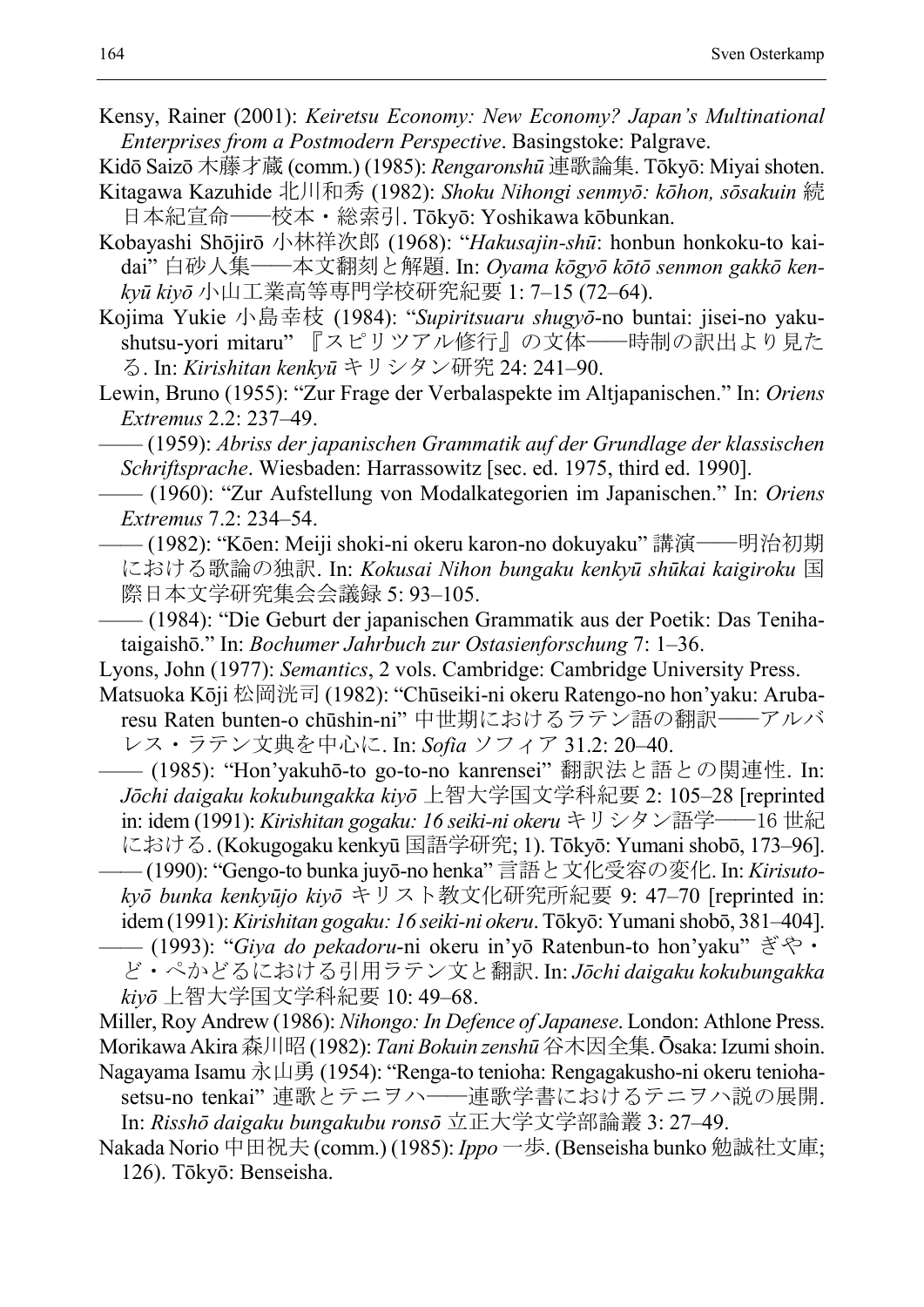NKBT = *Nihon koten bungaku taikei* 日本古典文学大系 (1957–1967). 100 vols. Tōkyō: Iwanami shoten.

Oda Masaru 小田勝 (2007): *Kodai Nihongo bunpō* 古代日本語文法. Tōkyō: Ōfū. Okada Kesao 岡田袈裟男 (2004): "Rangakusha-no toraeta jisei hyōgen-to bunpō

- yōgo: Edo Rangogakushi-no nagare-no naka-de" 蘭学者のとらえた時制表現 と文法用語——江戸蘭語学史の流れの中で. In: *Risshō daigaku bungakubu ronsō* 立正大学文学部論叢 120: 51–62 [reprinted in: Okada Kesao (2006): *Edo igengo sesshoku: Rango, Tōwa-to kindai Nihongo* 江戸異言語接触: 蘭語・唐 話と近代日本語. Tōkyō: Kasama shoin, 187–97].
- Okuda, Tomoko [奥田倫子] (2011): *Hoffmann's Bookshelf: A Source for the Philological Study of the Japanese Language in Leiden*. Master's thesis, Leiden University.
- Osterkamp, Sven (2014): "Notes on the Manuscript Precursors of Collado's *Ars grammaticæ Iaponicæ lingvæ* in the British Library (Sloane Ms. 3459) and Especially Biblioteca Apostolica Vaticana (Borg. lat. 771)." In: *Bochumer Jahrbuch zur Ostasienforschung* 36 (2012): 199–212.
- Ozaki Chika 尾崎千佳 (1997): "Sōin-setsu renga densho *Tomoshibi-shū*-no haikei: Sōin-zō juyō-no ichi sokumen-to shite" 宗因説連歌伝書『登母之火集』の背 景——宗因像受容の一側面として. In: Shimazu Tadao sensei koki kinen ronshū kankōkai 島津忠夫先生古稀記念論集刊行会 (ed.): *Nihon bungakushiron: Shimazu Tadao sensei koki kinen ronshū* 日本文学史論——島津忠夫先生古稀 記念論集. Kyōto: Sekai shisōsha, 348–61.
- Richie, Donald (2003): *The Image Factory: Fads and Fashions in Japan*. London: Reaktion Books.
- Rickmeyer, Jens (1986): "Verbal Inflexion and Auxiliary Verbs in Classical Japanese: A Structuralist Approach." In: *Bochumer Jahrbuch zur Ostasienforschung* 9: 217–28.
- —— (2012): *Einführung in das klassische Japanisch anhand der Gedichtanthologie Hyakuniñ isshu*. 4th edition. München: Iudicium.
- —— (2014): *Japanische Morphosyntax*. 2nd edition. Tübingen: Edition Julius Groos im Stauffenburg-Verlag.
- Sada Chiaki 佐田智明 (1957): "Chūsei kagakusho-ni mieru gengo ishiki-no seikaku" 中世歌学書に見える言語意識の性格. In: *Gobun kenkyū* 語文研究 6/7: 29–39.
	- —— (2004): *Kokugo ishikishi kenkyū* 国語意識史研究. Tōkyō: Ōfū.
- Saitō Makoto 斎藤信 (1973): "Nakano Ryūho-no *Shihō shoji taiyaku*-ni tsuite" 中野 柳圃の『四法諸時対訳』について. In: *Nagoya shiritsu daigaku kyōyōbu kiyō, Jinbun shakai kenkyū* 名古屋市立大学教養部紀要 人文社会研究 17: 27–51.
- Satō Nobuo 佐藤宣男 (1972): "*Ippo*-ni okeru *tenioha* kenkyū"「一歩」における 「てにをは」研究. In: *Fuji joshi daigaku, Fuji joshi tanki daigaku kiyō* 藤女子 大学藤女子短期大学紀要 9.1: 103–40.